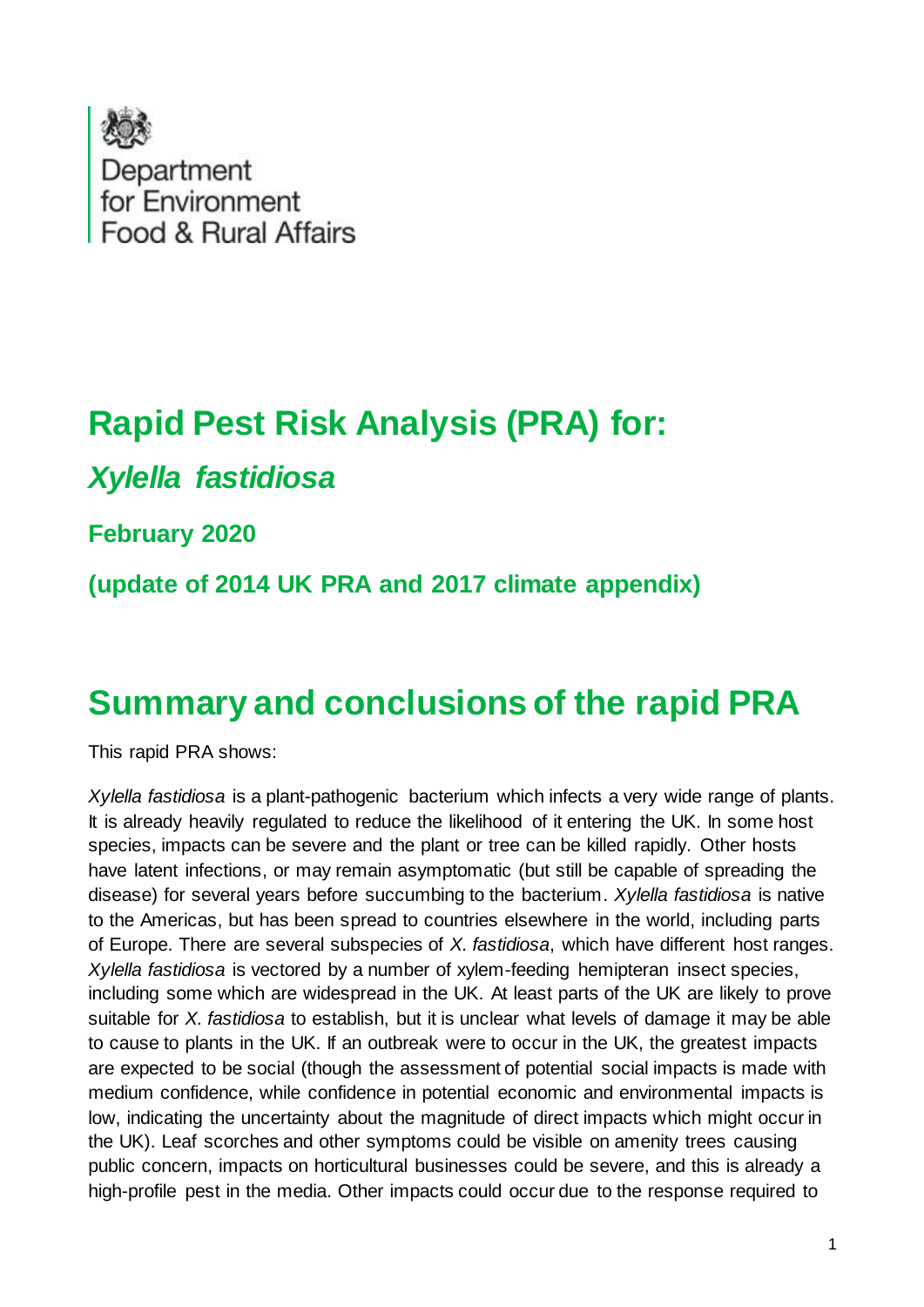keep the UK free of *X. fastidiosa*, reputational damage to the UK, and potential restrictions on exports if eradication were to be unsuccessful. However, substantial uncertainties remain about many key aspects of *X. fastidiosa*, and it has not proved possible to quantify the risk to the UK with any degree of confidence.

### **Risk of entry**

Three pathways were assessed for entry. Entry of *X. fastidiosa* on **plants for planting** was considered to be **moderately likely** with **medium confidence**. Plants infected by *X. fastidiosa* may be asymptomatic for long periods which raises the threat of this pathway. In mitigation against the risk of movement in planting material, there are extensive legislative measures in place to reduce the likelihood of infected plants for planting from entering the UK, and the legislation is continually being reviewed in response to new information. For example, there is a list of at least 14 hosts in the EU which have been infected by more than one subspecies of *X. fastidiosa*, and many of these infected hosts have been reported from more than one location within Europe. Six host species or genera are recognised as higher-risk hosts in the EU Commission Implementing Decision 2015/789 (as amended), and these hosts are subject to additional requirements before they can be moved in trade due to such risk factors. Subsequent developments (such as a new EFSA opinion or further interceptions/outbreaks) highlight there is an evolving risk situation in relation to such hosts.

Movement on cut flowers, fruit and vegetables, etc., were assessed as part of the pathways of movement of infectious vector insects. Entry with **infectious adult vectors** is considered to be **unlikely**, but this is with **low confidence** as there are many uncertainties. Entry with **infectious immature vector insects** is considered **very unlikely**, again with **low confidence**.

Several other pathways were discussed but not formally rated. For some, there was a lack of critical information meaning no sensible assessment of the risk could be made. Other pathways were considered extremely unlikely, but were mentioned for completeness.

### **Risk of establishment**

The assessment of establishment is highly uncertain, as there are few data about the actual climatic (or other) requirements of *X. fastidiosa*. Distribution records from locations at the edges of the native range are scarce and scattered, and are likely to indicate where surveys have been conducted, rather than delineating the true extent of the bacterium's range. There have been several attempts at modelling, but the basic data underlying many models is scarce, lacking or assumed. A suitable vector insect, *Philaenus spumarius*, is native to the UK and widespread, thus *X. fastidiosa* would be able to spread.

**Establishment both outdoors and under protection** in the UK is considered **likely** as there have been recent findings of *X. fastidiosa* in locations with relatively cool summers, similar to the UK. Winter temperatures in the UK are not considered to be limiting as *X. fastidiosa* is known to be present in parts of North America with much colder winters than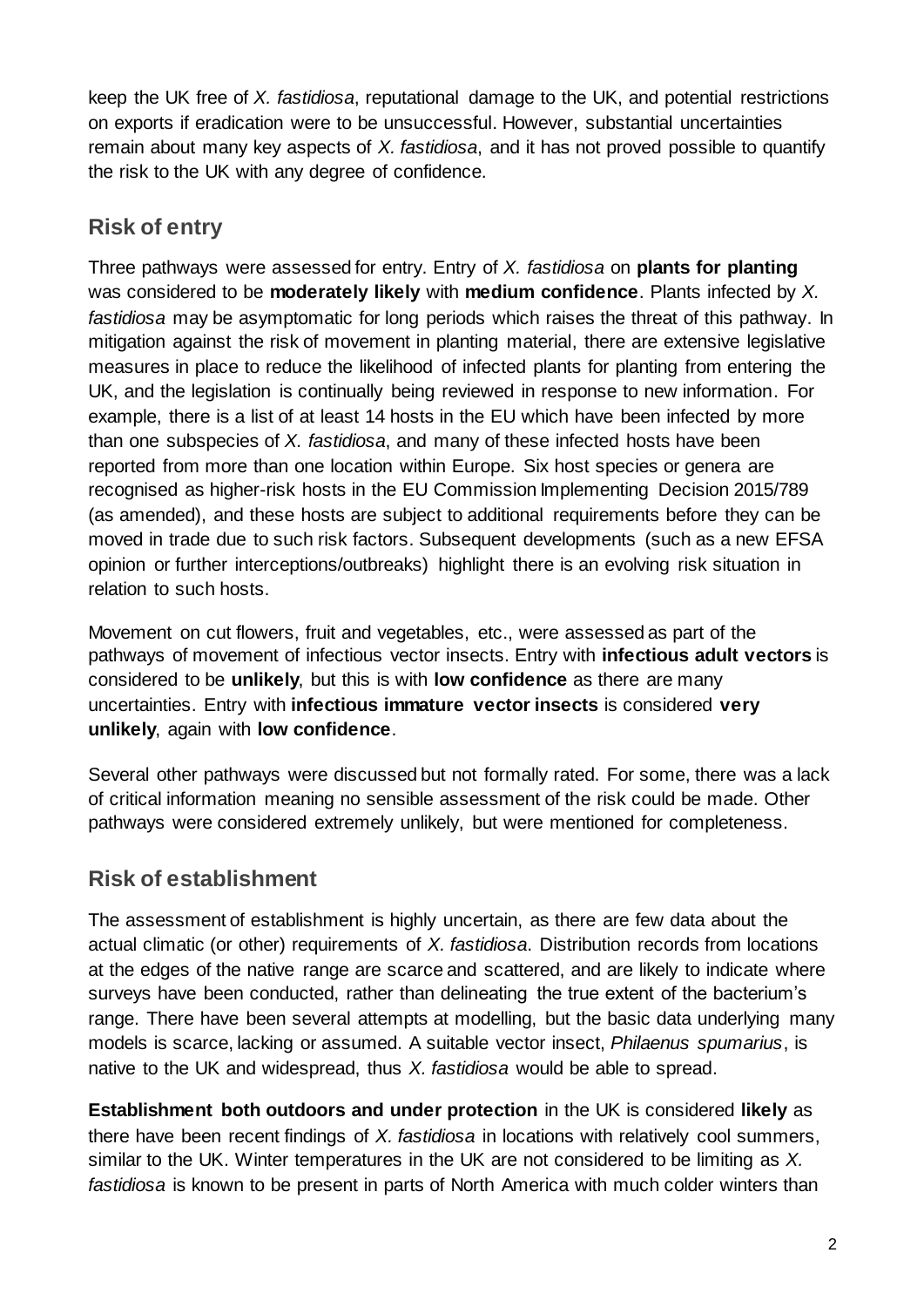the UK experiences. Due to the many uncertainties remaining, the assessment for **establishment outdoors was made with low confidence**. **Establishment under protection has a medium confidence** rating, as the temperatures are higher and there have been findings in protected cultivation elsewhere in Europe.

#### **Economic,environmental and social impact**

Impacts in the current range of *X. fastidiosa* differ greatly. Very large impacts have been seen on hosts such as olive trees in Apulia (southern Italy) or citrus in Brazil, and this assessment is made with high confidence. Pierce's disease, caused by *X. fastidiosa*, causes significant impacts on grapevine in southern California (partly due to a highly efficient vector species) and elsewhere. There are reports of leaf scorch diseases, which may be due to reasons other than infection with *X. fastidiosa*, on trees in northern US states. Most reports are on street trees in urban areas and while a third or more of trees in certain areas may be "affected" by *X. fastidiosa*, it isn't clear what level of actual impacts this equates to. Therefore impact on trees in more temperate areas such as north-eastern states of the USA is considered to be medium, with low confidence. Impacts in areas with relatively low summer temperatures (similar to those in the warmest parts of the UK) are not known as no data could be found from these locations, other than that *X. fastidiosa* had been detected. **The overall impact rating for** *X. fastidiosa* **in its current range is large, but this has only medium confidence as the impacts vary so much in the current range.**

The potential economic impact of *X. fastidiosa* as a plant pathogen in the UK is highly uncertain, mainly due to the cooler UK summers compared to summers in most parts of the current distribution. It is possible that over many years, impacts directly due to infection by *X. fastidiosa* could occur in the UK, as the cooler temperatures could lead to very long latent periods before symptoms become apparent. However, due to the complete lack of data on impacts from areas with cooler summer temperatures, it is just not known what the direct impact of *X. fastidiosa* may be in the UK. Additionally, this PRA is relatively shortterm (based on the situation in the next 5-10 years), but potential impacts could occur over a much longer timeframe. Modelled impact data are available for vineyards, but for other UK hosts, impact data applicable to the UK ornamental use of common host plants are not available (e.g. in the UK, olives and citrus are mostly grown as ornamentals and not for fruit production).There are also indirect factors which will cause economic impacts if *X. fastidiosa* were to be found in the UK. UK exports could be affected, as *X. fastidiosa* is a pest of quarantine concern to many countries. Confidence in UK plants could be reduced and reputational damage incurred to the UK plant industry as a whole. The measures legally required in response to any outbreak currently involve host clearance in the infested zone and stringent requirements which must be met before movement of plants can occur within the demarcated area. If detection of an outbreak were to be delayed for any reason, it is possible that *X. fastidiosa* could have spread beyond the initial location. As a result, eradication measures would have to take place over a much wider area, affecting more locations and businesses. Taking account of existing knowledge and the current scenario, it is more cost effective to continue to exclude *X. fastidiosa* from the UK in the short term than it would be to eradicate it or mitigate its impacts in the longer term.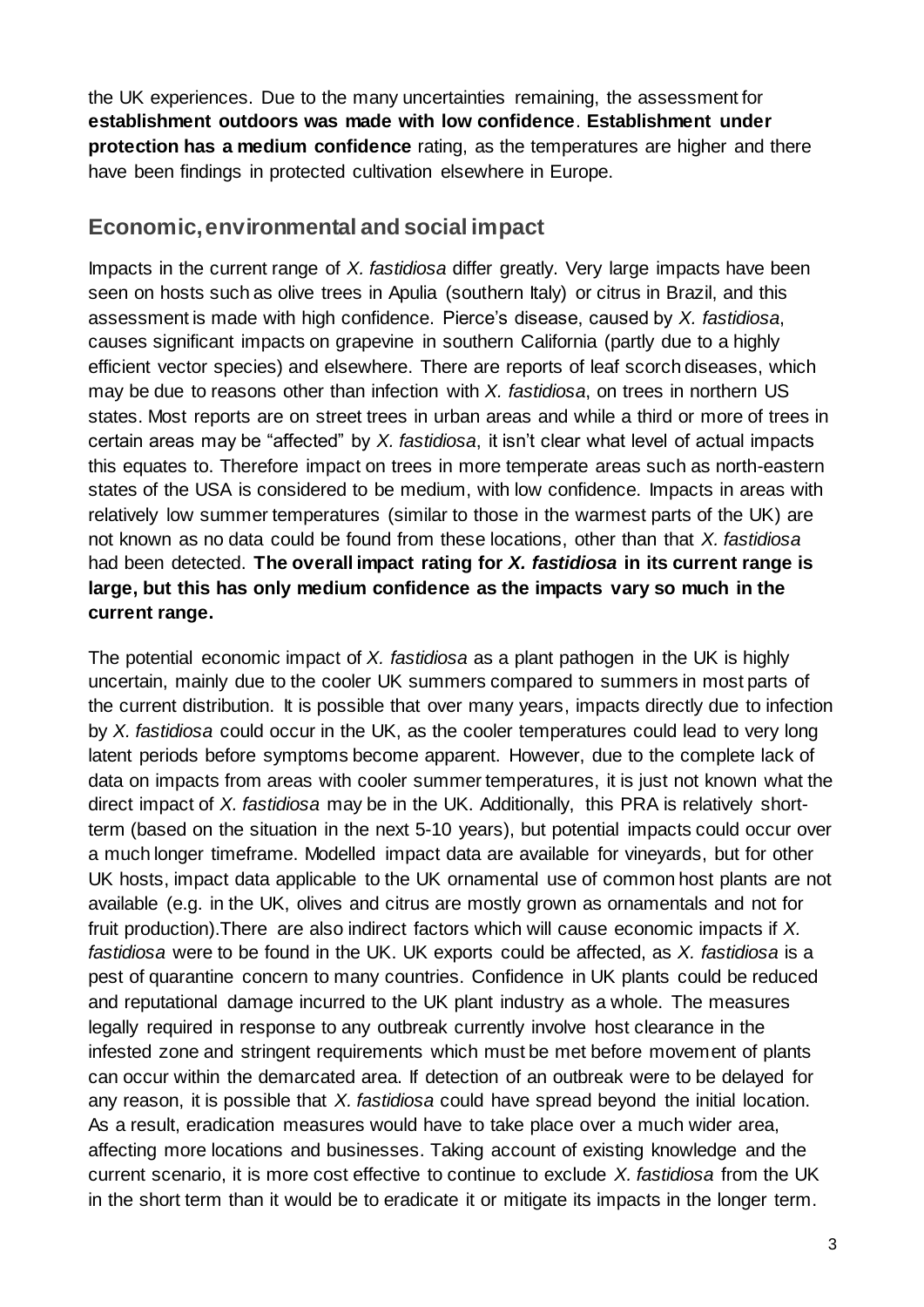Overall, potential **economic impacts** in the UK are considered to be **medium**, with **low confidence**. Potential UK impacts are primarily considered to be due to possible export restrictions on UK plants, reputational damage to UK plant health and biosecurity and, in the shorter term, the implementation of statutory requirements for eradication required to maintain UK freedom from *X. fastidiosa* (and prevent longer-term impacts if it were to establish). The magnitude of direct impacts of *X. fastidiosa* on host plants in the UK has very high uncertainty.

Potential **environmental impacts** in the UK are considered to be **small**, but with **low confidence**. While impacts in the immediate vicinity of an outbreak would be very high in the event of eradication measures being undertaken, they will be localised (unless the outbreak has spread significantly, or *X. fastidiosa* is detected in multiple locations). As this PRA assesses impacts at a national scale, environmental impacts in the 5-10 year time frame of this PRA were therefore assessed as small. As stated in economic impacts, it is unclear what the long-term direct impacts of *X. fastidiosa* might be on hosts in the UK, as summers here are cooler than in any part of the current range where impacts have been seen.

**Social impacts** in the event of a UK outbreak are considered to be **large**, with **medium confidence**. This rating is given due both direct and indirect potential social impacts. Direct social impacts could occur if branch dieback occurred on street or other amenity trees, necessitating pruning, or even felling and replanting. However, it is uncertain to what extent such amenity trees might be affected by symptoms requiring such management in the UK climate. Indirect impacts would be due to clearance of infected plants and other hosts in the immediate vicinity of infected plants, which would cause local concern, especially if the outbreak were detected in an urban or suburban location. Nurseries within a 5 km radius could have significant financial losses due to the restrictions on movement of many plants, possibly leading to job losses or even closure of some businesses. The very high profile of *X. fastidiosa* and the possibility of significant media attention, especially if picked up by mainstream publications, could add further to the social impacts.

### **Endangered area**

For an area to be considered "endangered", the pest must be able to establish and be capable of causing economically important loss (ISPM 05, ISPM 11). As the potential impacts of *X. fastidiosa* in the UK have such high uncertainty it is not currently possible to identify particular areas of the UK which might suffer important economic losses. Therefore, identifying specific areas in the UK which are considered endangered has not been possible due to this uncertainty. This does not mean that the UK is not at risk of impacts from *X. fastidiosa*, rather it is a reflection of the high levels of uncertainty surrounding key aspects of the PRA. The whole of the UK could be considered at risk from indirect impacts of reputational damage, export restrictions, action required to eradicate an outbreak to maintain UK freedom from the pest, losses to nurseries especially near any outbreak site, and significant concern among members of the public due to the high media profile of *X. fastidiosa*. Direct impacts are most likely to cause symptoms in warmer areas, e.g. the south coast and urban heat islands such as London. Vineyards in the UK are a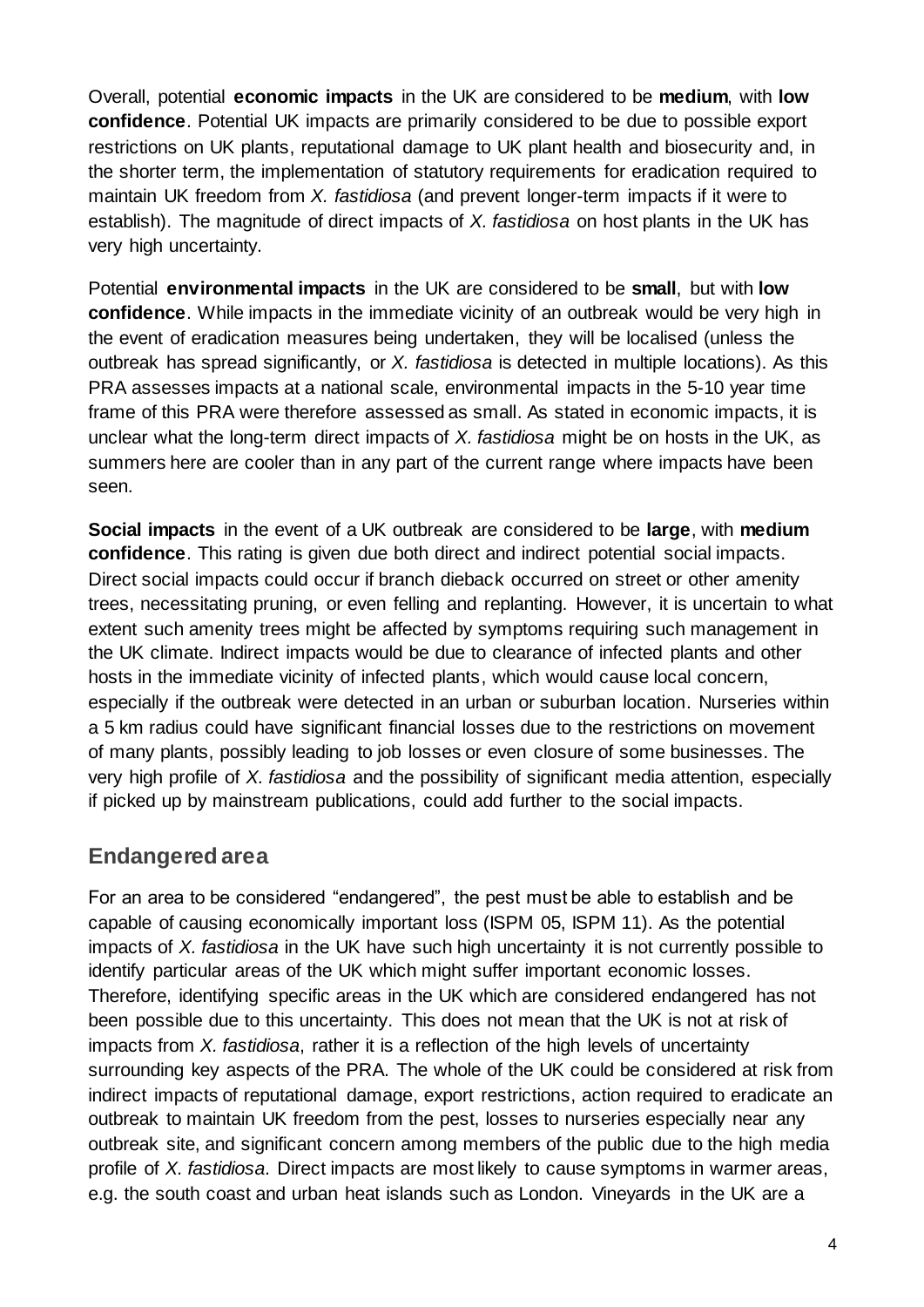rapidly expanding sector (especially in the south of England), and these may be vulnerable to impacts caused by *X. fastidiosa*.

### **Risk management options**

Statutory controls for preventing entry, and the measures which would be taken in the event of any outbreak, are detailed in the Defra contingency plan (Eyre & Parkinson, 2019). Good sourcing practice and biosecurity by individual businesses will help to reduce the risk to the UK. As this is a quarantine listed organism, non-statutory controls are not appropriate.

#### **Key uncertainties and topics that would benefit from further investigation**

There are many uncertainties remaining with this PRA.

The factors affecting the establishment of *X. fastidiosa* are particularly unclear. There is a lack of laboratory evidence to back up the predictions that different subspecies respond differently to different temperatures. While climate is assumed by most modelling to be a major limiting factor for establishment, it is possible that other interactions of *X. fastidiosa* with its environment are equally limiting. For example, differing host preferences and/or host specificities of each subspecies and/or sequence type may limit the ability of *X. fastidiosa* entering the UK to transfer to a host in the wider environment. Differing competency and mobility of vectors may affect the potential rate of spread and establishment.

The key uncertainty affecting this risk analysis is to do with the UK climate and how *X. fastidiosa* might respond to the cooler UK summers compared to the conditions in most parts of its current range. The interaction between *X. fastidiosa* and potential host plants may affect the risk of establishment or impacts. Evidence collected during this PRA suggests establishment of *X. fastidiosa* is likely, at least in the warmer parts of the UK. However, it remains uncertain the extent to which direct impacts will be apparent in this country, and how severe they would be. Longer-term impacts are also highly uncertain. *Xylella fastidiosa* has only recently been recorded in locations where the summer temperatures are broadly comparable to warmer parts of the UK, and so the long-term impacts are not known. Additionally, this PRA considers impacts in the next 5-10 years, when no significant changes to climatic conditions have been assumed. Potential impacts over time-scales longer than 5-10 years were not assessed, but the scale of impacts would be expected to be affected by warmer climatic conditions.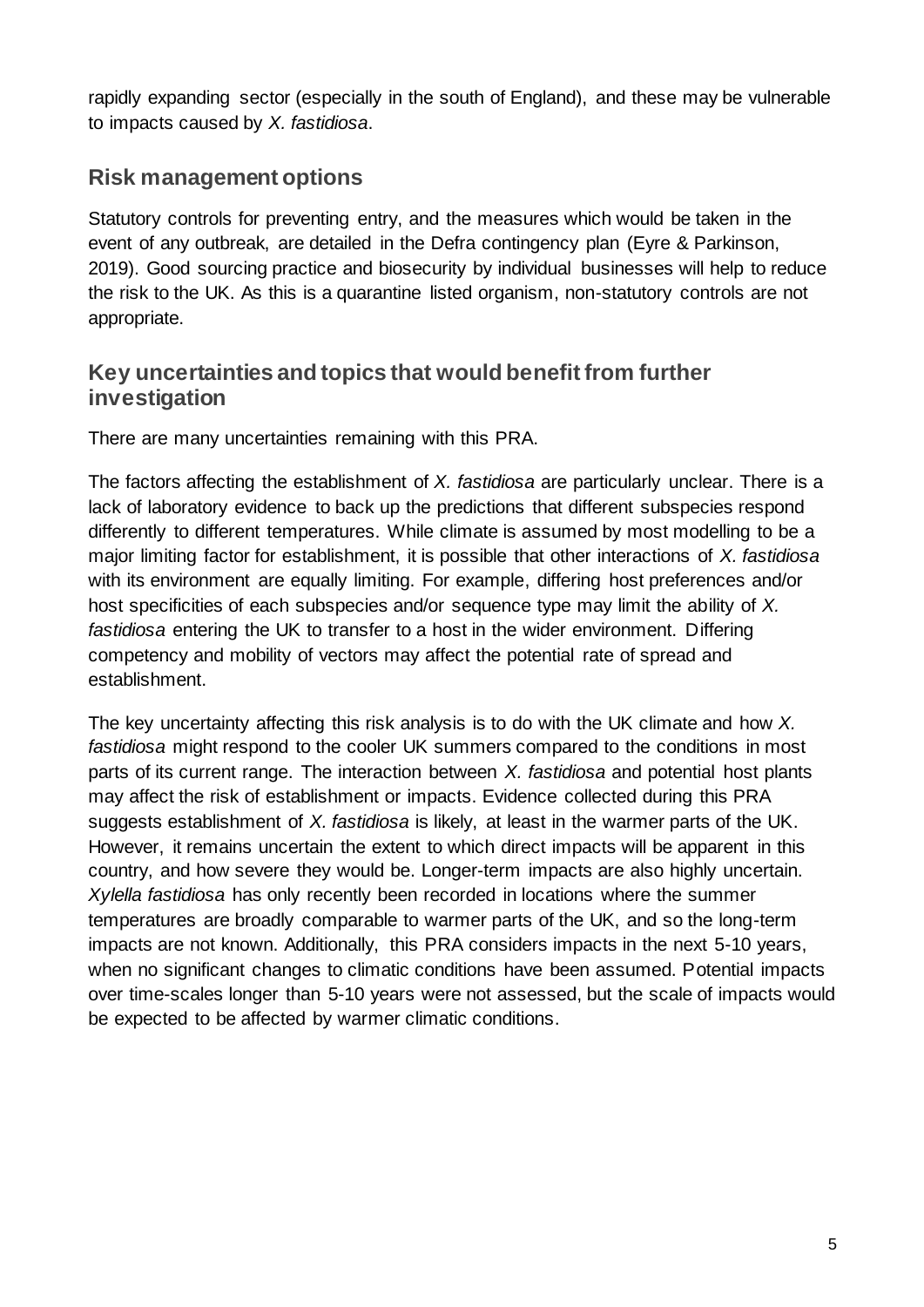# **Images of the pest**



Leaves of *Quercus robur* showing scorching and bands of colours caused by *Xylella fastidiosa*. © John Hartman, University of Kentucky, [https://Bugwood.org](https://bugwood.org/)

## **Is there a need for a detailed PRA or for a more detailed analysis of particular sections of the PRA? If yes, select the PRA area (UK or EU) and the PRA scheme (UK or EPPO) to be used.**

*Xylella fastidiosa* is a high-profile organism in the UK and the rest of Europe and as such there is a lot of ongoing research covering this pathogen. This means that new information is being published regularly, and more is expected in the future, e.g. outcomes from the BRIGIT<sup>1</sup>, POnTE<sup>2</sup> and XF-ACTORS<sup>3</sup> projects amongst others, as well as specific research

1

<sup>&</sup>lt;sup>1</sup> <https://www.jic.ac.uk/brigit/> (accessed December 2019)

<sup>2</sup> <https://www.ponteproject.eu/> (accessed December 2019)

<sup>3</sup> <https://www.xfactorsproject.eu/> (accessed December 2019)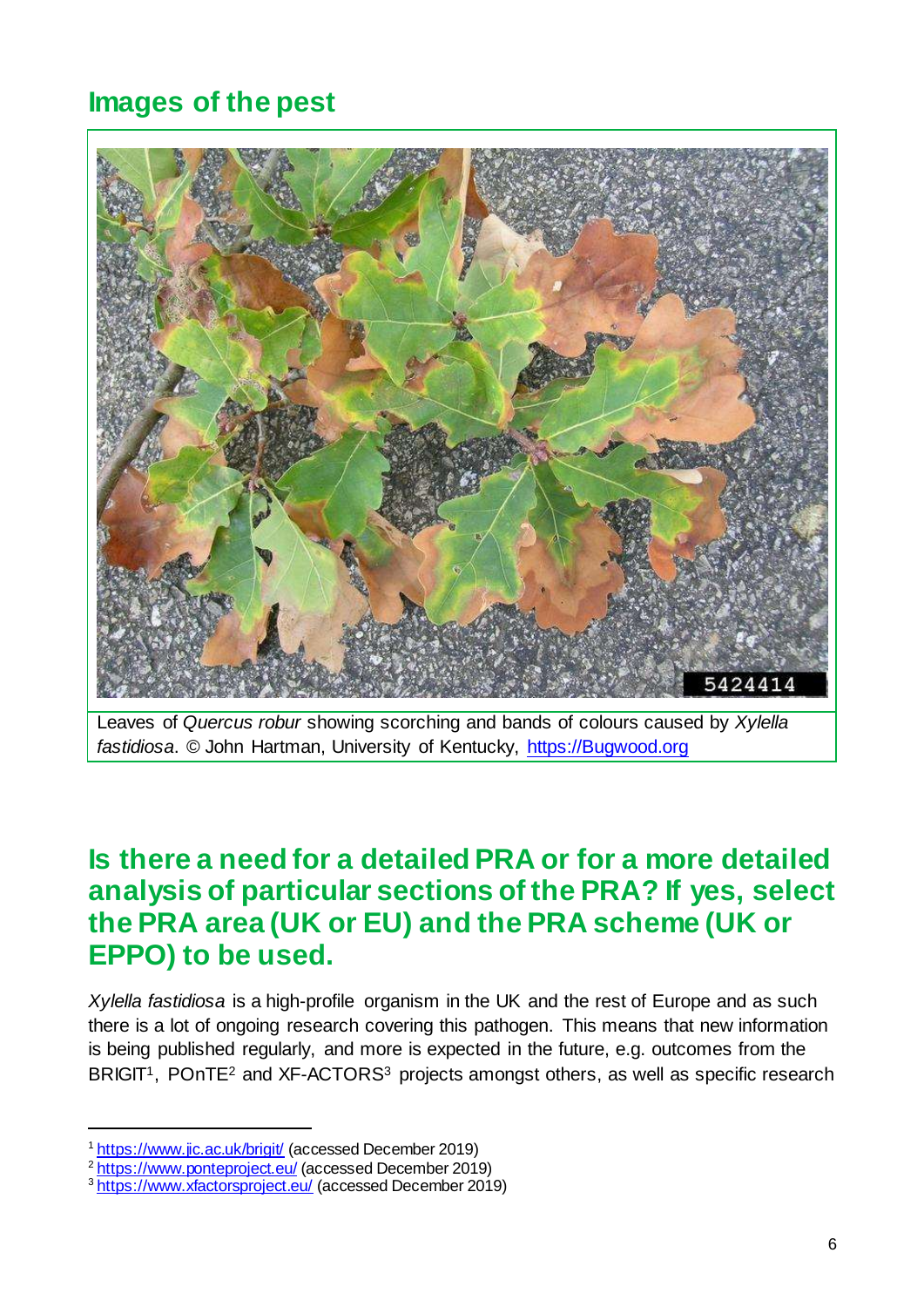topics on *X. fastidiosa* within networks such as Euphresco<sup>4</sup> or projects undertaken by Scotland's Plant Health Centre<sup>5</sup>. While this PRA, in conjunction with the updated 2019 EFSA opinion, presents current information, it is only to be expected that both will rapidly become out of date as new developments are reported. However, at the time of writing, a more detailed PRA is not appropriate (especially given the availability of the 2018–2019 EFSA documents which are comprehensive). Rather, consideration should be given to updating this PRA frequently, in whole or in part, as significant new information becomes available.

| <b>No</b> |                       |                           |  |
|-----------|-----------------------|---------------------------|--|
| Yes       | PRA area:<br>UK or EU | PRA scheme:<br>UK or EPPO |  |

## **Given the information assembled within the time scale required, is statutory action considered appropriate / justified?**

*Xylella fastidiosa* is a high profile pest species with a very broad host range. It has had very high impacts on a number of hosts in countries both in its native and introduced ranges. There are high levels of uncertainty over the magnitude of direct impacts *X. fastidiosa* may have in the UK. While high uncertainty remains, both direct and indirect impacts to the UK are possible from *X. fastidiosa*. Continued statutory action is warranted to prevent introduction of this pest and give the best opportunity to facilitate early eradication in the event it is detected, to protect against potential impacts. Continued review of the legislation in response to the risk situation will help assess whether additional requirements are needed (e.g., in response to entry pathways identified as high risk).



1

<sup>4</sup> <https://www.euphresco.net/projects/portfolio> (accessed February 2020)

<sup>5</sup> <https://www.planthealthcentre.scot/projects> (accessed February 2020)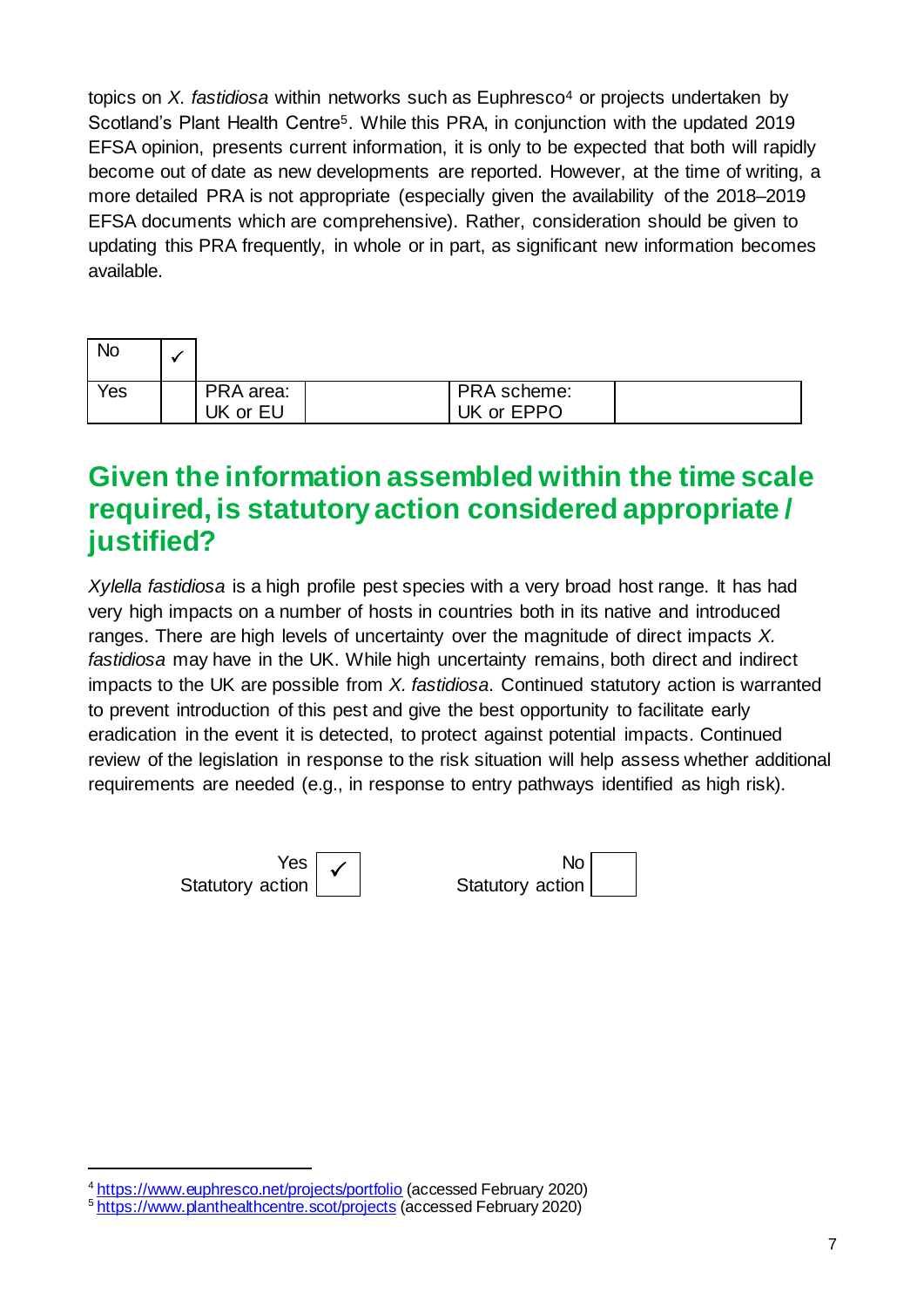# **Stage 1: Initiation**

# 1. **What is the name of the pest?**

*Xylella fastidiosa* (Bacteria, Xanthomonadaceae).

This pathogen is the causal agent of a number of named plant diseases including citrus variegated chlorosis, olive quick decline syndrome, peach phony rickettsia, Pierce's disease of grapevine and several different named leaf scorch diseases.

There are currently six named subspecies of *X. fastidiosa*, of which the first three are welldescribed. The remaining three are less well studied, and their status is uncertain. However, all six names are in current use in the literature to a greater or lesser extent.

- (i) *Xylella fastidiosa* subsp. *fastidiosa* (validly accepted subspecies name)
- (ii) *Xylella fastidiosa* subsp. *multiplex* (validly accepted subspecies name)
- (iii) *Xylella fastidiosa* subsp. *pauca* (a well-described subspecies, though the name has not been validly published and so has yet to be formally accepted)
	- (iv) *Xylella fastidiosa* subsp. *morus* (not yet validly named, and may be a strain resulting from genetic recombination between the subspecies *fastidiosa* and *multiplex* (Marcelletti & Scortichini, 2016))
	- (v) *Xylella fastidiosa* subsp. *sandyi* (not yet validly named, and may be a strain resulting from genetic recombination between the subspecies *fastidiosa* and *multiplex* (Marcelletti & Scortichini, 2016))
	- (vi) *Xylella fastidiosa* subsp. *tashke* (not yet validly named, and no reference strains are available)

This PRA will largely be carried out for *X. fastidiosa* as a species, but for certain sections, the assessment will be carried out separately for the first three subspecies listed here (i– iii). The information about the remaining subspecies (iv–vi) is scarcer, the taxonomy is uncertain and it is unlikely that a useful assessment of the risk posed to the UK by any of these three subspecies can be made at this time.

# **2. What initiated this rapid PRA?**

*Xylella fastidiosa* is native to the Americas. It was first detected causing disease in olive in Europe in the Apulia region of Italy in 2013 (Saponari *et al.*, 2013). There had been previous European interceptions on imported coffee plants and other hosts. As a result, a UK PRA was produced in 2014 (Parkinson & Malumphy), and a very detailed EFSA Opinion was published in 2015, updated in 2018 (EFSA, 2018a). In 2017, a new appendix to the UK PRA assessing the potential climatic suitability of the UK for *X. fastidiosa* was published (Baker, 2017), and in 2019 an updated EFSA Opinion was published summarising a great deal of new information. As the situation continues to develop rapidly, it was considered appropriate to also update the UK PRA with the latest information available.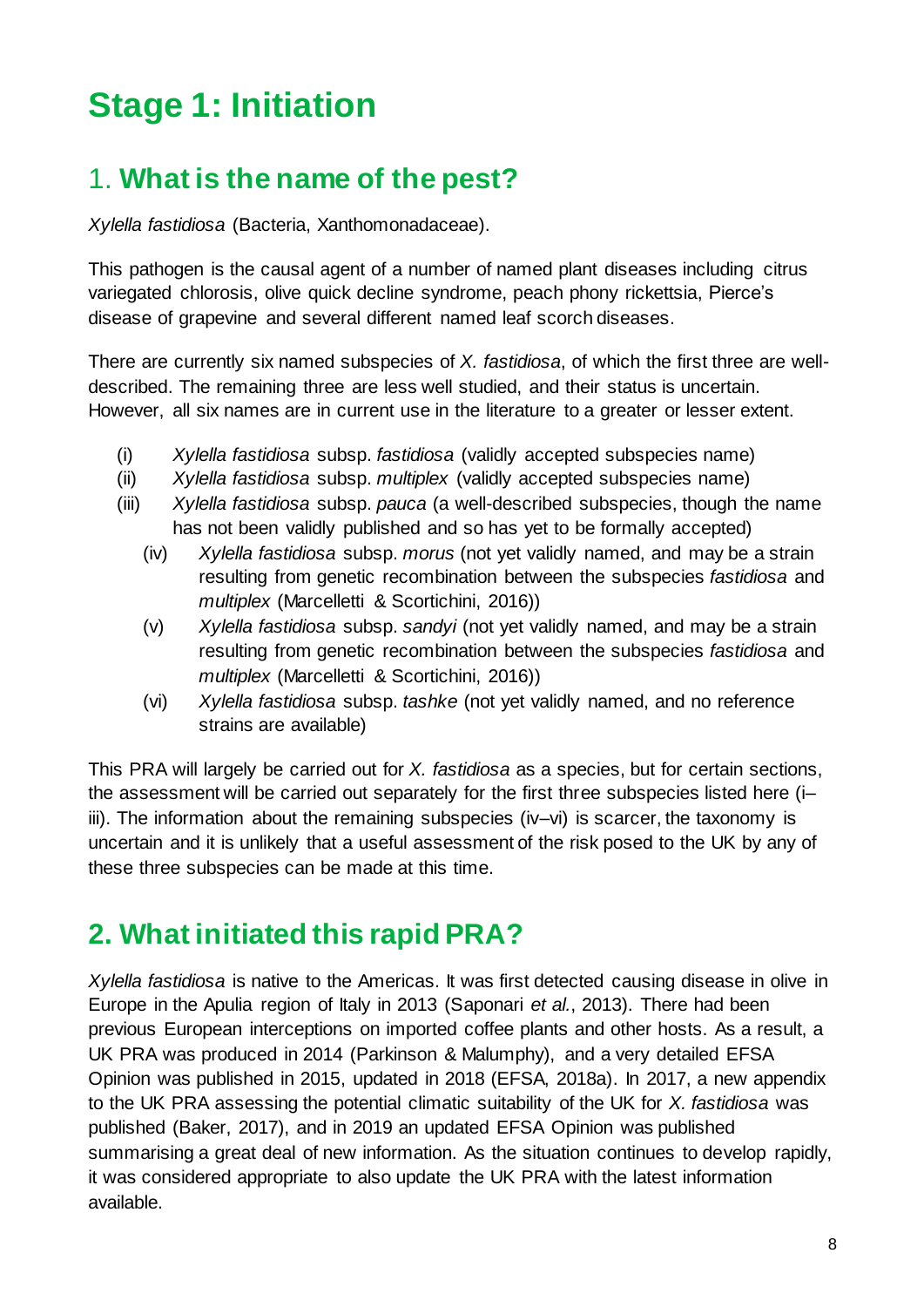It must be understood that the situation with *X. fastidiosa* continues to evolve rapidly, especially in Europe. Therefore, this PRA must be regarded only as an assessment of the risk to the UK at the time of writing. It is almost certain this PRA will require updating again as more information becomes available.

# **3. What is the PRA area?**

The PRA area is the United Kingdom of Great Britain and Northern Ireland.

# **Stage 2: Risk Assessment**

## **4. What is the pest's status in Regulation (EU) 2016/2031<sup>6</sup> and its associated implementing regulations, including Commission Implementing Decision (EU) 2019/2072<sup>7</sup> , and in the lists of EPPO<sup>8</sup>?**

*Xylella fastidiosa* is one of the priority pests identified in the Commission Delegated Regulation (EU) 2019/17029. *Xylella fastidiosa* is also included in Commission Implementing Decision (EU) 2019/2072 under Annex II, part B (that is, a Union quarantine pest known to occur in the Union territory).

*Xylella fastidiosa* is also the subject of emergency EU measures: Commission Implementing Decision (EU) 2015/789/EU, as regards measures to prevent the introduction into and the spread within the Union of *Xylella fastidiosa* (Wells *et al*.). There have been numerous amendments to 2015/789. In order to see the currently applicable regulations, the latest consolidated version of the legislation should be consulted via a search on [https://eur-lex.europa.eu.](https://eur-lex.europa.eu/) The mitigations discussed later on in this PRA are based on the legislation in force in December 2019.

*Xylella fastidiosa* is on the EPPO A2 list of pests recommended for regulation as quarantine organisms.

Cicadellidae (non-European) which are "known to be vectors of *Xylella fastidiosa*" are Union quarantine pests, listed in 2019/2072 under Annex II, part A. Four example species are named (*Draeculacephala minerva*, *Graphocephala atropunctata, Homalodisca vitripennis* (also on the EPPO A1 list) and *Xyphon fulgida* (under its synonym *Carneocephala fulgida*)), but the listing makes it clear these are examples and other vectors are also covered. A list of non-EU Cicadomorpha vectors is provided by EFSA

1

<sup>6</sup> <http://data.europa.eu/eli/reg/2016/2031/oj>

<sup>7</sup> [http://data.europa.eu/eli/reg\\_impl/2019/2072/oj](http://data.europa.eu/eli/reg_impl/2019/2072/oj)

<sup>&</sup>lt;sup>8</sup> https://w w w eppo.int/ACTIVITIES/quarantine\_activities

<sup>9</sup> [http://data.europa.eu/eli/reg\\_del/2019/1702/oj](http://data.europa.eu/eli/reg_del/2019/1702/oj)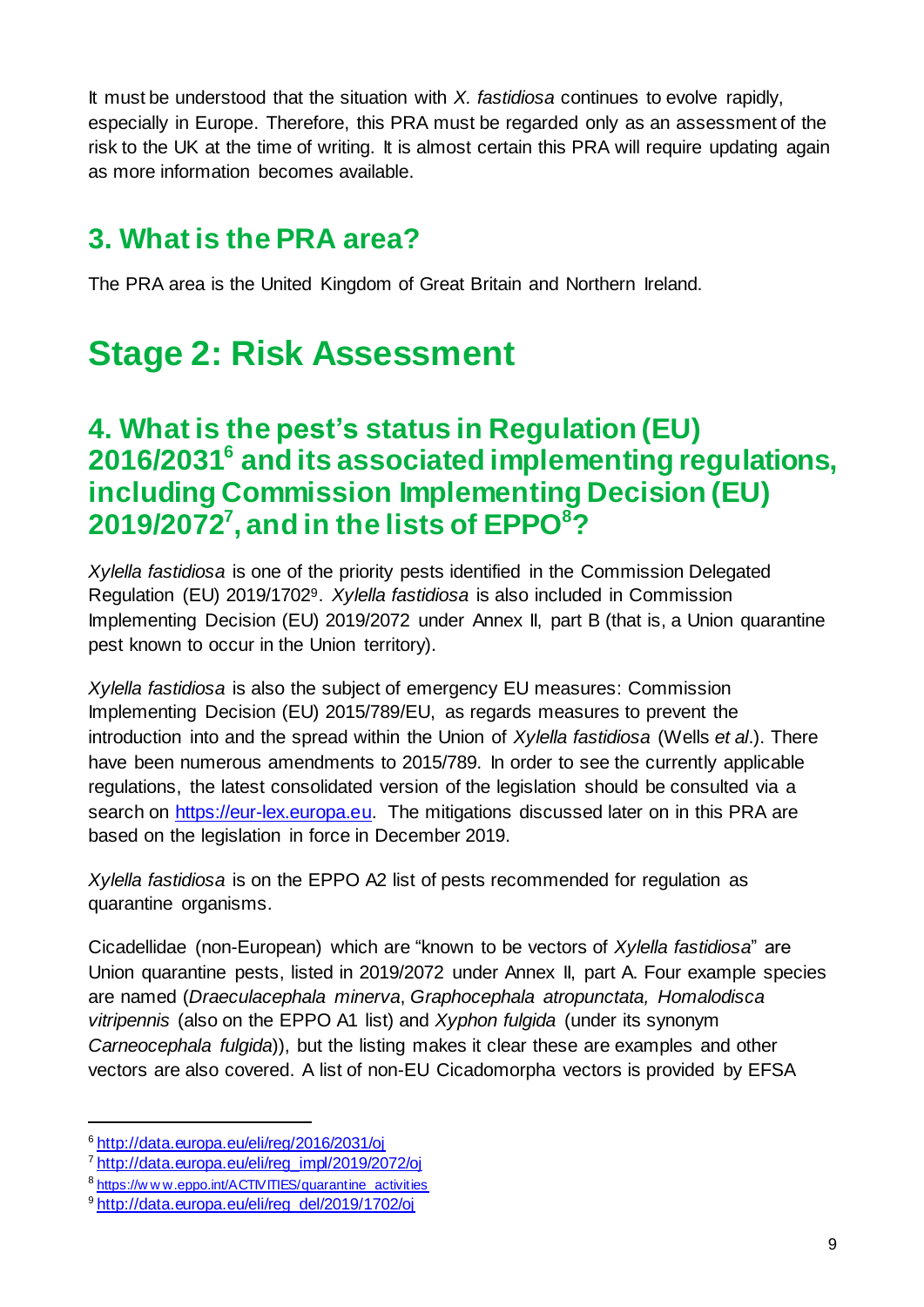(2019b), and at the time of writing this is as complete a list as current information allows. It is, however, possible that additional hemipterans will be identified as vectors in the future as research into *X. fastidiosa* continues.

# **5. What is the pest's currentgeographical distribution?**

*Xylella fastidiosa* is considered to be native to the Americas (Fig. 1). Different subspecies are thought to have evolved in different parts of the Americas: *X. fastidiosa* subsp. *fastidiosa* in Central America, *X. fastidiosa* subsp. *multiplex* in North America, and *X. fastidiosa* subsp. *pauca* in South America (EFSA, 2018a). All three of these well described subspecies have also been detected in parts of Europe (see Table 1 and discussion later in this section). The first verified European detection was in 2013, in Italy. However, it is unclear how long *X. fastidiosa* may have been present, undetected, in Europe. A surveillance programme was started in Corsica, France, in the summer of 2015 at the time of the first detection of *X. fastidiosa* in that region (Soubeyrand *et al.*, 2018). Using the data from this work, epidemiological models were constructed. Depending on the model, Soubeyrand *et al.* (2018) suggest that *X. fastidiosa* may have been present in Corsica since 2001, or even 1985 or earlier. More data, especially results from sampling wild plants, are required to test which model (and hence which putative date of introduction) most closely reflects reality.



**Figure 1.** Global known distribution of *Xylella fastidiosa* as of autumn 2019. Sources: EFSA, 2018a and EPPO GD, 2019.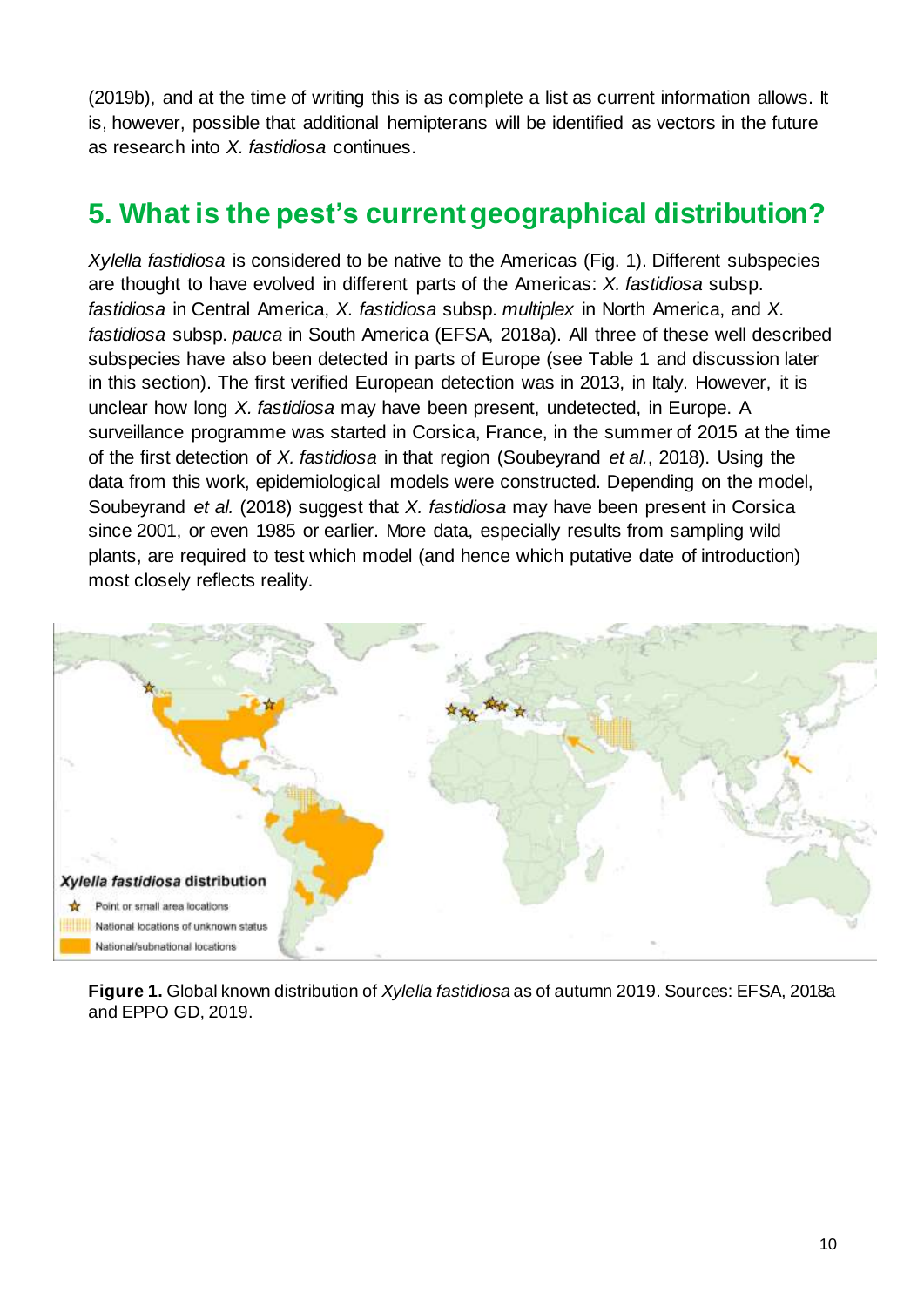| <b>Table 1:</b> Distribution of the three main Xylella fastidiosa subspecies. |                                         |                                        |                                    |  |  |
|-------------------------------------------------------------------------------|-----------------------------------------|----------------------------------------|------------------------------------|--|--|
| <b>Continent</b>                                                              | Xylella fastidiosa<br>subsp. fastidiosa | Xylella fastidiosa<br>subsp. multiplex | Xylella fastidiosa<br>subsp. pauca |  |  |
| <b>North America:</b>                                                         | Mexico                                  | <b>USA</b>                             | No records                         |  |  |
| (EFSA, 2018a)                                                                 | <b>USA</b>                              |                                        |                                    |  |  |
| <b>Central America:</b>                                                       | <b>Costa Rica</b>                       | No records                             | <b>Costa Rica</b>                  |  |  |
| (EPPO GD, 2019)                                                               |                                         |                                        |                                    |  |  |
| <b>South America:</b>                                                         | <b>Brazil</b>                           | Argentina                              | Argentina                          |  |  |
| (EFSA, 2018a;                                                                 |                                         | <b>Brazil</b>                          | <b>Brazil</b>                      |  |  |
| EPPO GD, 2019)                                                                |                                         | Paraguay                               | <b>Ecuador</b>                     |  |  |
| Europe:                                                                       | <b>Spain (Balearic</b>                  | <b>France</b>                          | <b>France</b>                      |  |  |
| (EFSA, 2019a)                                                                 | Islands)                                | <b>Italy</b>                           | <b>Italy</b>                       |  |  |
|                                                                               |                                         | Portugal                               | <b>Spain (Balearic</b>             |  |  |
|                                                                               |                                         | <b>Spain</b>                           | Islands)                           |  |  |
| Africa:                                                                       | No records                              | No records                             | No records                         |  |  |
| (EFSA, 2018a)                                                                 |                                         |                                        |                                    |  |  |
| Asia:                                                                         | <b>Israel</b>                           | No records                             | No records                         |  |  |
| (EPPO GD, 2019)                                                               | <b>Taiwan</b>                           |                                        |                                    |  |  |
| Oceania:                                                                      | No records                              | No records                             | No records                         |  |  |
| (EPPO GD, 2019)                                                               |                                         |                                        |                                    |  |  |

There have been records of *X. fastidiosa* in additional countries of unknown status, where the sub-species involved was/were not determined.

- **- Canada** (Goodwin & Zhang, 1997; Turnquist and Clarke, 1992).
- **- Iran**: Grapevine and almond orchards in a number of locations (Amanifar *et al.*, 2014).
- **- Puerto Rico** (EPPO GD, 2019).
- **- Venezuela** (Hernandez & Ochoa Corona, 1997).

Within Europe, *X. fastidiosa* demarcated areas subject to containment measures are in **France** (Corsica), **Italy** (specified parts of Apulia) and **Spain** (the Balearic Islands) (EU Commission, 2019). Demarcated areas which are subject to eradication measures are in specified regions within: **France** (Provence-Alpes-Côte d'Azur (PACA)); **Italy** (Apulia and Tuscany); **Portugal** (Norte); and **Spain** (Valencia and Madrid) (EU Commission, 2019).

European findings linked to imported plants have occurred in the **Netherlands** on plants from Costa Rica and Honduras (*X. fastidiosa* subspp. *fastidiosa* and *pauca*) (Bergsma-Vlami *et al.*, 2015); Saxony, **Germany** (subsp. *fastidiosa*); and **Switzerland** (subspp. *sandyi* and *pauca*), but all three counties now have an official status of *X. fastidiosa* as absent (EPPO GD, 2019). **Belgium** detected *X. fastidiosa* on olive trees at a wholesaler, but the findings were classified as interceptions as the trees had been recently imported from Spain, there was evidence that they were infected before arrival and no vectors were detected (Belgian NPPO, unpublished data 2018). There has been a recent finding in a physically closed glasshouse near Rome, **Italy** (EUROPHYT outbreaks database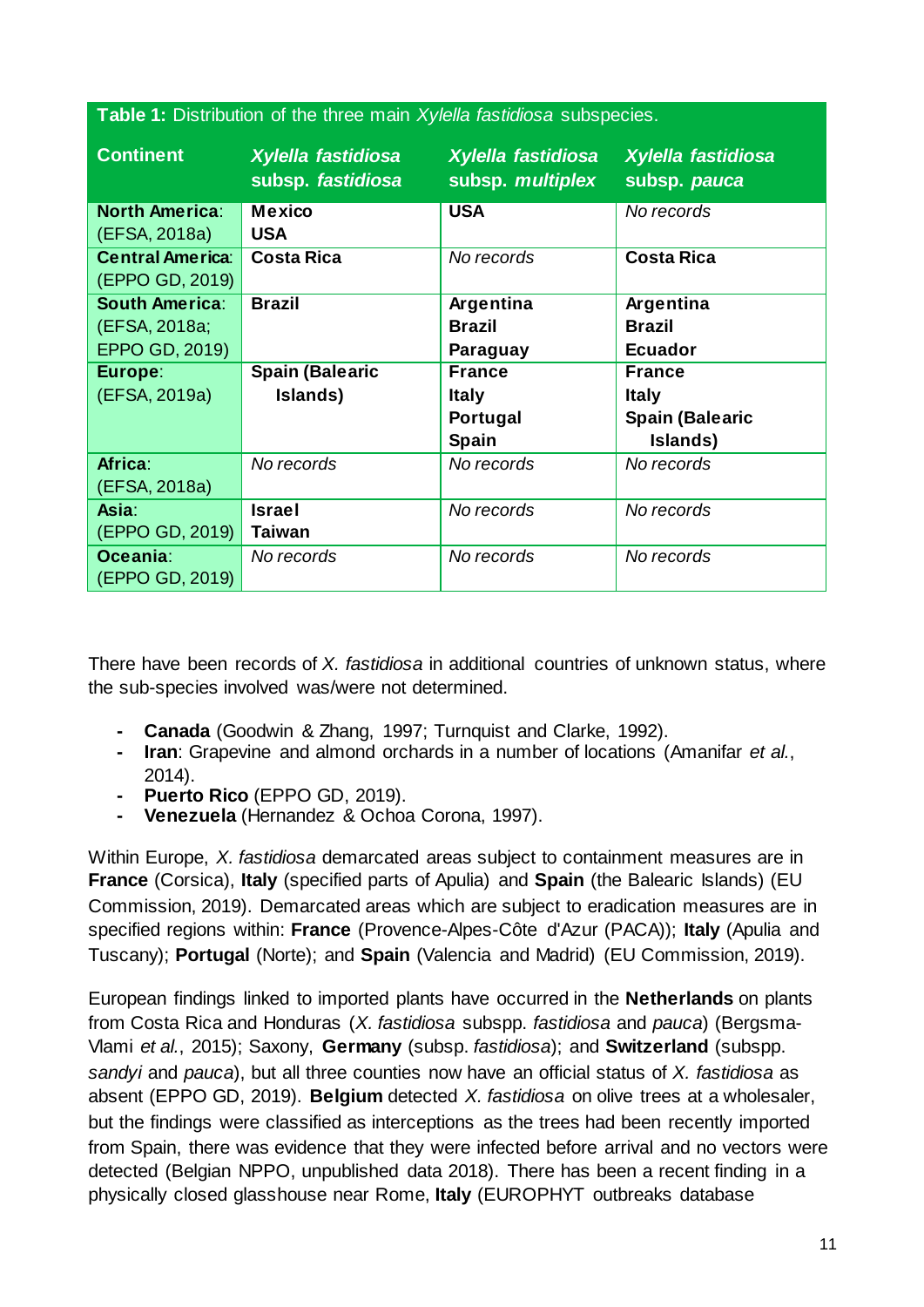November 2019, unpublished data). No demarcated area was established, as all the plants in the affected lot have been destroyed and movement of all specified plants has been halted.

Of the three other potential subspecies, *X. fastidiosa* subsp. *morus* is only known from the USA (samples from California, Kentucky and Washington D.C.) (Nunney *et al.*, 2014). *Xylella fastidiosa* subsp. *sandyi* was first described from the southern USA (Schuenzel *et al.*, 2005), has been intercepted in Europe on plants from Latin America, and isolated from an ornamental plant growing in the wider environment in France (Denancé *et al.*, 2017). *Xylella fastidiosa* subsp. *tashke* is only known from the USA, from the south-west of the country (Randle *et al*., 2009).

### **6. Is the pest established ortransient, or suspected to be established/transient in the UK/PRA area?**

*Xylella fastidiosa* has not been detected in the wider environment in the UK.

There has been one confirmed UK interception, on *Coffea arabica* plants originating from Costa Rica in 2015. The affected plant was destroyed by burning, and other plants from the same batch were followed up but there were no more findings of infected plants.

## **7. What are the pest's natural and experimental host plants;of these, which are of economic and/or environmental importance in the UK/PRA area?**

*Xylella fastidiosa* has been reported from a very wide range of hosts, and the number of plant species which have been shown to be infected is constantly increasing. However, the pathogenicity of *X. fastidiosa* to many of these hosts has not been demonstrated. For many plant species, infections are either asymptomatic or mild (slight stunting) (Purcell & Saunders, 1999; Costa *et al.*, 2004; Wistrom & Purcell, 2005).

North American reports have suggested there is host specificity within different strains of *X. fastidiosa* (Schuenzel *et al.*, 2005; Randle *et al.*, 2009; Nunney *et al.*, 2014). *Xylella fastidiosa* subsp. *pauca* from *Coffea* did not infect *Citrus* after artificial inoculation, and *vice versa* (Almeida *et al.*, 2008; Nunney *et al.*, 2012). Even within subspecies, there is evidence of host (or vector) specialisation. Below the level of subspecies, *X. fastidiosa* is classified by sequence type, abbreviated to ST followed by a number to differentiate them. Harris & Balci (2015) examined *X. fastidiosa* subsp. *multiplex* infections of street trees in Washington, D.C. The results suggested host specificity within a given ST, for example, *Quercus* infections were all caused by *X. fastidiosa* subsp. *multiplex* ST-9, while *Ulmus* infections were mostly caused by ST-41 and only one sample out of the 20 tested was caused by ST-9 (Harris & Balci, 2005).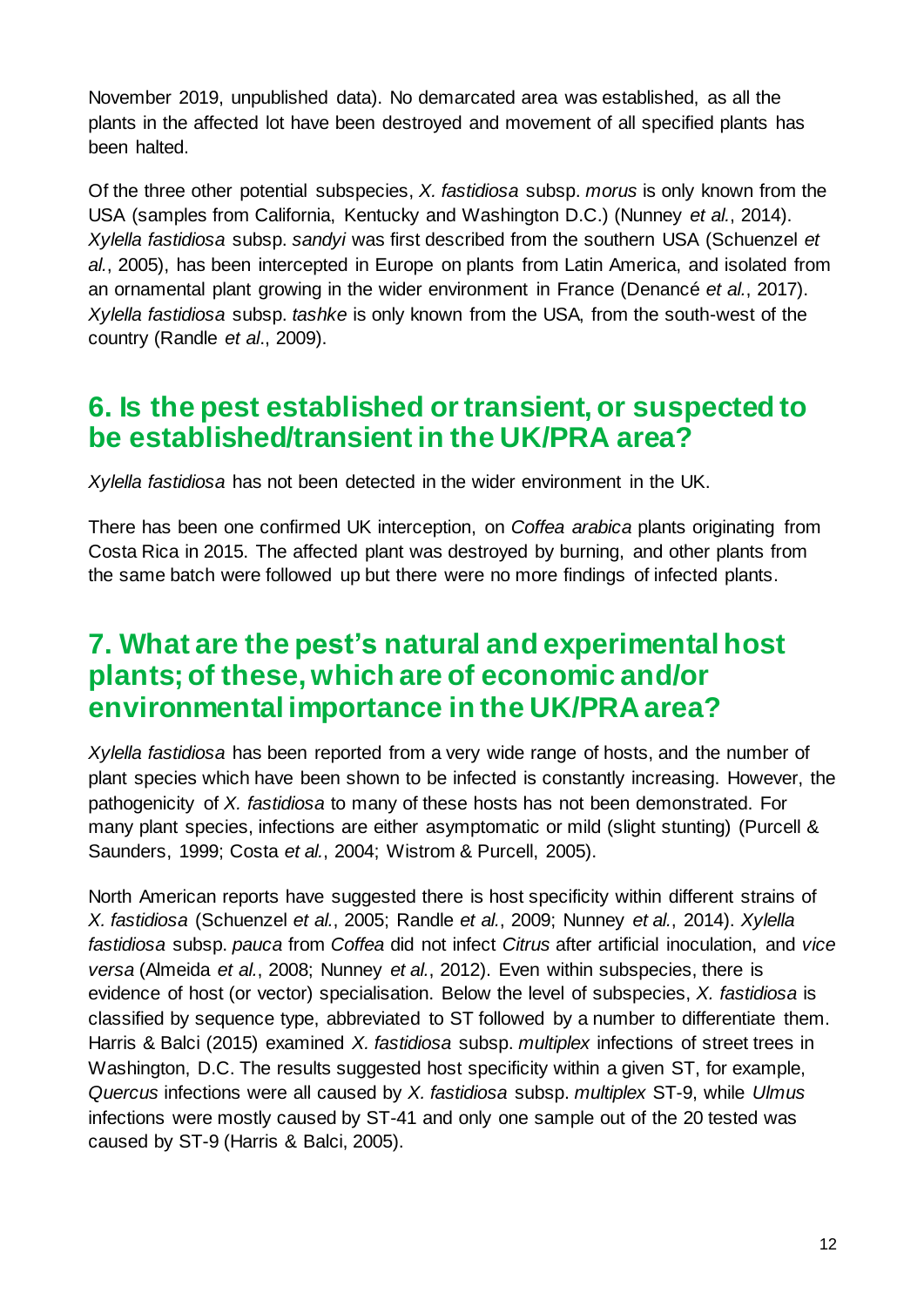### **Hosts susceptible worldwide**

A list of hosts known to be susceptible to *X. fastidiosa* worldwide is maintained by EFSA, though it must be emphasised that the impact of the bacterium on many of the listed plant species is not known. At the time of writing this PRA, the most recent version was published in 2018 (EFSA, 2018b), but it is highly likely that the EFSA list will be updated again in the future. A brief overview of the EFSA (2018b) document follows, but for more details, or to have the latest information, it is recommended that the most recent EFSA host plant list is consulted.

EFSA (2018b) categorised the host records in 5 classes. The classes are constructed to take into account the robustness of the detection method reported, from A (most robust detection of *X. fastidiosa* and the category which was most selective) to E (all host records, regardless of detection method, i.e. the most inclusive category). For *X. fastidiosa* as a whole, there were 563 records in total (category E), of which 312 records fulfilled the criteria for category A (EFSA, 2018b).



**Figure 2.** The number of recorded host species of three subspecies of *Xylella fastidiosa*, divided by whether the host was identified through natural or experimental infections (N.B. some host species occur in both natural and experimental categories), and with an indication of the robustness of the method used to identify the pathogen. Based on data from EFSA (2018b).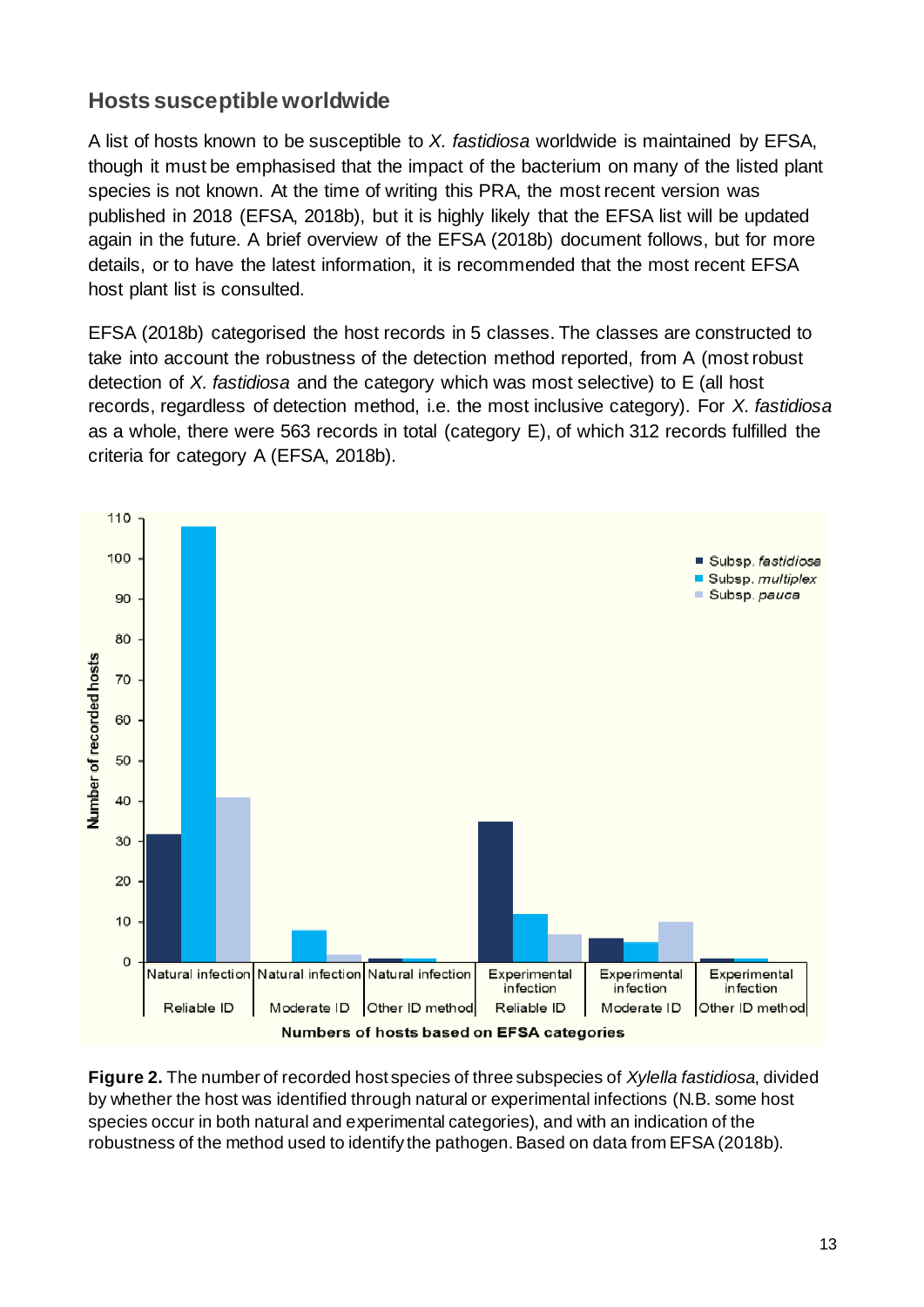From the EFSA host database (2018b), the number of hosts by subspecies was extracted and is shown in Fig. 2: the categories used in the graph equate to EFSA's categories A, C and E (there were no new hosts categorised only as B or D for these three subspecies). The majority of *X. fastidiosa* subsp. *multiplex* hosts have been identified through natural infections, and this subspecies has the most recorded hosts overall. Of the three subspecies covered in detail here, *X. fastidiosa* subsp. *pauca* has the fewest recorded hosts globally (combining natural and experimental host records) (all data from EFSA, 2018b).

There are many hosts on the global list for which infections have not (yet) been detected in Europe. A number are of relevance and importance to the UK, of which three are briefly mentioned here. *Quercus robur* (common oak or English oak), is very widely grown in the UK and an iconic tree species. *Rubus* sp. (raspberries, blackberries, etc.), are important crops in the UK, especially in areas such as Herefordshire, Kent or Tayside. *Vaccinium* sp. (blueberries) are a crop which is expanding in importance in many areas of the UK.

### **Hosts naturally infected in Europe**

The latest list of hosts found to be susceptible to *X. fastidiosa* in the EU can be found here [https://ec.europa.eu/food/plant/plant\\_health\\_biosecurity/legislation/emergency\\_measures/](https://ec.europa.eu/food/plant/plant_health_biosecurity/legislation/emergency_measures/xylella-fastidiosa/susceptible_en) [xylella-fastidiosa/susceptible\\_en](https://ec.europa.eu/food/plant/plant_health_biosecurity/legislation/emergency_measures/xylella-fastidiosa/susceptible_en) (last accessed June 2019). The list is separated into hosts susceptible to each of the three subspecies known to be present in the EU (*fastidiosa, multiplex* and *pauca*), as well as hosts susceptible to all three subspecies.

Hosts considered to be highly susceptible to multiple subspecies of *Xylella fastidiosa* include *Coffea* (coffee)*, Lavandula dentata* (French lavender)*, Nerium oleander* (oleander)*, Olea europaea* (olive)*, Polygala myrtifolia* and *Prunus dulcis* (almond). The hosts in this list are treated as high risk plants in the EU emergency measures 2015/789 (as amended). These six hosts were identified as higher-risk as they have been infected by more than one subspecies of *X. fastidiosa* and have been infected in more than one geographical location. However, there are eight other examples of hosts which have been found to be susceptible to multiple subspecies of *X. fastidiosa* in Europe, for example *Helichrysum stoechas* (everlasting flower) or *Rosmarinus officinalis* (rosemary).

Many hosts are of economic, environmental or social importance to the UK. A very small selection of hosts known to have been infected in the EU (as recorded on the EU host plants database), are listed below. The selection was based on hosts considered to be of particular importance to the UK (though not all these hosts may show severe symptoms).

#### **SUSCEPTIBLE TO** *X. FASTIDIOSA* **SUBSP.** *FASTIDIOSA* **IN EUROPE:**

- *Juglans regia* (walnut). Widespread ornamental plantings, also of environmental importance and there is some UK nut production.
- *Vitis vinifera* (grapevine). Wine production is a rapidly growing industry in the UK. Data on the number of registered vineyards from the Food Standards Agency (FSA)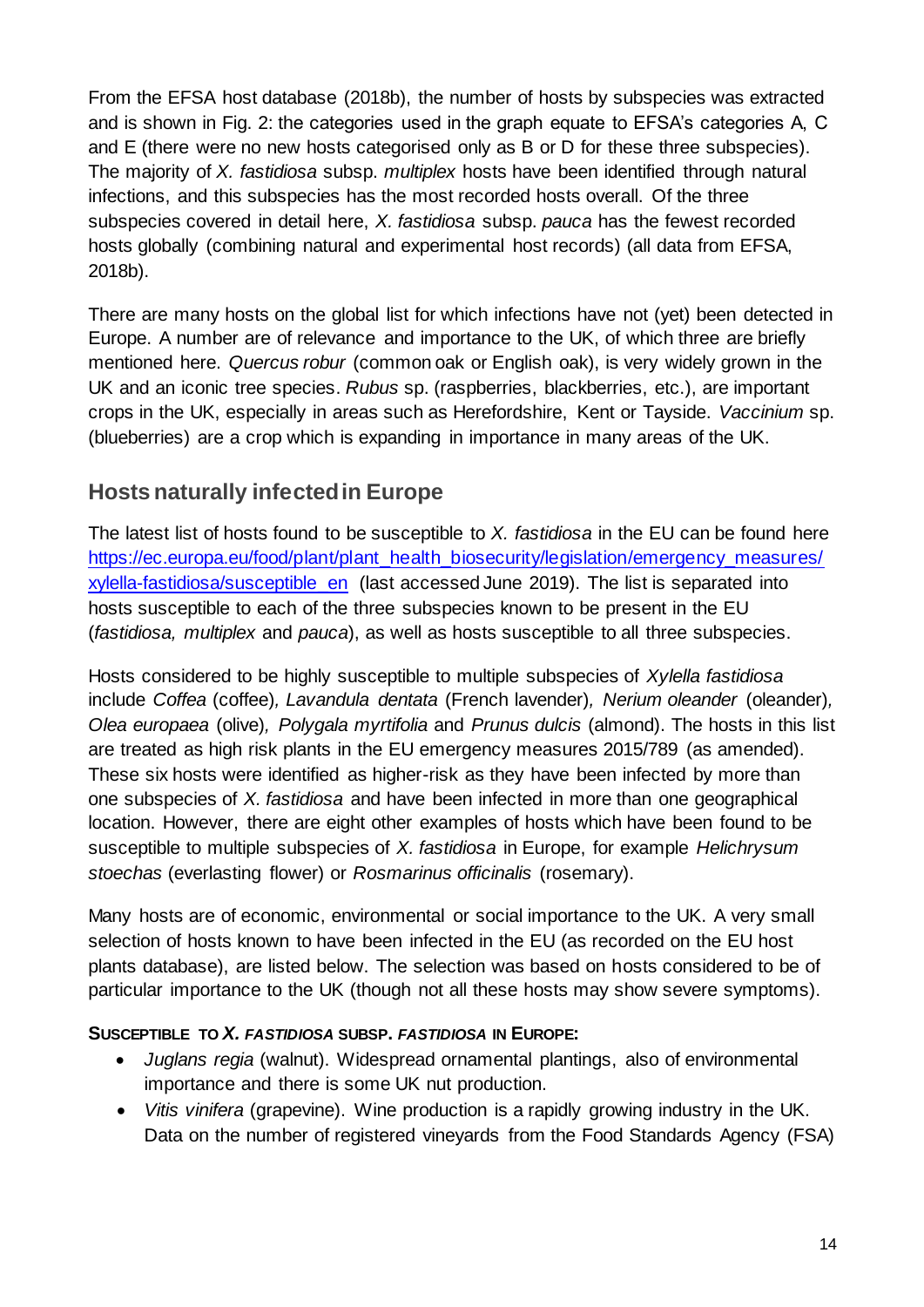Vineyard Register<sup>10</sup> are available: all vineyards over 0.1 ha must be registered, and all commercial vineyards must be registered, regardless of their size. There were 522 registered UK vineyards according to the most recently available 2017 list. However, much of the vineyard data on the FSA website is for 2015 and earlier, and vineyards are a rapidly growing sector in the UK.

More recent data on UK vineyards are available online from other sources. Englishwine.com<sup>11</sup> cites the Wine Standards Board as the source of their data. These data demonstrate there has been a substantial increase in the total area of planted vineyards in the UK in recent years, and are shown in Fig. 3. The number of registered vineyards has undergone a similar increase, englishwine.com stating that in 2018 there were a total of 672. An infographic from another website,

winegb.co.uk<sup>12</sup> (citing Wine GB/Wine Intelligence as the sources of the data) states there were 658 commercial vineyards in 2019, which is broadly comparable to the englishwine.com data, especially given englishwine.com includes hobby vineyards. When it comes to hectares under vine, though, winegb.co.uk has a much higher estimate of the total area, stating that in 2019 there were 3579 ha. Though winegb.co.uk also state that 3 million vines were planted in the UK in May 2019, these plantings seem unlikely to account for over 1000 ha increase in planted area in one year (i.e., comparing the englishwine.com area data for 2018 with the winegb.co.uk data for 2019).



**Figure 3.** Total vineyard area in the UK over time (includes hobby and abandoned vineyards). Data source[: http://www.englishwine.com/vineyards.htm](http://www.englishwine.com/vineyards.htm) (which states the source of their data is the Wine Standards Board of the Food Standards Agency). Accessed December 2019.

1

<sup>&</sup>lt;sup>10</sup> <https://www.food.gov.uk/business-guidance/uk-vineyard-register> (accessed December 2019)

<sup>11</sup> <http://www.englishwine.com/vineyards.htm> (accessed December 2019)

<sup>12</sup> [https://www.winegb.co.uk/wp-content/uploads/2019/10/infographics-WineGB-Julia-marketing-2019-a5](https://www.winegb.co.uk/wp-content/uploads/2019/10/infographics-WineGB-Julia-marketing-2019-a5-brochure-v2-update-Sep-2019-single-pages.pdf) [brochure-v2-update-Sep-2019-single-pages.pdf](https://www.winegb.co.uk/wp-content/uploads/2019/10/infographics-WineGB-Julia-marketing-2019-a5-brochure-v2-update-Sep-2019-single-pages.pdf) (accessed December 2019)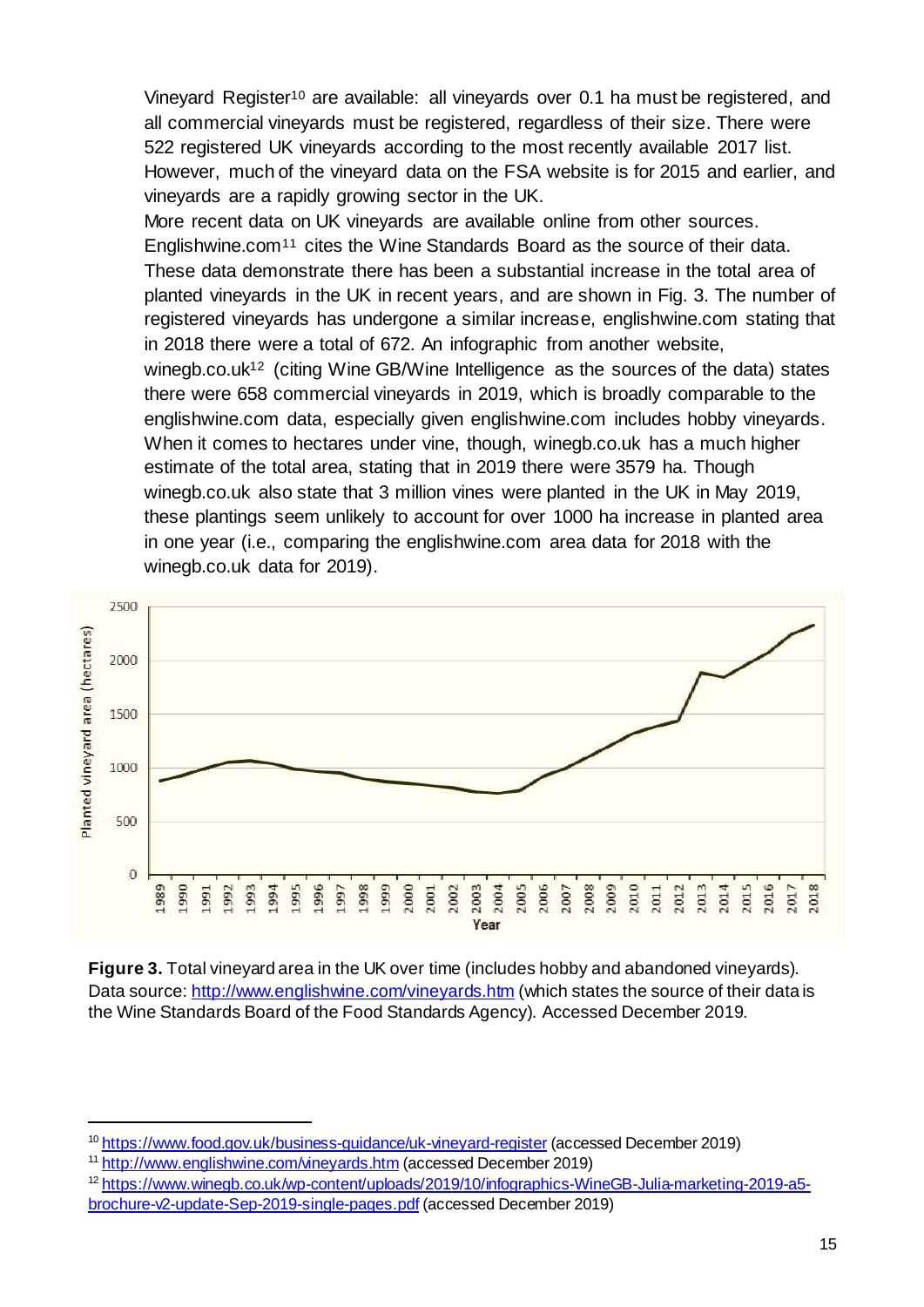#### **SUSCEPTIBLE TO** *X. FASTIDIOSA* **SUBSP.** *MULTIPLEX* **IN EUROPE:**

- *Acer pseudoplatanus* (sycamore). Though non-native, this species is naturalised in the UK and is very common.
- *Lavandula* spp. (lavender). Grown in many gardens as an ornamental, there are also a number of farms cultivating lavender commercially.
- *Prunus* spp. (plums, cherries, ornamental almond (*P. dulcis*), etc.). Includes orchard crops, ornamentals and trees in the wider environment. UK orchard production data are available for two species of *Prunus* fruits. Plums: in 2017, the planted area was 640 ha which produced 8.0 thousand tonnes

of fruit. 2018 provisional figures are 620 ha which produced 8.7 thousand tonnes (Horticultural Statistics, 2019).

Cherries: in 2017, the planted area was 731 ha which produced 6.5 thousand tonnes of fruit. 2018 provisional figures are 756 ha which produced 3.6 thousand tonnes (Horticultural Statistics, 2019).

- *Rosa canina* (dog rose). Mostly a host in the wider environment, where leaves, flowers and rosehips are all important sources of food for a variety of animals.
- *Rosmarinus officinalis* (rosemary). Commonly grown garden herb.

#### **SUSCEPTIBLE TO** *X. FASTIDIOSA* **SUBSP.** *PAUCA* **IN EUROPE:**

- *Laurus nobilis* (bay). Commonly grown ornamental.
- *Olea europaea* (olive). Commonly grown ornamental, though at least one site in the UK is attempting to grow trees for commercial fruit harvest.

# **8. Summary of pest biology and/orlifecycle**

This section is based on material presented in EFSA (2018a) unless otherwise stated.

*Xylella fastidiosa* is a bacterium which occurs in the foregut of hemipteran insects and can be transmitted to the xylem vessels of host plants during feeding. Symptoms are due to the xylem being blocked by both bacterial biofilms and by tyloses (part of the plant defence mechanism, involving cellular outgrowths which extend into adjacent xylem vessels) and thus symptoms can often mimic water stress. The bacteria usually move through the plant via the xylem vessels, but in some hosts infections may remain more localised. Disease caused by *X. fastidiosa* is due to a complicated interaction between many factors, including the host, bacteria, vector(s), environmental conditions, availability of alternative hosts, etc.

There is little evidence that *X. fastidiosa* can be seed transmitted. EFSA (2015) reports on four published studies, which have only studied seed transmission in one host species (*Citrus sinensis*, sweet orange). One paper did report seed transmission, but other, more recent, studies have not demonstrated the occurrence of any seed transmission of *X. fastidiosa* in *C. sinensis* (EFSA, 2015).

*Xylella fastidiosa* is vectored by xylem-feeding hemipteran insect vectors in the suborder Auchenorrhyncha (Cicadomorpha), which includes insects commonly known as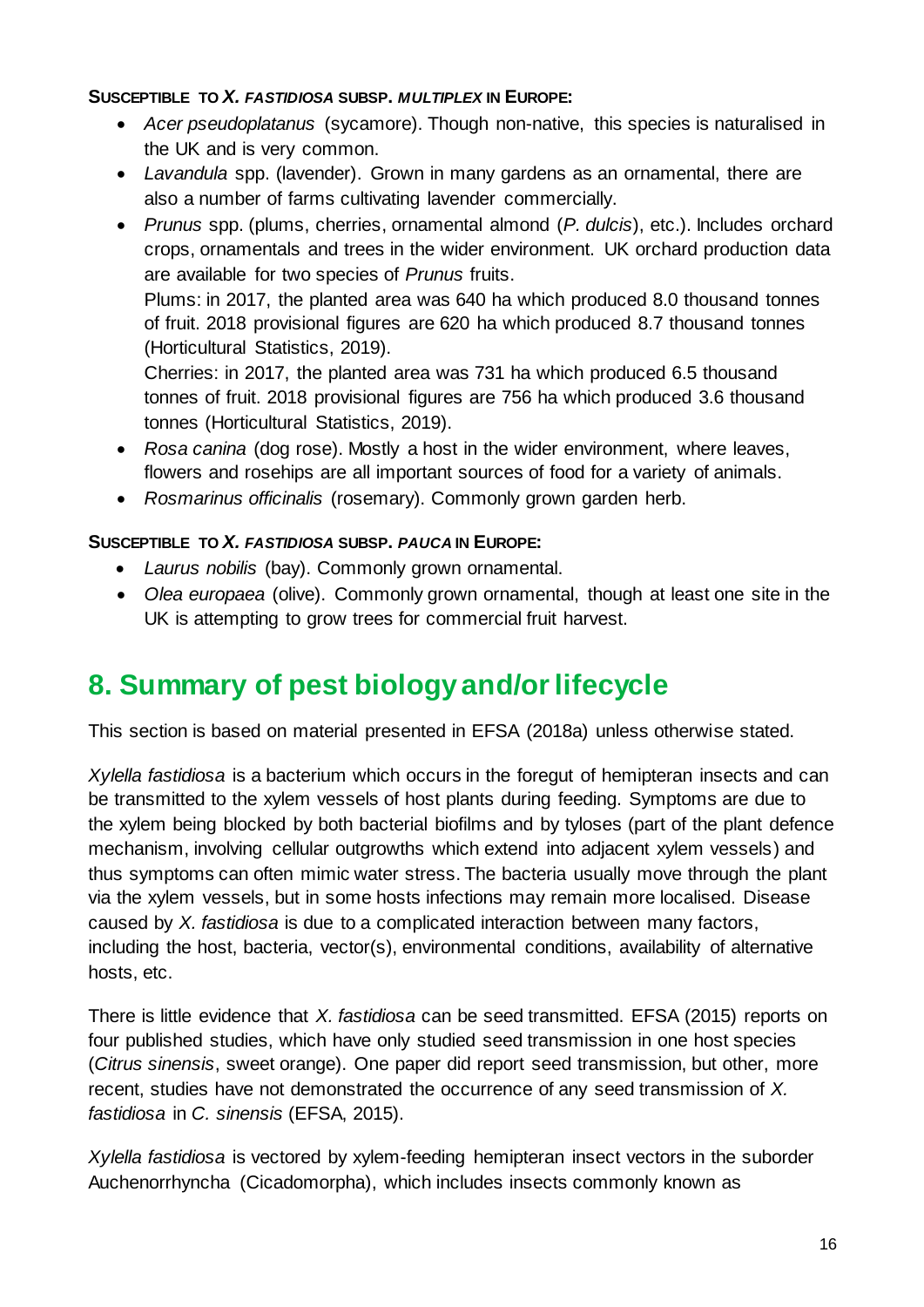spittlebugs/froghoppers, leafhoppers, sharpshooters and cicadas. Current information, e.g. EFSA (2018a) suggests that any Cicadomorpha which feed on xylem are potential vectors, but this is an over-simplification. All such insects have the potential to imbibe *Xylella fastidiosa* when feeding on infected plants, but only insects where the bacterium is able to persist and multiply in the foregut, forming a microfilm, are vectors. It isn't currently possible to predict accurately which insect species are potential vectors (EFSA, 2019b). Evidence of actual transmission is only available for a subset of xylem-feeding Cicadomorpha. Details about vector species (or potential vector species) can be found in section 10 of this PRA and EFSA (2019b), while mechanisms of transmission are covered in this section. Vectors acquire *X. fastidiosa* by feeding on xylem of an infected plant (including asymptomatic plants), and the vectors can immediately transmit the pathogen to a new plant. The bacteria do not systematically infect the body of the insect, instead being restricted to parts of the foregut, where the bacteria multiply. The vectors are persistently infectious until the time of their next moult. This means that, once an adult has acquired the bacterium, it remains infective for the remainder of its life. Eggs laid by infectious female vectors are free from *X. fastidiosa*: the only way an insect acquires the bacterium is through feeding on an infected plant.

### **9. What pathways provide opportunities forthe pest to enter and transfer to a suitable host and what is the likelihood of entering the UK/PRA area?**

### **Plants for planting**

Infected plants for planting have been detected moving in trade, both from plants originating outside the EU (e.g. the UK interception on *Coffea* plants from Costa Rica) and in plants moving in trade within Europe, e.g. the findings in Switzerland (EPPO GD, 2019) or *Olea europaea* in Belgium (Belgian NPPO, unpublished data 2018). Furthermore, sequence types of *X. fastidiosa* isolates obtained from EU outbreaks have matched those found on coffee and oleander plants in Central America. There is molecular evidence for multiple introductions into Corsica, mainland France (Dénance *et al.*, 2017) and the Balearic Islands (Olmo *et al.*, 2017). While the pathway for these introductions is not known, plants for planting are an obvious suspect.

There are several factors which make detection of *X. fastidiosa* on traded plants difficult.

- **-** Asymptomatic infections, especially as asymptomatic hosts can still act as a source of infection to other plants via vector transmission (EFSA, 2019a).
- **-** Non-uniform distribution of infections in plants or long latent periods (particularly in woody hosts) mean that testing different parts of the same plant leads to different chances of detecting the infection (EFSA, 2019a).
- **-** The very wide range of potential hosts means that targeting specific host species is difficult (EFSA, 2019a).
- **-** When visual symptoms are present, they are rather generalised and similar to many other causes, including physiological stresses.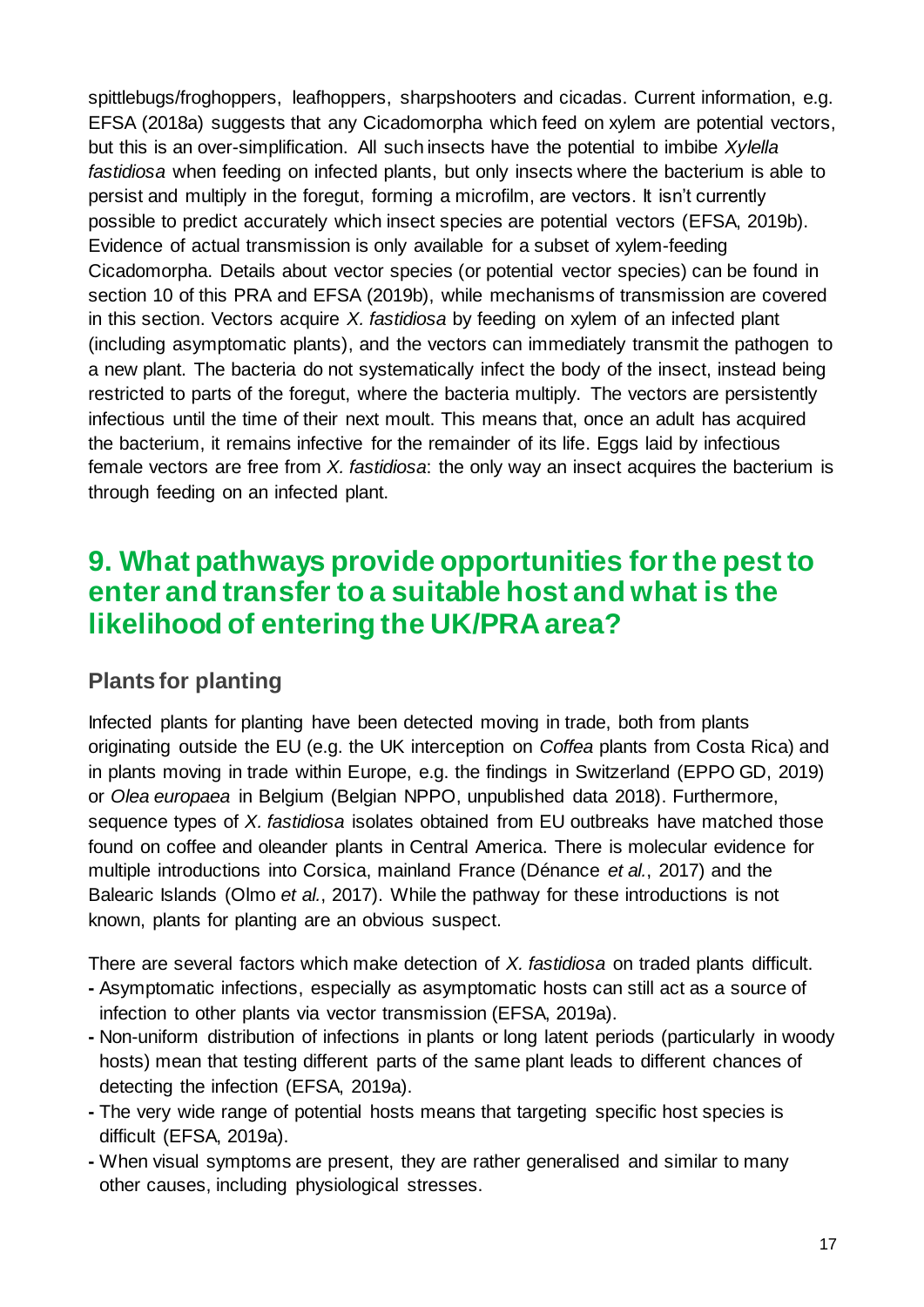**-** Infections can be localised in a small part of a plant and even a symptomatic plant may test negative for *X. fastidiosa* if an uninfected plant part is tested.

There are extensive measures in the legislation to reduce the risk of *X. fastidiosa* moving in trade (see section 4 of this PRA for details of the legislation which applies). Defra has a contingency plan (Eyre & Parkinson, 2019), and section 4 of this contingency plan summarises all the various measures mitigating against *X. fastidiosa* which apply to imports of planting material to the UK.

Six host categories have been identified in the EU emergency measures as high-risk due to the fact they are all highly susceptible to *X. fastidiosa*, have been infected in Europe by more than one subspecies, and have been found to be infected in more than one location in Europe. These hosts are subject to additional measures, including testing, before they can be moved in trade. It should be noted that there are another eight hosts which meet roughly the same criteria (i.e. they have been found to be susceptible to more than one subspecies of *X. fastidiosa* in Europe). While some of these other species are unlikely to be commonly moving in trade, the list does include the common herb *Rosmarinus officinalis* (rosemary).

There is evidence that *X. fastidiosa* has moved in trade in plants for planting, and has succeeded in transferring to hosts growing in the wider environment in southern Europe. Though the UK has also imported plants for planting over many years from the Americas, *X. fastidiosa* has not been identified in this country (other than a single interception).

Due to the very wide host range, asymptomatic infections and non-specific symptoms, plants for planting other than seeds are considered to be the main pathway for entry to the UK. *Xylella fastidiosa* is present in parts of Europe, has a very wide host range, infected plants can have long latent periods (or be asymptomatic), and any symptoms are rather non-specific. Against this, there are extensive legislative measures in place designed to reduce the risk of entry, and these are kept under review and have been amended several times in the past to increase their efficacy. However, the legislation does only cover most host species from locations which are known to have *X. fastidiosa* and so there remains a possibility that plants may be moved from a newly infected site before the pathogen is detected. Measures on the six species of higher-risk hosts (*Coffea* spp., *Lavandula dentata*, *Nerium oleander*, *Olea europaea*, *Polygala myrtifolia* and *Prunus dulcis*) apply to plants from all origins, regardless of whether *X. fastidiosa* has been recorded from that location or not. There have been subsequent developments in relation to the risk situation for these species since the measures were introduced, including details from EFSA on asymptomatic periods and further interceptions/outbreaks of *X. fastidiosa* within Europe.

Overall, entry into the UK of *X. fastidiosa* on **plants for planting** is assessed as **moderately likely**, based on the legislation in force at the time of writing this PRA. There are many examples of the pest moving in trade, including some since the introduction of regulation to reduce the likelihood of this happening. The UK has traded with countries where *X. fastidiosa* is present for many years so it is possible (though highly uncertain) that transfer to other suitable hosts has been a limiting step in the UK. This judgement is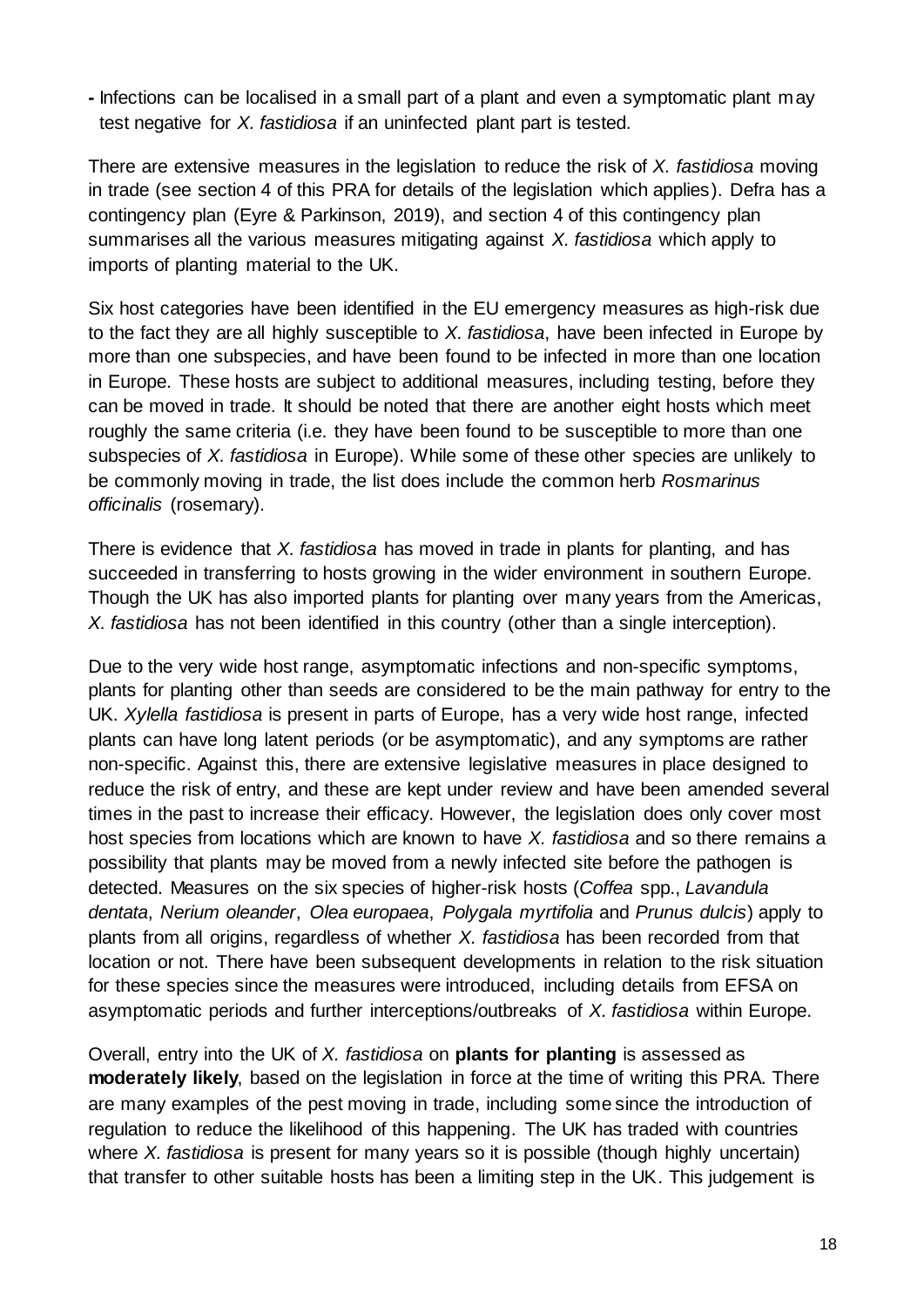made with **medium confidence** as it is unclear how effective the legislation is at reducing the chances of entry.

### **Infectious adult vectorsmoving in trade**

Adult vectors might be associated with plants for planting, cut flowers or branches, fruits or vegetables as well as being hitchhikers on other commodities.

Adult insect vectors are winged and fly, and can also jump. Once an adult vector has acquired *X. fastidiosa*, it remains infective for the remainder of its lifespan (EFSA, 2013). Adults will jump and fly at the slightest disturbance, and it is likely that many will jump off plants being harvested or moved. The main risk will come from infectious vectors moving onto material already loaded and ready to be transported (i.e. the chances of further disturbance are relatively small). This includes (i) non-plant material, (ii) plant products (such as fruit or cut flowers), or (iii) growing plants.

- (i) If infectious adults are associated with non-plant material, the insects may desiccate and die as they will not be able to feed, especially as humidity is likely to be low in many non-plant consignments. It is probable that viable insects will only be found in non-plant consignments which spend a comparatively short time in transit before the container is opened.
- (ii) Infectious vectors associated with harvested plant products will not be able to feed, as they require growing plants, but the humidity in such consignments is likely to be reasonably high and they may survive for some time while the material is transported.
- (iii) Infectious adult vectors associated with a consignment of uninfected growing plants are likely to feed on most plants, as vectors are often highly polyphagous. *Xylella fastidiosa* is likely to be introduced into the xylem of most hosts the infectious vector feeds on. Therefore, even during transport, an infectious vector may be able to transmit *X. fastidiosa*. The vector is also reasonably likely to survive transport as conditions are likely to be suitable.

Once a viable infectious adult vector has arrived in the UK it is very likely that it will be able to locate a suitable host upon arrival if it arrives in late spring or summer. These vector insects can fly, and most have a wide host range. Even weeds around cargo sheds are likely to be suitable hosts. As adults remain capable of transmitting *X. fastidiosa* throughout their lives, there is the potential for one infectious vector to infect a number of growing hosts after arrival in the UK. Once plants are infected in the UK, secondary spread to a range of plants in the vicinity would be possible by indigenous UK vector populations. However, vectors which arrive in autumn, winter or early spring will be less likely to be able to locate hosts. Insects are less mobile when temperatures are lower, freezing temperatures are likely to kill many species from warmer origins (especially as they will not have had a chance to acclimatise) and actively growing hosts will be harder to find.

Only one interception could be found in England of an adult cicadellid from any part of the Americas. This was a dead adult on *Passiflora* fruit from Colombia in 2016, and it was not identified past family. From other parts of the known range of *X. fastidiosa*, an interception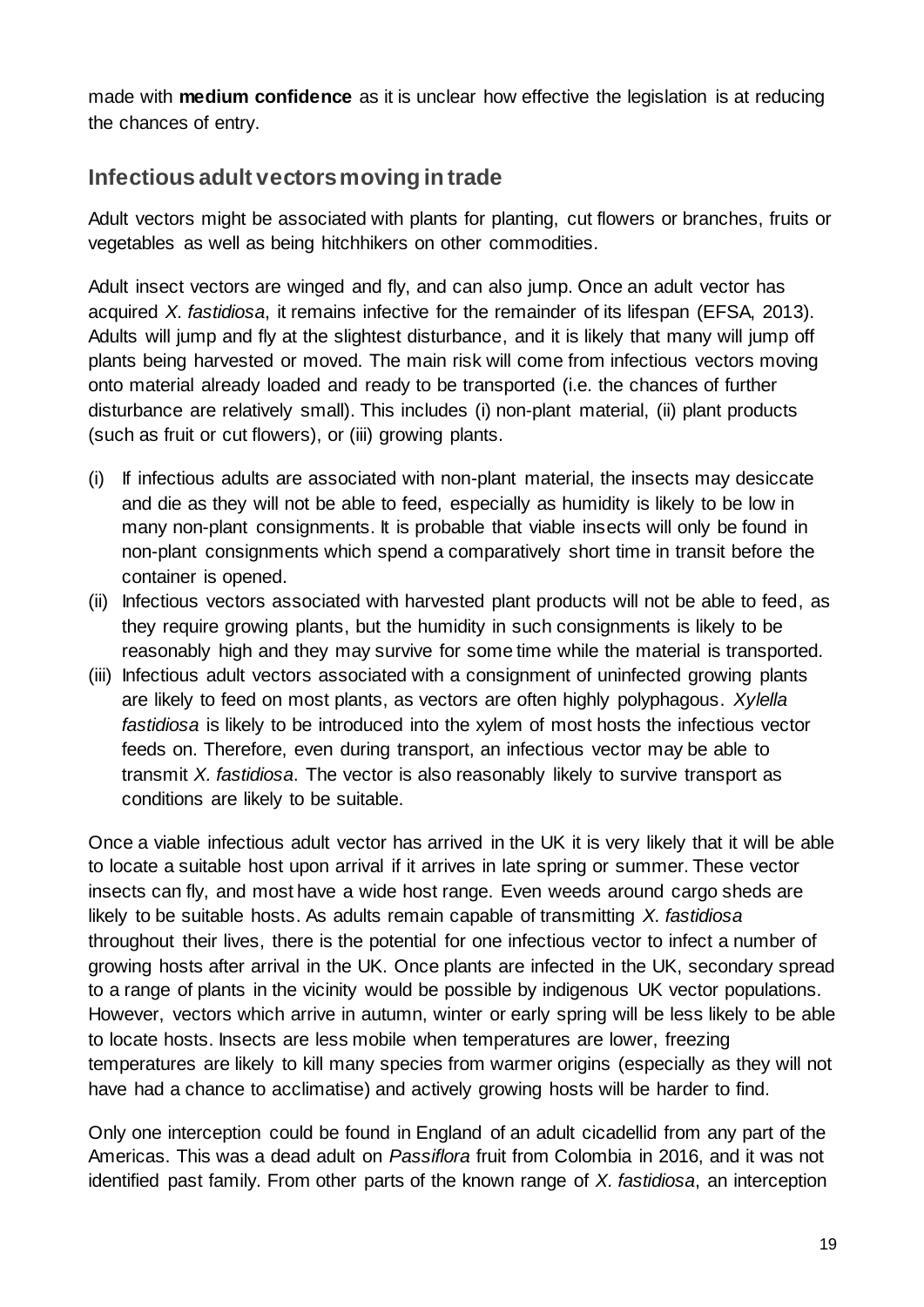of an adult cicadellid on *Ocimum* from Israel in 2012 again could not be identified past family (Fera, unpublished data). Cicadellidae is a very large family of insects, and it was not recorded if either of the intercepted specimens were phloem or xylem feeders. These interception records do not, however, tell the full story. Only non-European Cicadellidae which are known to be vectors of *X. fastidiosa* are listed pests. Other potential vector species are not included in the legislation therefore both findings and diagnoses of such insects are likely to be "for interest only". Data on vectors moving within the EU are even less accurate, especially as the key European vector species (*P. spumarius*) is native to the UK.

There are several limiting steps. The probability of the vectors being on pathway is dependent on a wide variety of factors and cannot be quantified accurately, but a major consideration is that all the vectors are very active, mobile insects which tend to jump away if disturbed. Trade volume data on planting material are available, but they are not broken down by host genus or even family. As discussed above, data on the frequency of vector movement is not collected in any systematic way, so it isn't possible to assess how commonly vectors may travel in trade. Seasonal timing is likely to limit the numbers, as only 4-6 months out of the year are likely to provide good conditions for a vector to move into the wider environment successfully and find suitable hosts. Pest management and phytosanitary procedures applied in country of origin may also help to reduce the association of vectors with commodities such as growing plants, fruit and cut flowers, but cannot address the problem of hitchhiking vectors on non-host commodities.

Although the likelihood is high of a viable infectious vector being able to transmit *X. fastidiosa* to growing plants after it has successfully arrived in the UK in the late spring or summer months, due to the many limiting steps on this pathway, the numbers of viable infectious vectors arriving in the UK at a suitable time of year is considered to be very small. Overall, the movement of *X. fastidiosa* on infectious adult vectors is assessed as **unlikely**, but with **low confidence** as there are a number of assumptions around this judgement.

#### **Infectious immature vectorsmovingin trade**

Immature vectors might be associated with plants for planting and cut flowers or branches. Nymphs from the family Cicadellidae may also be associated with fruits or vegetables, or be hitchhikers on other commodities.

Transovarial transmission does not take place (EFSA, 2013) (i.e., an infectious female vector lays eggs which do not have *X. fastidiosa*). Therefore, egg masses do not constitute a pathway and only nymphs are considered in this section. Nymphs of all vector species only remain infective until they moult. This is because *X. fastidiosa* is associated with the lining of the insect foregut, which is shed along with the rest of the cuticle at moulting (EFSA, 2013). After moulting, a previously infectious individual will not be infective, and must feed on an infected plant to re-acquire *X. fastidiosa*. Nymphs are most likely to be associated with herbaceous plants rather than woody hosts (Cornara *et al.*, 2018, EFSA, 2018a). Herbaceous plants will usually be of a smaller size and thus easier to inspect and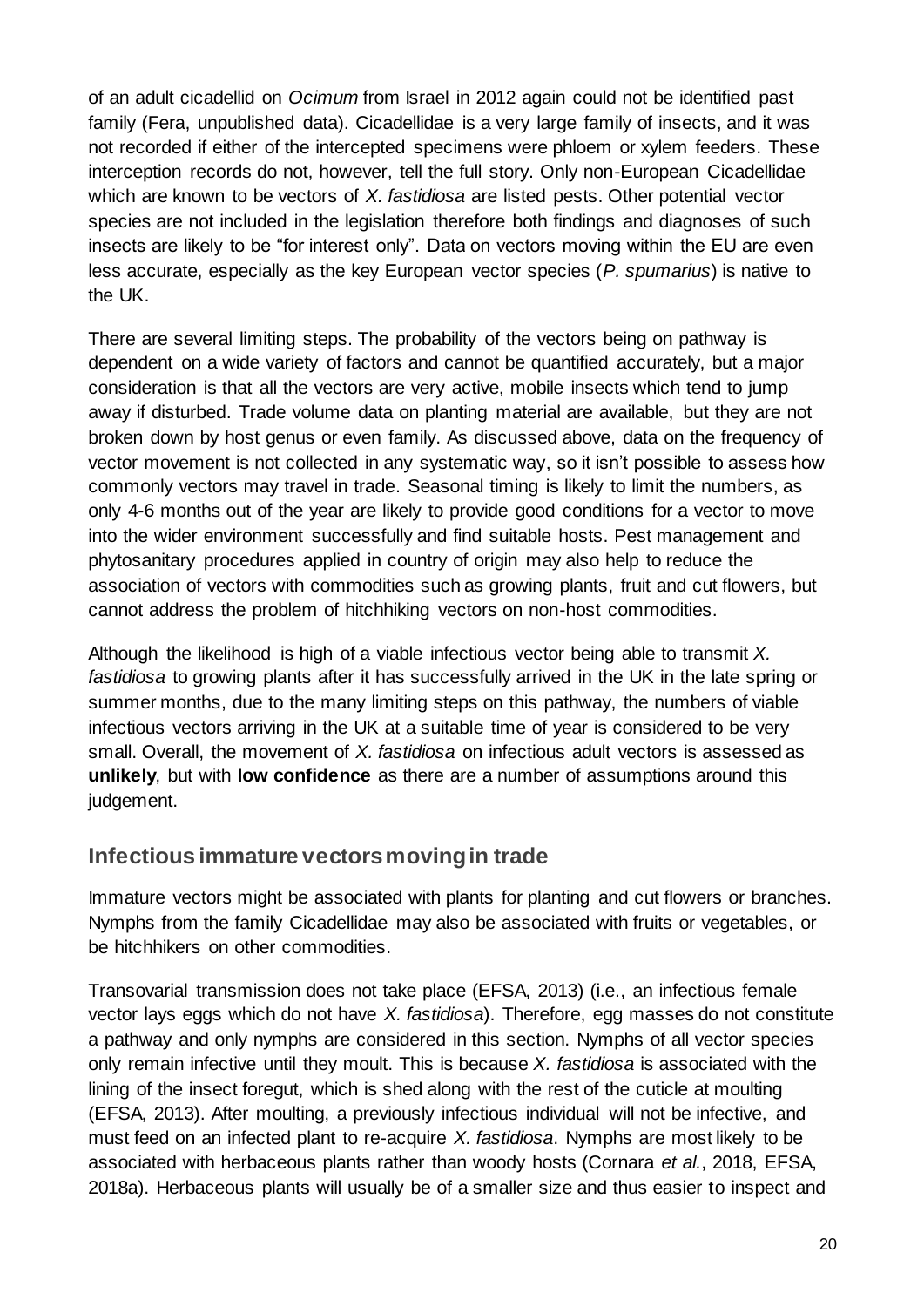detect the presence of insects. Only nymphs which arrive in late spring or summer are likely to be able to transfer to a suitable host in the wider environment.

#### **NYMPHS FROM THE FAMILIES APHROPHORIDAE, CERCOPIDAE AND CLASTOPTERIDAE**

A widely used common name for the nymphs from all three families is "spittlebugs", due to the fact they are covered in a white froth they exude as they feed. This makes the nymphs quite conspicuous, and likely to be detected, especially on plant products such as fruit or cut flowers. Away from a host, nymphs are likely to desiccate quickly if they cannot feed, as their biology means they egest water very rapidly to cope with the large volumes of nutrient-poor xylem they must ingest (Cornara *et al.*, 2018), and are usually protected by the froth they egest. On growing plants, while nymphs can walk from one plant to another, they are relatively immobile, certainly compared to immature Cicadellidae. Therefore, the chance of these nymphs moving from an infected growing plant to a clean one is relatively low. If an infectious nymph remains associated with a single growing plant, the pathway assessed becomes that of the plant (assessed earlier). This is because the UK already has a native vector species which is widespread (see section 10 of this PRA) and the plant will already be infected from the nymph's earlier feeding activities. Viable nymphs are not likely to be associated with commodities such as cut flowers or fruit and are very unlikely to hitchhike on non-plant commodities. If they can survive transport while not being associated with growing plants, it is likely that they will have some difficulty transferring to a new growing host after arrival.

No species in any of these families are listed in the legislation, and therefore the interception data below has not been gathered in any systematic way and does not present an accurate picture of insects which may be moving in trade. There have been recorded interceptions in England of nymphs of the main European vector species, *Philaenus spumarius*, though it is only recently that such insects have been sent for laboratory confirmation as it is native to the UK. A nymph on *Lavandula angustifolia* plants from Italy in 2018 was identified using molecular methods, and tested negative for *X. fastidiosa* using Taqman real-time PCR (Fera, unpublished data). A nymph on *Dichondra* in 2019 (origin unclear) was also identified as *P. spumarius*. No other diagnoses from the family Aphrophoridae were found. There have been interceptions from the family Cercopidae, but none on consignments originating from the known range of *X. fastidiosa*. No interceptions from the Clastopteridae have been recorded (Fera, unpublished data).

#### **NYMPHS FROM THE FAMILY CICADELLIDAE**

A widely used common name in North America (though it is also used in Europe) is "sharpshooters", especially for the xylem-feeding species. Currently, there are no proven vectors from this family in Europe, but there are a number in the Americas and two from Taiwan. Cicadellid nymphs are far more active than spittlebugs nymphs and are able to jump long distances. Physical disturbance caused by moving plants, and especially harvesting or cutting plant products, is likely to disturb the nymphs. It is probable that they will not remain associated with plant material, instead jumping off at the first movement.

Only non-European Cicadellidae which are known to be vectors of *X. fastidiosa* are listed pests. Other Cicadellidae are not included in the legislation and therefore interception data are not collected in any systematic manner. Data on vectors moving within the EU are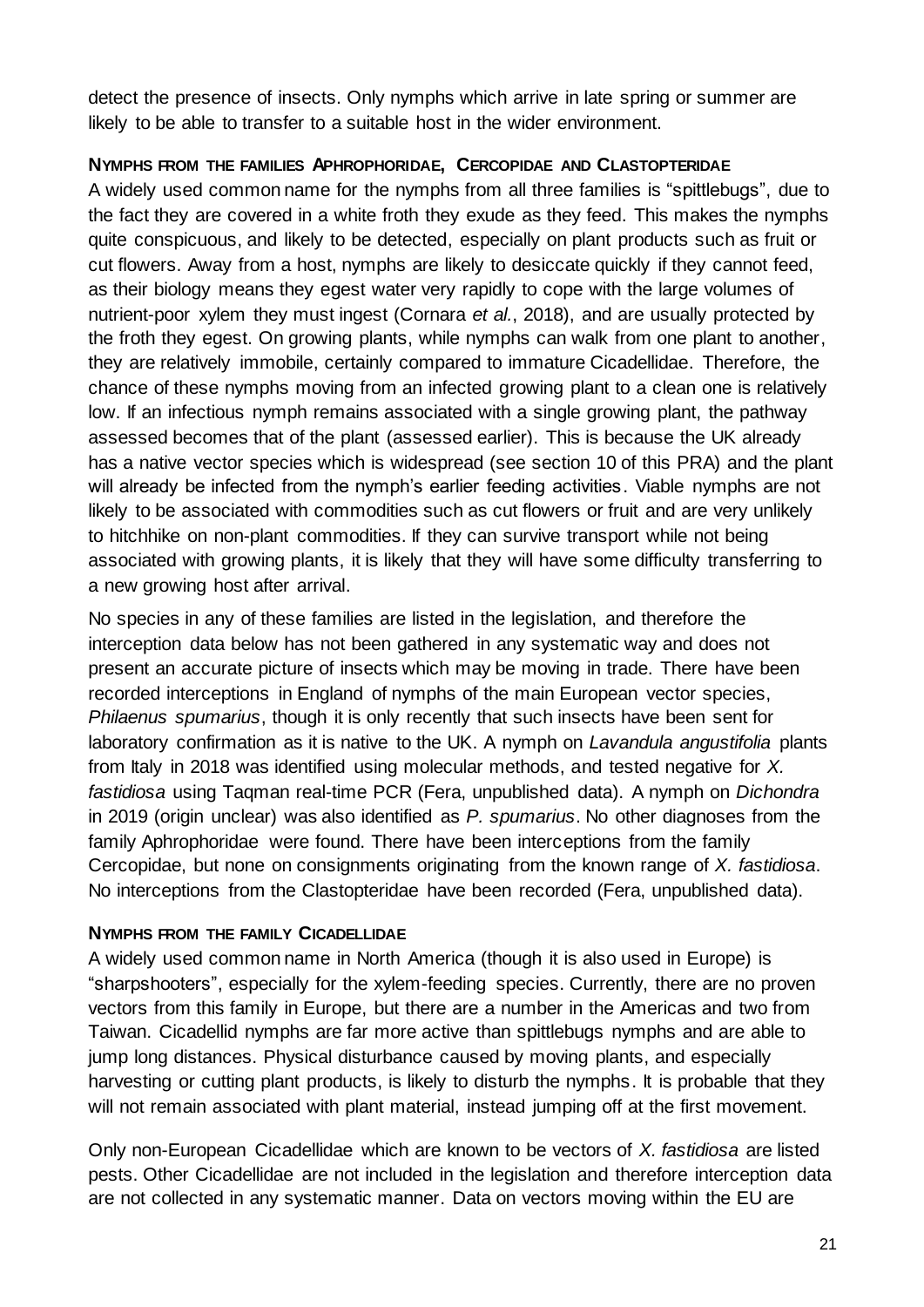even less accurate. Immature cicadellids have been intercepted by Fera on imports most years in the recent past (Fera unpublished data), but can seldom be identified beyond family as most are early instars which have hatched in transit (C. Malumphy, pers. comm., Oct 2019). Cicadellidae is a very large family, and there are comparatively few reference sequences meaning molecular diagnosis of intercepted immatures is seldom possible. Recorded interceptions from the Americas are of a nymph on *Dracaena* from Costa Rica in 2019; a dead nymph on *Mangifera* fruit from the Dominican Republic in 2017; eggs on *Gaultheria* from the USA in 2019 and a nymph in a mixed bunch of flowers from the USA in 2006 (Fera, unpublished data).

Only a proportion of cicadellids are xylem-feeding, and only xylem-feeders are considered to be vectors of *X. fastidiosa*. As immatures cannot be readily identified, the proportion of intercepted immature Cicadellidae which are xylem-feeding is not known. The cicadellid nymphs which do remain associated with plant material (or hitchhike on non-plant products) could infect growing plants in the consignment during transport as they move freely by jumping and walking. Cicadellid nymphs may also be more likely to survive transport as hitchhikers, because they do not live under a protective film of bubbles and they may be less prone to desiccation. Finally, being able to actively jump means cicadellid nymphs may have less difficulty in locating a new growing host after arrival than spittlebug nymphs. Overall, the risk from nymphs from this subfamily is considered to be slightly higher than spittlebug nymphs due to the cicadellids' higher capacity for movement.

#### **SUMMARY**

While the biology of spittlebug and sharpshooter nymphs is different, in neither case are they considered to pose a high risk of introducing *X. fastidiosa* to the UK. This is due to the relatively limited time they are infective, and either their conspicuous surrounding froth meaning detection is relatively likely, or their jumping ability and likelihood of leaving the plant after any disturbance. Overall, entry of *X. fastidiosa* on **immature vectors moving in trade** is assessed as **very unlikely** but with **low confidence** as this is based on a lot of assumptions.

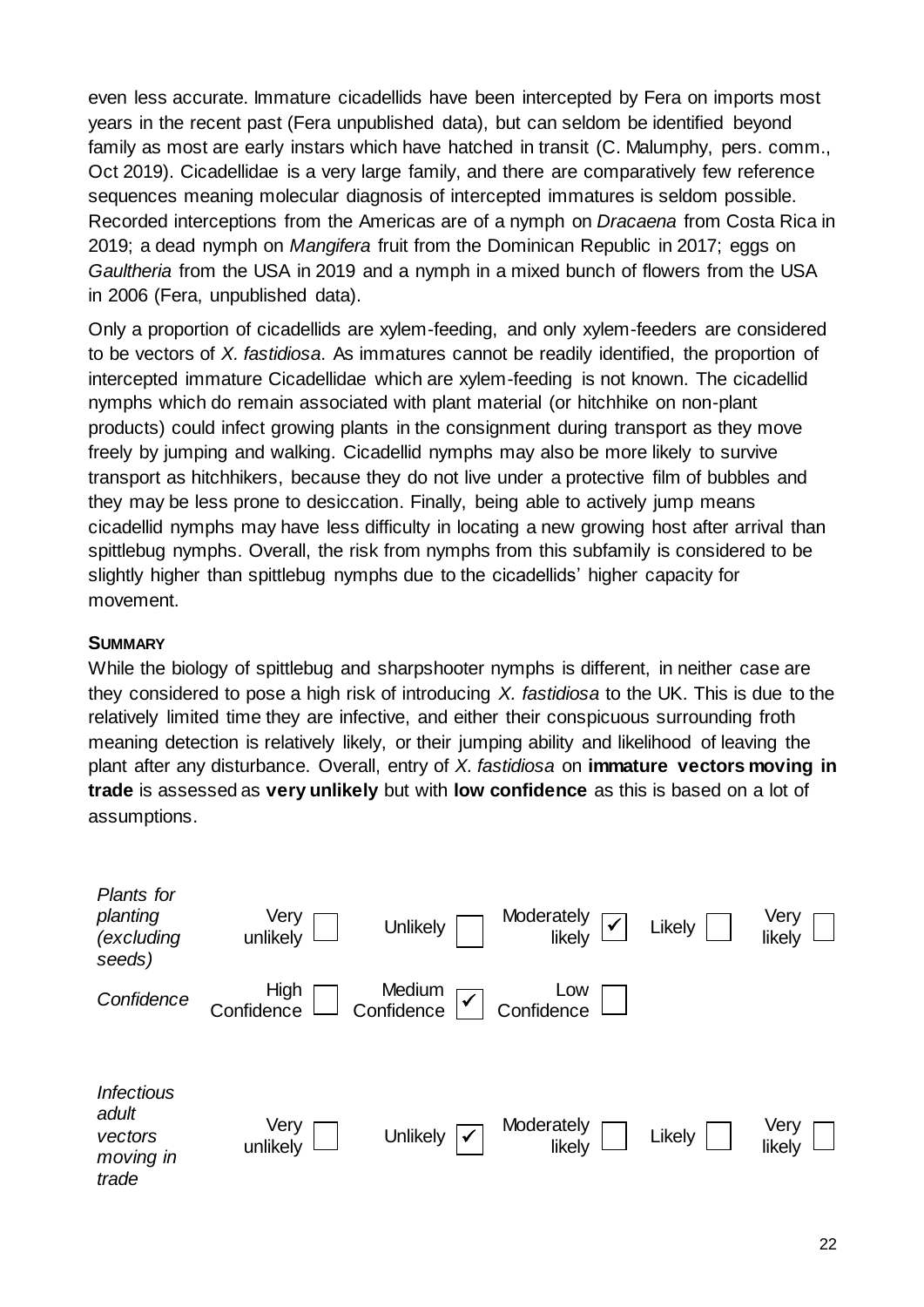

#### **Pathways not rated**

Several additional pathways were considered but ratings are not given here as, on the basis of current evidence, they either cannot be rated due to the lack of information, extremely high uncertainty, are considered very unlikely, or some combination of the three.

Seeds as a pathway have a very high uncertainty and could not be rated. Experiments on seed transmission have only been done on one host (*Citrus sinensis*), and the evidence is contradictory (EFSA 2015).

Fruit would be a pathway either due to seed transmission, or movement of infectious vectors associated with the commodity. Seeds could not be rated as a pathway, and movement of infectious vectors has been discussed earlier in this section.

Cut flowers and branches are largely assessed as part of infectious vector insects as the infection will need to transfer to a rooted host in the UK. While the native insect *Philaenus spumarius* is a proven vector, there is little evidence that it would select cut foliage to feed on. Once a stem has been cut, vector insects are not likely to remain associated with the foliage as they will be unable to feed properly, as most cut plant parts will not be transported in water, instead being chilled to preserve them. While there will be some residual risk from this commodity due to infectious vectors moving off the cut plants and finding new hosts, this is covered under movement of infectious vectors considered earlier.

Natural spread of infectious vectors. Little research has been done into the long-distance dispersal capability of the *P. spumarius*, the main European vector species of *X. fastidiosa* (EFSA, 2018a). What evidence is available, such as mark-recapture studies, suggests that the majority of adults move 100 m or less, though there is an older study which suggests that long-distance dispersal may be possible (EFSA, 2018a). Reynolds *et al.* (2017) trapped a male specimen of a potential vector species, *Neophilaenus lineatus*, at around 200 m above the ground in southern England, though no *P. spumarius* were caught during the study. Reynolds *et al.* (2017) also include data from trapping done over northern England in the mid-1930s, when a specimen of *P. spumarius* was trapped between 54 and 84 m above the ground, along with 14 *N. lineatus*. This does raise the possibility that at least occasional vectors may be found at heights where long-distance wind dispersal could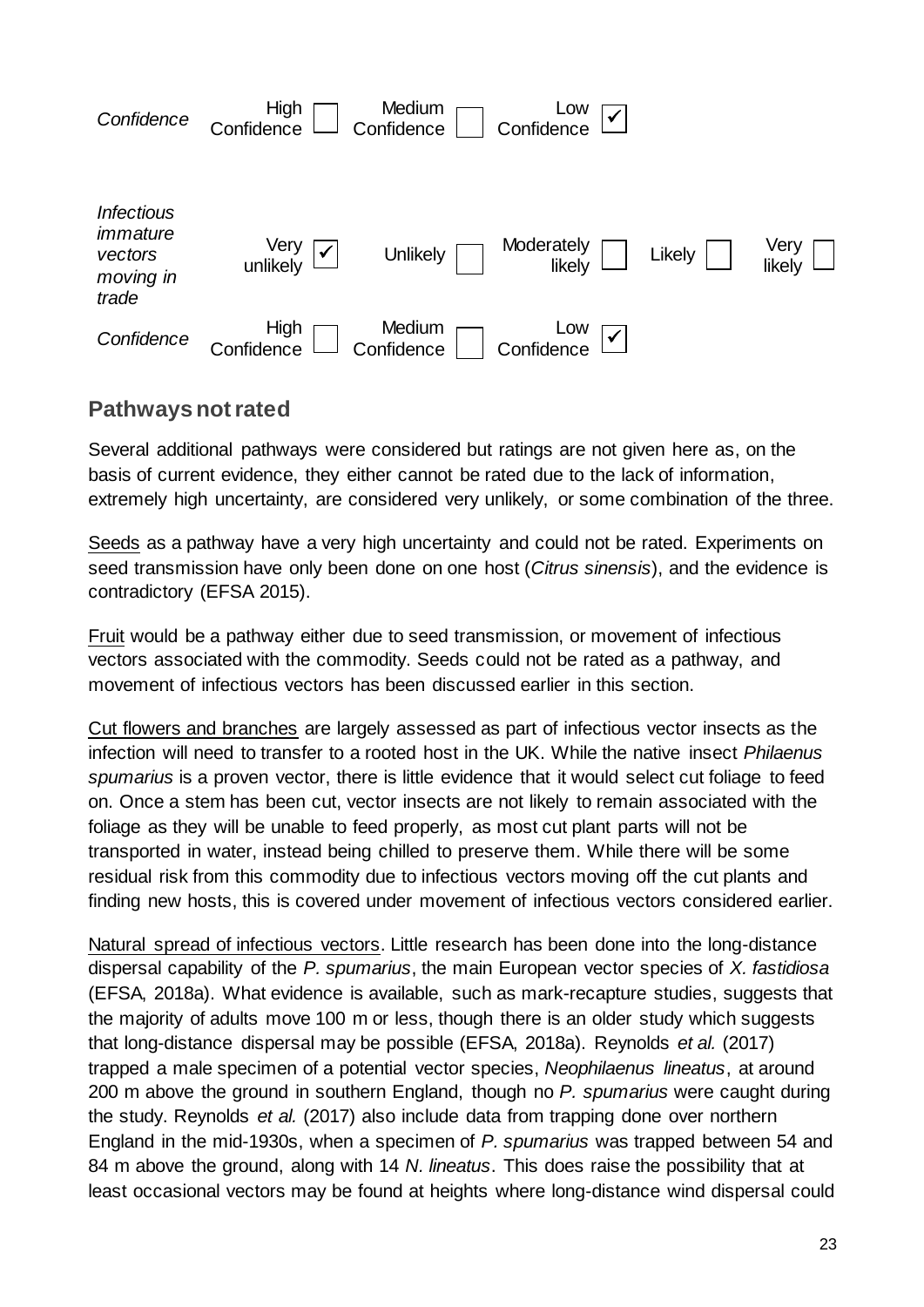take place. However, there is no conclusive evidence at this stage for long-distance movements of *P. spumarius* which would be sufficient for an insect to move naturally from the south of France, Spain or Italy (where the nearest known outbreaks of *X. fastidiosa* are) to the UK.

### **10. If the pest needs a vector, is it present in the UK/PRA area?**

Details about the biology and interactions of *X. fastidiosa* with its vectors in general can be found in section 8. An overview of the biology of the main European vector species is at the end of this section.

Any xylem-feeding Hemiptera from the suborder Auchenorrhyncha, infraorder Cicadomorpha is considered to have the potential to be a vector (EFSA, 2018a). As mentioned in section 8 (pest biology), this is an over-simplification and insects are only vectors if *X. fastidiosa* is able to multiply in their foregut and form a microfilm, and it isn't possible to accurately predict in which of the xylem-feeding species of Hemiptera this takes place (EFSA, 2019b). The number of species which have been proven to be vectors is comparatively small (i.e. experiments in which an insect from the species in question has acquired *X. fastidiosa* from an infected plant and subsequently transmitted the bacterium to a clean plant which later tested positive for *X. fastidiosa*). Detecting *X. fastidiosa* from an insect only proves that it can acquire *X. fastidiosa*, and not that the insect is then capable of transmitting the bacterium to a new plant. This doesn't exclude other insects from consideration as potential vectors, but the discussion which follows is based on confirmed vector species, with the exception of Table 3.

Unsurprisingly, the majority of confirmed vectors are only known from the native range of *X. fastidiosa*, i.e., North, Central and South America (Table 2). Within Europe, only three species are confirmed as vectors, and of these three, only *Philaenus spumarius* has been shown to be a vector under both field and laboratory conditions (EFSA, 2018a). Only two confirmed vector species are present in the UK (Table 2). However, the list of potential vectors (i.e. xylem-feeding Auchenorrhyncha: Cicadomorpha) which are known to be present in the UK is longer, and can be found in Table 3. It must also be noted that there are additional potential vector species in the rest of Europe, and elsewhere, which are not present in the UK. These non-UK additional xylem-feeding species which are as yet not proven to be vectors of *X. fastidiosa* are not included in either Table 2 or Table 3.

Different vector-host species combinations have varying transmission efficiencies (Almeida, 2016). Some of this variation may be due to different host species having different bacterial population concentrations, and the different vector species having differing host preferences (Almeida, 2016). More variation can be explained by the distribution of *X. fastidiosa* within the plant, and different vector species having different preferential feeding sites on the plant, thus ingesting differing numbers of bacterial cells (Almeida, 2016). There may also be plant-vector interactions which affect the transmission efficiency (Almeida, 2016).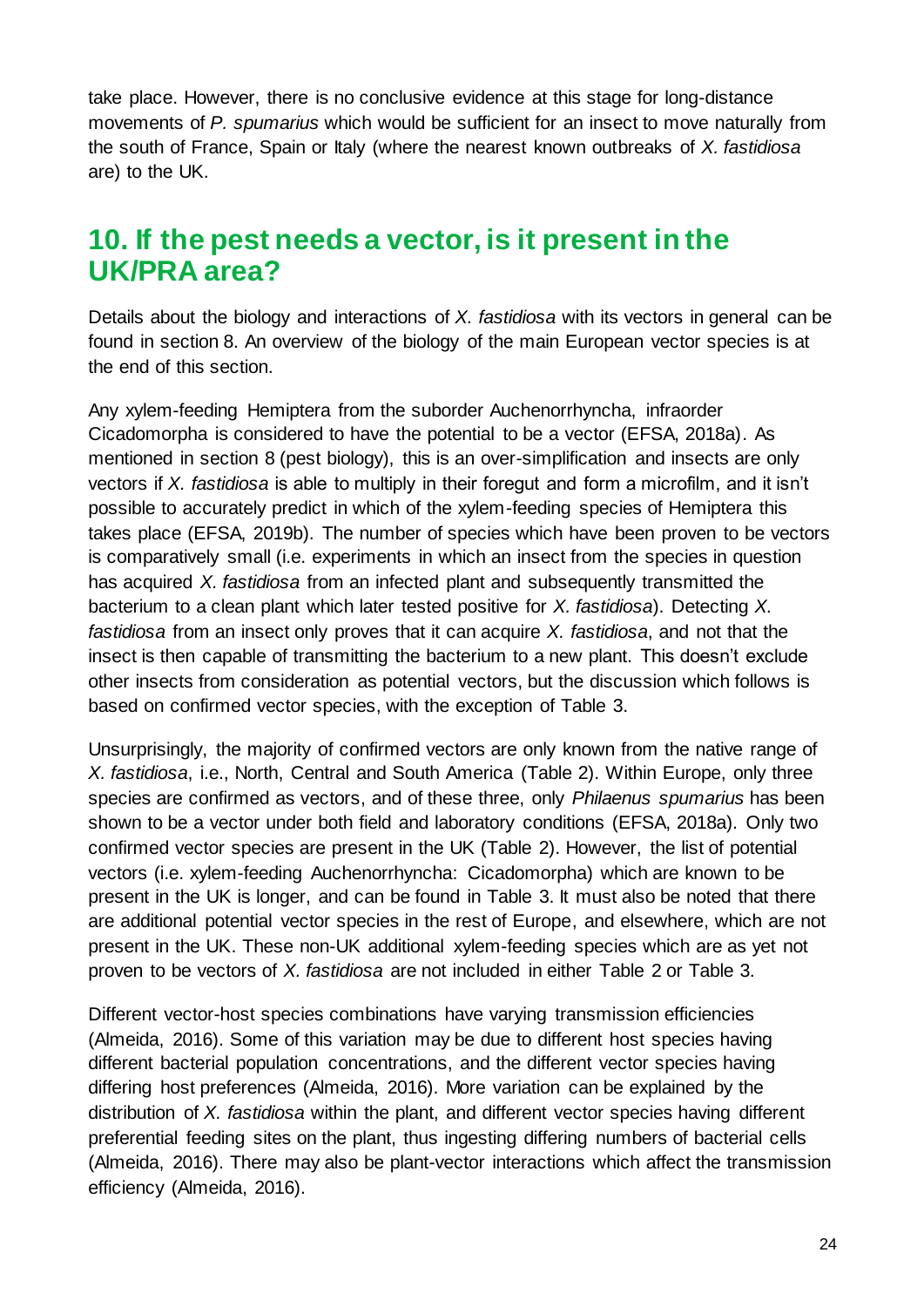The infra-order Cicadomorpha (especially the family Cicadellidae) contains a very large number of species, and it should be noted that only a subset (the xylem-feeders) are considered to be vectors or potential vectors of *X. fastidiosa*. Species which feed on phloem are not considered to be vectors (Almeida, 2016), though while probing for phloem, it is possible that an insect may pierce a xylem vessel. At least some phloem feeders do appear to be capable of acquiring *X. fastidiosa*. For example, Elbeaino *et al*. (2014) detected the pathogen in the cicadellid *Euscelis lineolatus*, but this does not demonstrate that these insects can then go on to infect a clean plant. Some insects will feed on both xylem and phloem (for example, the cicadellid *Scaphoideus titanus* (Chuche *et al.*, 2017)). Current data suggests that phloem-feeders or phloem-feeders which occasionally feed on the xylem are not vectors of *X. fastidiosa* (Almeida, 2016).

For all distribution records, especially at sub-country level, there is a level of uncertainty associated with how accurately they reflect the true distribution of the species. This group of insects is almost certainly under-recorded, as they are usually difficult to separate in the field, many need microscopic examination, and a relatively low number of specialists are able to identify some of the more cryptic species. Distribution records may indicate where people who can identify the various species have sampled specimens more accurately than they depict the genuine species distributions.

*Philaenus spumarius*, the main vector in Europe and a species which is widespread in the UK, has one generation per year in Europe (more than one generation has been reported in the Middle East), with the overwintering stage being eggs (Cornara *et al.*, 2018). Adults are extremely variable in colour and markings. This website [\(http://www.britishbugs.org.uk\)](http://www.britishbugs.org.uk/homoptera/Aphrophoridae/Philaenus_spumarius.html)  gives examples of some of the different forms. Nymphs hatch in spring and are one of the species which produce "cuckoo spit", a white froth which covers the immatures. Adults are seen from late spring until autumn (Cornara *et al.*, 2018), though occasional adults have been seen in the UK in winter (pers. comm. C. Malumphy to R. Baker, September 2017). While nymphs feed on a wide range herbaceous plants, adults have an even broader host range and will also feed on numerous woody tree species (Cornara *et al.*, 2018). *Philaenus spumarius* nymphs (identified using molecular methods) were found developing on oak foliage in Northern England on three occasions in 2019, but the frequency of this is unknown (C. Malumphy, pers. comm. October 2019).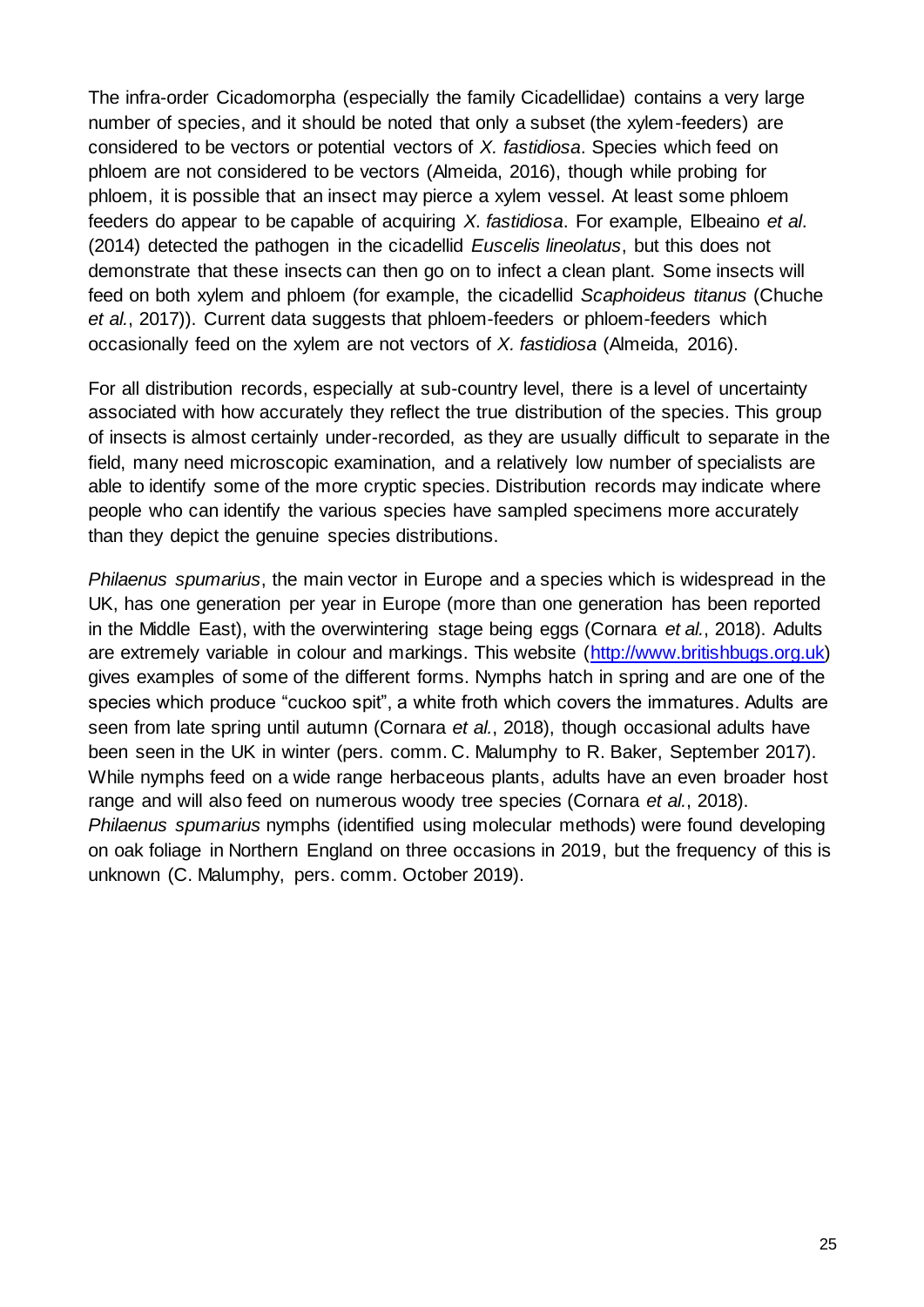**Table 2.** Summary of proven vector species of *Xylella fastidiosa*. Continental distribution is given (or – for absence). Source: Redak *et al.* (2004) unless otherwise stated.

|                      |                                            | <b>Distribution</b>      |                              |                         |  |
|----------------------|--------------------------------------------|--------------------------|------------------------------|-------------------------|--|
|                      |                                            |                          | <b>Mainland</b>              | <b>Americas</b>         |  |
| Family <sup>13</sup> | <b>Vector species</b>                      | <b>UK14</b>              | Europe <sup>15</sup>         | [Global]                |  |
| Aprophoridae         | Aphrophora angulata                        |                          |                              | North, Central          |  |
| Aprophoridae         | Aphrophora permutata                       | $\overline{\phantom{0}}$ | $\overline{\phantom{0}}$     | <b>North</b>            |  |
| Aprophoridae         | Lepyronia quadrangularis (EFSA, 2019b)     |                          |                              | <b>North</b>            |  |
| Aprophoridae         | Poophilus costalis (EFSA, 2019b)           | $\overline{\phantom{0}}$ |                              | [Africa, Asia]          |  |
| Aprophoridae         | Neophilaenus campestris (EFSA, 2018a)      | <b>Southern</b>          | Widespread                   |                         |  |
| Aprophoridae         | Philaenus italosignus (EFSA, 2018a)        |                          | <b>Limited (Italy)</b>       |                         |  |
| Aprophoridae         | Philaenus leucophtalmus                    |                          |                              | <b>North</b>            |  |
| Aprophoridae         | <b>Philaenus spumarius</b>                 | <b>Widespread</b>        | Widespread                   | <b>North</b>            |  |
| Cicadellidae         | Acrogonia citrina                          |                          |                              | South                   |  |
| Cicadellidae         | Acrogonia virescens                        | $\overline{\phantom{0}}$ | $\overline{\phantom{0}}$     | South                   |  |
| Cicadellidae         | Amphigonalia severini                      |                          |                              | <b>North</b>            |  |
| Cicadellidae         | Bothrogonia ferruginea (Tuan et al., 2016) | -                        | $\overline{\phantom{0}}$     | [Asia]                  |  |
| Cicadellidae         | Bucephalogonia xanthophis                  |                          |                              | South                   |  |
| Cicadellidae         | Cuerna costalis                            | $\overline{\phantom{0}}$ | $\overline{\phantom{0}}$     | <b>North</b>            |  |
| Cicadellidae         | Cuerna occidentalis                        |                          |                              | <b>North</b>            |  |
| Cicadellidae         | Cuerna yuccae                              |                          |                              | <b>North</b>            |  |
| Cicadellidae         | Dechacona missionum (EFSA, 2019b)          | —                        | $\overline{\phantom{0}}$     | South                   |  |
| Cicadellidae         | Dilobopterus costalimai                    |                          |                              | South                   |  |
| Cicadellidae         | Draeculacephala californica                | -                        | $\overline{\phantom{0}}$     | <b>Unknown Americas</b> |  |
| Cicadellidae         | Draeculacephala crassicornis               | -                        |                              | <b>North</b>            |  |
| Cicadellidae         | Draeculacephala minerva                    | -                        |                              | North, Central          |  |
| Cicadellidae         | Draeculacephala noveboracensis             | $\overline{\phantom{0}}$ | $\overline{\phantom{0}}$     | <b>North</b>            |  |
| Cicadellidae         | Ferrariana trivittata                      |                          |                              | Central, South          |  |
| Cicadellidae         | Fingeriana dubia (EFSA, 2019b)             |                          |                              | South                   |  |
| Cicadellidae         | <b>Friscanus friscanus</b>                 | Ξ.                       | $\overline{\phantom{0}}$     | <b>North</b>            |  |
| Cicadellidae         | Graphocephala atropunctata                 |                          |                              | North, Central          |  |
| Cicadellidae         | Graphocephala confluens                    | $\overline{\phantom{0}}$ | $\overline{\phantom{0}}$     | <b>North</b>            |  |
| Cicadellidae         | Graphocephala cythura                      |                          |                              | <b>North</b>            |  |
| Cicadellidae         | Graphocephala hieroglyphica                | -                        | $\overline{\phantom{0}}$     | <b>North</b>            |  |
| Cicadellidae         | Graphocephala versuta                      | Ξ.                       |                              | North, Central          |  |
| Cicadellidae         | Helochara delta                            |                          |                              | <b>North</b>            |  |
| Cicadellidae         | Homalodisca ignorata                       | Ξ.                       | $\overline{\phantom{0}}$     | South                   |  |
| Cicadellidae         | Homalodisca insolita                       |                          |                              | North, Central          |  |
| Cicadellidae         | Homalodisca liturata                       | -                        | -                            | <b>North</b>            |  |
| Cicadellidae         | Homalodisca vitripennis (= H. coagulata)   | —                        | $\qquad \qquad \qquad$       | <b>North</b>            |  |
| Cicadellidae         | Kolla paulula (Tuan et al., 2016)          | -                        | -                            | [Asia]                  |  |
| Cicadellidae         | Macugonalia clavifrons (EFSA, 2019b)       | -                        | $\qquad \qquad \blacksquare$ | <b>South</b>            |  |
| Cicadellidae         | Macugonalia leucomelas                     |                          |                              | <b>South</b>            |  |
| Cicadellidae         | Molomea consolida (EFSA, 2019b)            |                          |                              | South                   |  |
| Cicadellidae         | Neokolla hyeroglyphica (EFSA, 2019b)       | -                        | $\overline{\phantom{0}}$     | <b>North</b>            |  |

(Table continues on next page)

1

<sup>&</sup>lt;sup>13</sup> Follow ing the taxonomy in [https://bugguide.net/node/view /12745/tree,](https://bugguide.net/node/view/12745/tree) accessed 25 July 2019

<sup>&</sup>lt;sup>14</sup> UK checklist, 2011, available at http://www.ledra.co.uk/species.html, accessed 16 July 2019.

<sup>&</sup>lt;sup>15</sup> Fauna Europeana [\(https://fauna-eu.org/,](https://fauna-eu.org/) accessed 17 July 2019).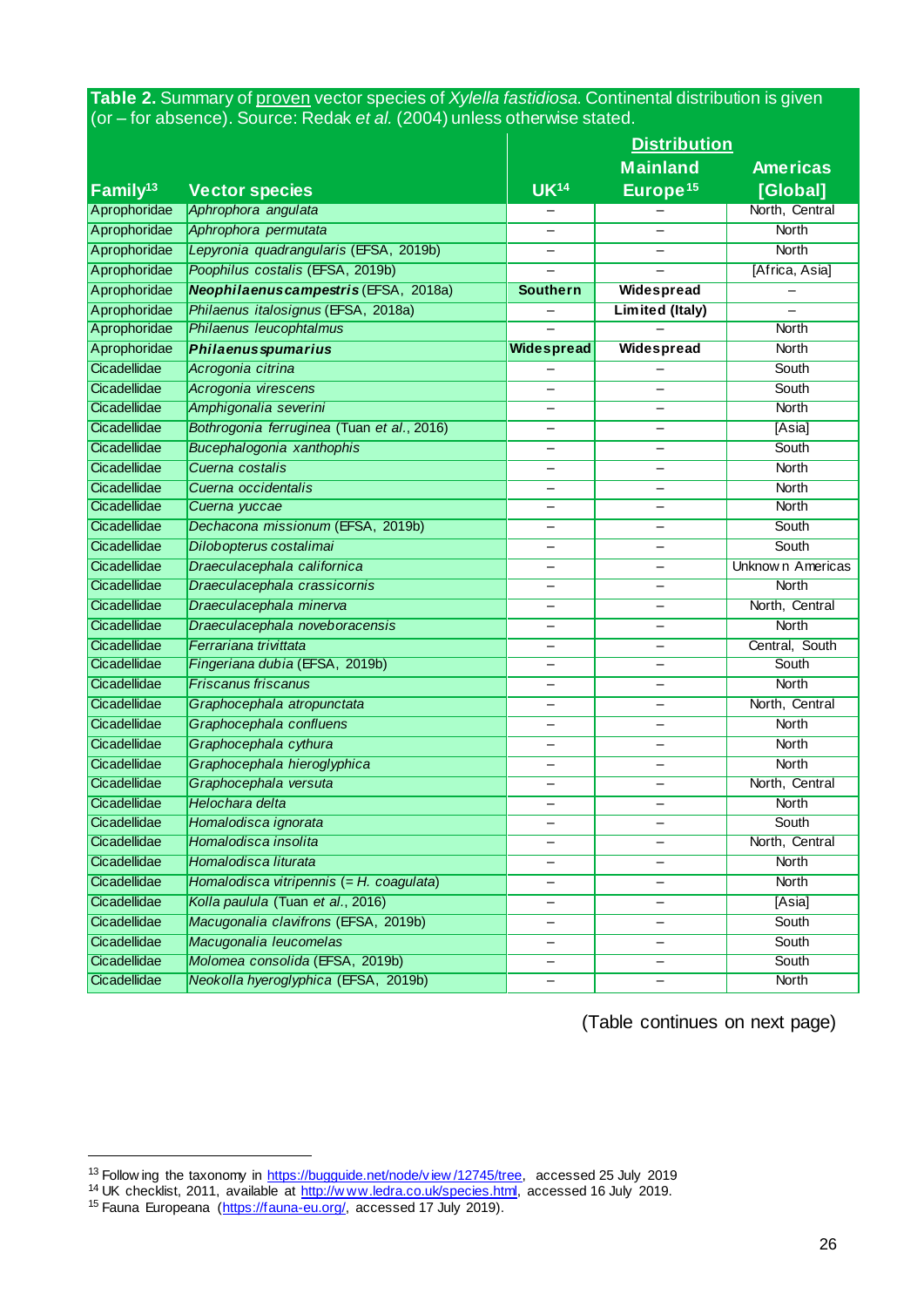| Table 2. (continued). Taxonomy and distribution sources as on previous page. |                                          |                          |                          |                       |  |
|------------------------------------------------------------------------------|------------------------------------------|--------------------------|--------------------------|-----------------------|--|
|                                                                              |                                          |                          | <b>Distribution</b>      |                       |  |
|                                                                              |                                          |                          | <b>Mainland</b>          | <b>Americas</b>       |  |
| <b>Family</b>                                                                | <b>Vector species</b>                    | <b>UK</b>                | <b>Europe</b>            | [Global]              |  |
| Cicadellidae                                                                 | Neokolla severini (EFSA, 2019b)          |                          |                          | North                 |  |
| Cicadellidae                                                                 | Oncometopia facialis                     |                          |                          | South                 |  |
| Cicadellidae                                                                 | Oncometopia nigricans                    |                          |                          | <b>North</b>          |  |
| Cicadellidae                                                                 | Oncometopia orbona                       |                          |                          | <b>North</b>          |  |
| Cicadellidae                                                                 | Oragua discoidula (EFSA, 2019b)          |                          |                          | South                 |  |
| Cicadellidae                                                                 | Paragonia confusa                        |                          |                          | <b>North</b>          |  |
| Cicadellidae                                                                 | Paragonia furcata                        | $\overline{\phantom{0}}$ | -                        | <b>North</b>          |  |
| Cicadellidae                                                                 | Paragonia tredecimpunctata               |                          | $\overline{\phantom{0}}$ | <b>North</b>          |  |
| Cicadellidae                                                                 | Paragonia triundata                      | -                        |                          | <b>North</b>          |  |
| Cicadellidae                                                                 | Parathona gratiosa                       |                          |                          | <b>South</b>          |  |
| Cicadellidae                                                                 | Plesiommata corniculata                  | -                        | -                        | North, Central, South |  |
| Cicadellidae                                                                 | Plesiommata mollicella (EFSA, 2019b)     |                          |                          | North, Central, South |  |
| Cicadellidae                                                                 | Sibovia sagata (EFSA, 2019b)             |                          |                          | South                 |  |
| Cicadellidae                                                                 | Sonesimia grossa                         |                          |                          | South                 |  |
| Cicadellidae                                                                 | Tapajosa rubromarginata (EFSA, 2019b)    |                          |                          | <b>South</b>          |  |
| Cicadellidae                                                                 | <b>Xyphon flaviceps</b>                  |                          |                          | <b>North</b>          |  |
| Cicadellidae                                                                 | Xyphon fulgida (= Carneocephala fulgida) |                          | -                        | <b>North</b>          |  |
| Cicadellidae                                                                 | Xyphon triguttana                        | -                        | $\overline{\phantom{0}}$ | <b>North</b>          |  |
| Clastopteridae                                                               | Clastoptera achatina (EFSA, 2019b)       | -                        |                          | <b>North</b>          |  |
| Clastopteridae                                                               | Clastoptera brunnea                      | -                        |                          | <b>North</b>          |  |
| Membracidae                                                                  | Cyphonia clavigera (EFSA, 2019b)         |                          |                          | South                 |  |

**Table 3.** Summary information on potential vector species of *Xylella fastidiosa* known to be in the UK. Broad details of distribution in the UK are given. Other potential vector species are present in mainland Europe, but not listed here. Source: Malumphy, Appendix 4 to Parkinson & Malumphy (2014).

| <b>Family</b> | <b>Hemiptera species</b>                                                                                                                        | <b>UK distribution</b><br>(http://www.ledra.co.uk) |
|---------------|-------------------------------------------------------------------------------------------------------------------------------------------------|----------------------------------------------------|
|               |                                                                                                                                                 |                                                    |
| Aphrophoridae | Aphrophora alni                                                                                                                                 | Widespread                                         |
| Aphrophoridae | Aphrophora major                                                                                                                                | Relatively few, scattered, records                 |
| Aphrophoridae | Aphrophora pectoralis                                                                                                                           | Relatively few, scattered, records                 |
| Aphrophoridae | Aphrophora salicina                                                                                                                             | Scattered records in England & Wales               |
| Aphrophoridae | Neophilaenus exclamationis                                                                                                                      | Widespread in Great Britain                        |
| Aphrophoridae | Neophilaenus lineatus                                                                                                                           | Widespread                                         |
| Aphrophoridae | Neophilaenus longiceps                                                                                                                          | Records only from south-east England               |
| Cercopidae    | Cercopis vulnerata                                                                                                                              | Widespread in England & Wales                      |
| Cicadellidae  | Anoterostemma ivanoffi                                                                                                                          | Recent introduction                                |
| Cicadellidae  | Cicadella lasiocarpae                                                                                                                           | Very few, scattered, records                       |
| Cicadellidae  | Cicadella viridis                                                                                                                               | Widespread                                         |
| Cicadellidae  | Euscelis lineolatus<br>NB. This species is phloem feeding,<br>but is listed as a potential vector of X.<br>fastidiosa by Elbeaino et al. (2014) | Scattered records in England & Wales               |
| Cicadellidae  | Evacanthus acuminatus                                                                                                                           | Scattered records, but widespread                  |
| Cicadellidae  | Evacanthus interruptus                                                                                                                          | Widespread                                         |
| Cicadellidae  | Graphocephala fennahi                                                                                                                           | England & Wales (introduced 1930s)                 |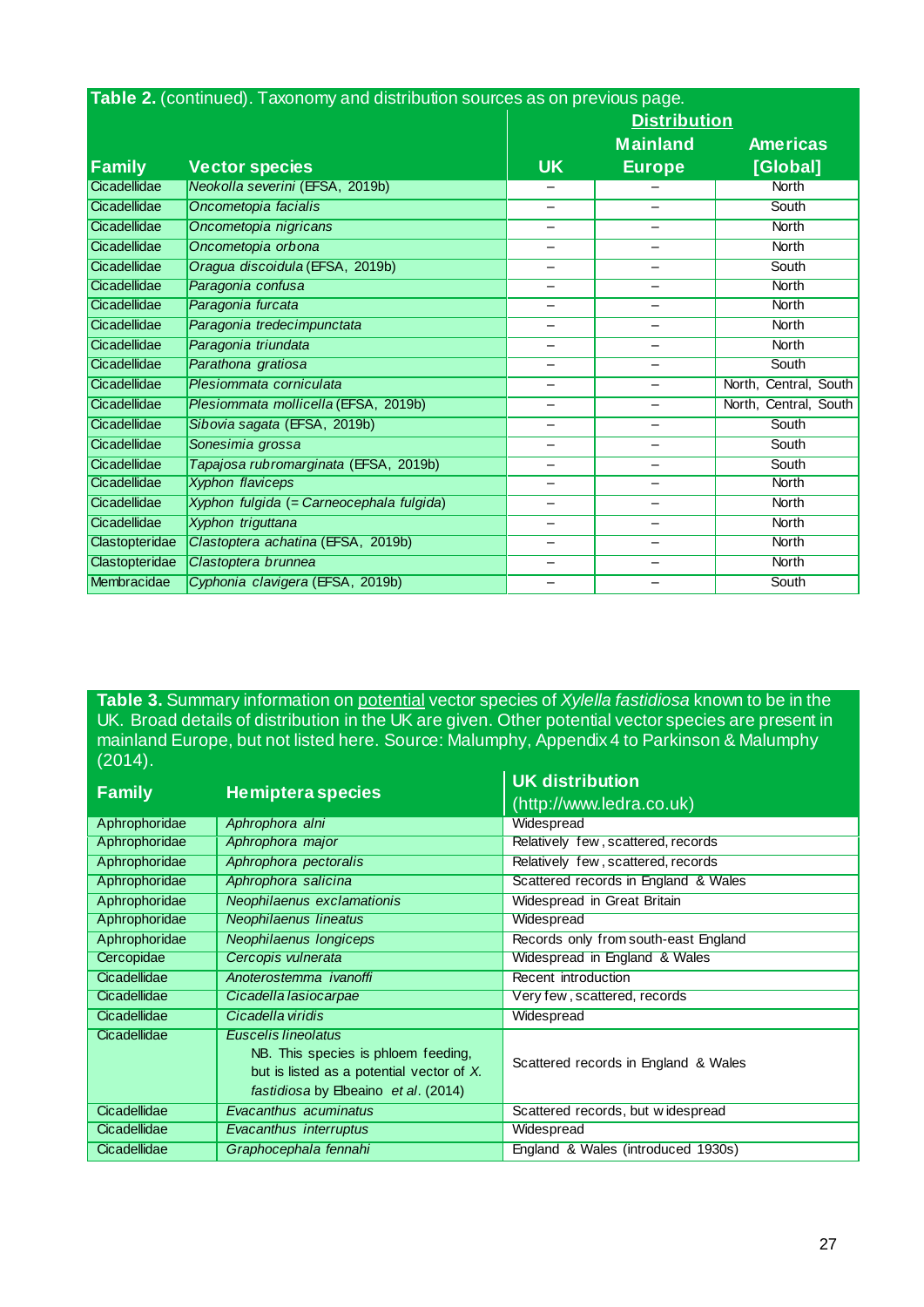In summary, there are a large number of xylem-feeding Cicadomorpha species worldwide, and there is the possibility that these could vector *X. fastidiosa*. However, the number of confirmed vector species is lower. Unsurprisingly, most confirmed vector species are from the Americas (the native range of *X. fastidiosa*). There are three confirmed vector species in Europe, of which two are found in the UK. The most common proven vector of *X. fastidiosa* in Europe, *P. spumarius*, is also widespread in the UK and therefore vector availability is not considered to be a limiting factor for potential spread of *X. fastidiosa* in this country.

## **11. How likely is the pest to establish outdoorsor under protection in the UK/PRA area?**

### **Establishment outdoors**

The factors which limit the distribution of *X. fastidiosa* (and each subspecies) are uncertain. In published work the main assumption is that climatic factors are limiting. Much of the published work on the potential of *X. fastidiosa* establishment has been done modelling the potential suitability based on various climatic factors. However, it is highly probable that other constraints, such as the distribution of suitable hosts for the subspecies and sequence type in question, could limit the area where each subspecies of *X. fastidiosa* could establish. Some evidence of host specificity by sequence type is available in the literature, e.g. Harris & Balci (2005), but the extent of such specificities is unknown. Additionally, vectors are likely to influence the potential distribution of *X. fastidiosa*. Different species of vector will differ in their distribution, have varying efficiencies of accumulation for *X. fastidiosa* and will have different preferences for different hosts. Different species of vector are also likely to interact with the environment differently, e.g. how readily an individual insect moves between plants, or what temperature it requires before it will move readily.

#### **EXPERIMENTAL DATA ON THERMAL REQUIREMENTS**

Feil & Purcell (2001) worked on identifying the thermal requirements of *X. fastidiosa* in the laboratory. Most experiments were done on *X. fastidiosa* subsp. *fastidiosa* (identified as strain STL at the time of the study). Bacteria were cultured in liquid media and kept at ten different constant temperatures, from 5°C to 35°C. Populations of *X. fastidiosa* subsp. fastidiosa declined at 5°C, showed no growth at 12°C, and grew fastest at 28°C (Feil & Purcell, 2001). Experiments were also done in growing *Vitis* plants, with inoculated plants kept at six different temperatures: 5, 12, 18, 22, 28 and  $32^{\circ}$ C. The minimum temperature for growth was determined as 17–25oC in *Vitis* plants. Compared to another bacterium *Erwinia amylovora* (fireblight) (which is present in the UK), *X. fastidiosa* has a slower growth rate, even at optimal temperatures, and requires warmer temperatures before any growth can start (Feil & Purcell, 2001).

Experiments were also done by Feil & Purcell (2001) comparing the growth rates of *X. fastidiosa* subsp. *fastidiosa* (as STL) with *X. fastidiosa* subspp. *multiplex* and *sandyi* (as almond leaf scorch strain Dixon and oleander leaf scorch strain Ann1 respectively).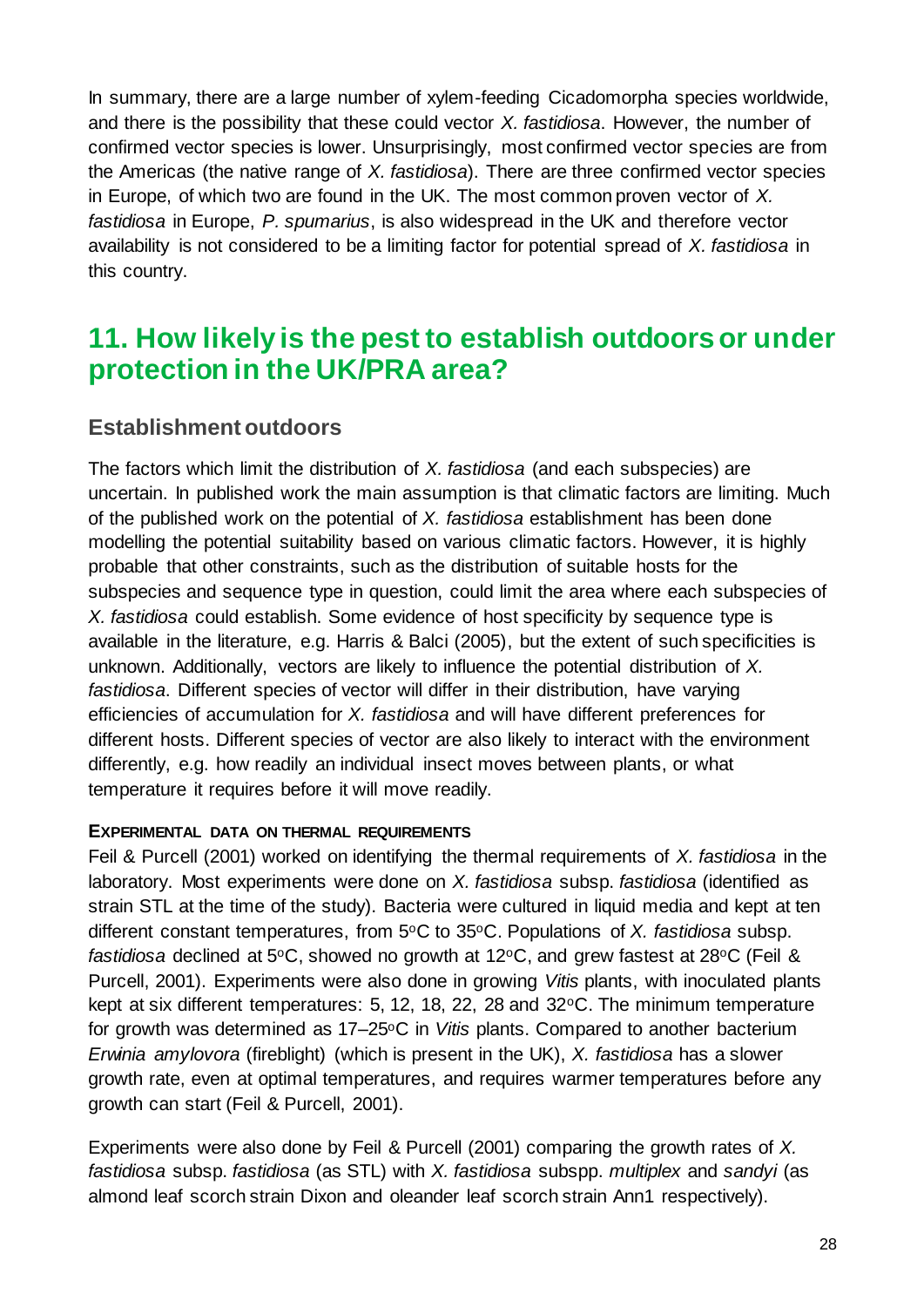Comparing the growth of different subspecies in liquid media at four different temperatures (12, 28, 32 and 35 $\circ$ C) demonstrated that none grew at 12 $\circ$ C. At 28 and 32 $\circ$ C, all subspecies reached the same maximum population levels at around day 9, though there were small differences in the rate different subspecies achieved this. At 28oC, *X. fastidiosa* subsp. *sandyi* showed slower growth after 2, 4 and 7 days, though by day 9 it had reached the same population levels as the others. At 32oC, *X. fastidiosa* subsp. *fastidiosa* showed faster growth than the other two subspecies at day 4 (during the exponential phase of growth), but by day 7 populations were approximately the same across all subspecies (Feil & Purcell, 2001).

#### **CURRENT DISTRIBUTION – MARGINAL RECORDS**

This section is largely based on Baker (2017) which was an update to part of the 2014 UK PRA (Parkinson & Malumphy), assessing the suitability of the UK climate. It must be noted that the records which follow are merely those which could be found in the literature. Records of pest species from outside the areas where they cause economic damage are usually scarce and do not form a complete picture. Often the distribution records in such marginal areas delineate the areas where surveys are done (for whatever reason), rather than mapping the true distribution of any given pest. From the available information, these caveats about marginal records would appear to apply to *X. fastidiosa* and so the information which follows must be treated with appropriate caution.

In **Canada**, there are reports of *X. fastidiosa* from the Niagara Peninsula in southern Ontario, where the host was *Ulmus americanum* (Goodwin & Zhang, 1997), though the subspecies was not determined. There are old reports of damage to *Acer* from British Columbia (Vancouver Island and the Gulf Islands) which were confirmed by ELISA tests (Turnquist & Clarke, 1992), but no subsequent findings from this area have been reported. Other Canadian records are not considered reliable. Saskatchewan reports of *X. fastidiosa* (Northover & Dokken-Bouchard, 2012) appear to have been based on visual examination only. An Alberta record on *Ulmus* (Holley, 1993) was likely again to have been based on visual examination, and in addition the name used in the report was illegitimate (or a major typing error, pers. comm. J-F Dubuc to R. Baker, June 2017). *Xylella fastidiosa* is a quarantine pest in Canada (EPPO GD, 2019).

Records from **northern USA** on the West Coast include Oregon (EPPO GD, 2019) and Washington State. The Washington reports are very recent: in 2017 *X. fastidiosa* was detected in the county of Grant and in 2018 in the counties of Chelan, Clark, Grant, Lincoln, Spokane and Whitman (CAPS pest tracker, 2019). The 2018 findings would have been identified using molecular methods (EU audit, 2018). On the East Coast, northern records of *X. fastidiosa* include New York State, Pennsylvania and New Jersey (EPPO GD, 2019). There are also continental records from Indiana, Missouri (EPPO GD, 2019), Illinois and south-east Michigan (Adams *et al.*, 2013). *Xylella fastidiosa* is found in all the southernmost mainland states of the USA (EPPO GD, 2019).

The northern half of **Argentina** provides the southernmost records of *X. fastidiosa*. There are records from *Olea* in the provinces of Córdoba, La Rioja and Catamarca (Haelterman *et al.*, 2013; Tolocka *et al.*, 2017). There are slightly more northerly records on *Citrus* from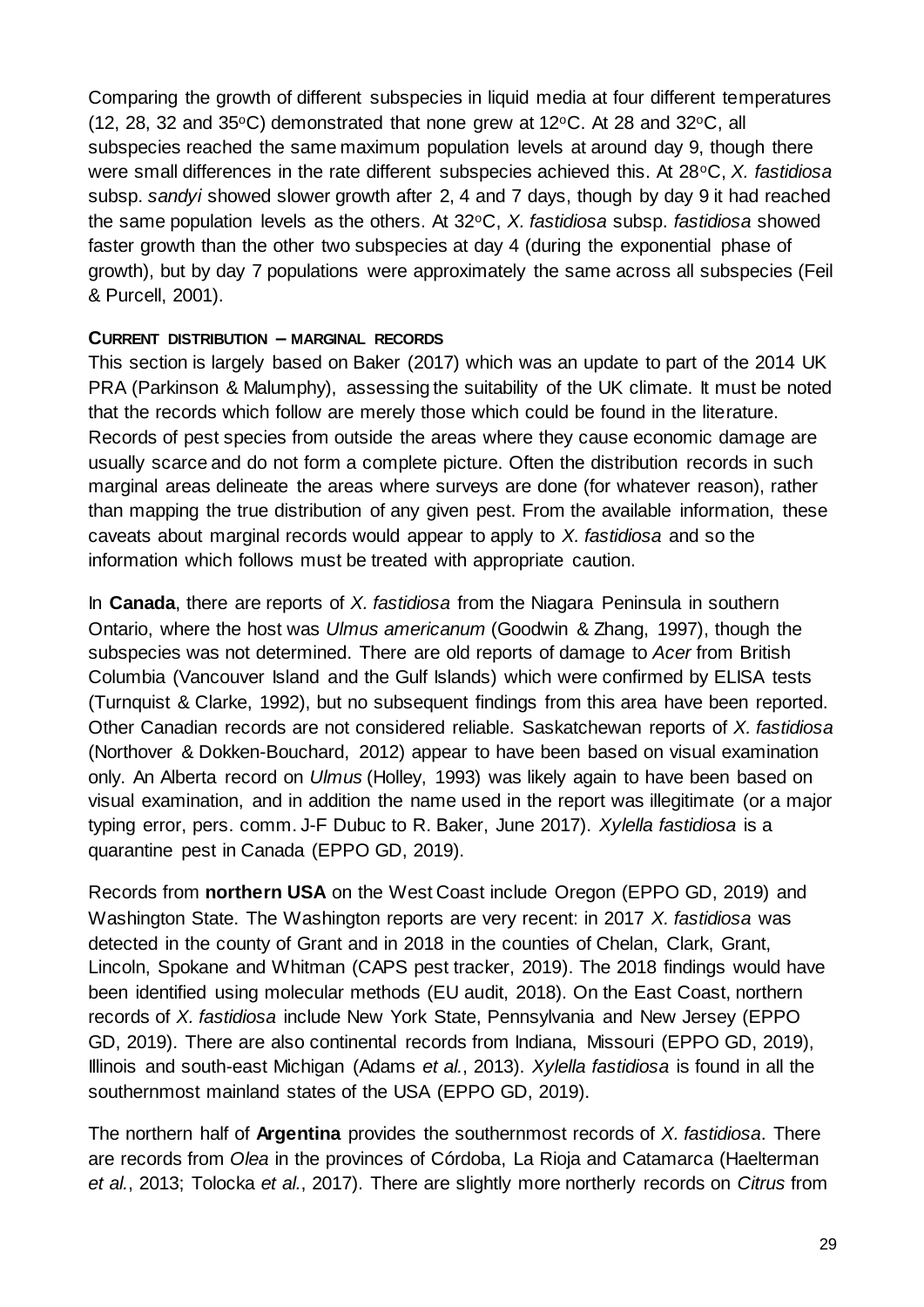the provinces of Corrientes and Missiones, where Argentina borders southern Brazil and Paraguay (Coletta-Filho *et al.*, 2017).

While the findings near Porto in **Portugal** (EPPO GD, 2019) are relatively southern in latitude, Porto is on the Atlantic coast and has relatively cool, temperate summers compared to other locations where *X. fastidiosa* has been recorded.

**COMPARING CLIMATE IN THE MARGINAL AREAS OF THE CURRENT DISTRIBUTION AND THE UK** This section is largely based on Baker (2017) which was an update to part of the 2014 UK PRA (Parkinson & Malumphy), assessing the suitability of the UK climate. Baker (2017) chose two locations in England for the climatic comparisons with known locations of *X. fastidiosa* in the northerly and southerly parts of the Americas (Fig. 4). Heathrow Airport to the west of London was selected as the summer temperatures here will be among the highest in the UK. St Marys in the Isles of Scilly was the second site, chosen as the winter temperatures are among the mildest in the UK. UK mean minimum and maximum monthly average temperatures were sourced from the UK Met Office (data obtained 2017), and use data for the period 1981–2010. The most northerly North American locations were in the Niagara Peninsula in Canada and also from the US: New Jersey and Michigan. Recent findings in Washington State were added to the analysis by the inclusion of Moses Lake in the centre of Grant County and Vancouver and Amboy from Clark County. The most southerly South American locations were in two locations in Argentina: Cordoba and La Rioja provinces. These data were transposed by six months so direct seasonal comparison with the northern hemisphere records was possible. Data for Porto, Portugal were also included as there is an outbreak near the city. Non-UK climate data were sourced from<https://en.climate-data.org/> (accessed 2017 and 2019), and use data collected 1982–2012.

A comparison of **monthly mean winter temperatures** (Fig. 5) showed that the data from north easterly locations in North America all had substantially colder winters compared to the UK (Baker, 2017). However, two of the Washington locations did have warmer winters than the other North American sites, with the monthly mean minima and maxima from Vancouver (Washington) 1–2°C colder than Heathrow Airport in January and December. A confounding factor to bear in mind when comparing the North American and UK temperatures is that the North American locations are likely to have substantial snow cover for much of the winter. This will insulate plants close to the ground, leading to a microclimate with winter temperatures which are substantially warmer than the meteorological station-measured air temperatures. Data from Franklin Bluffs in the north of Alaska (USA) show that from October to March, the daily mean ground surface temperature underneath deep snow cover was usually between 5 and 20°C higher than the air temperature, apart from some short-duration periods where a warm air mass moved into the region, warming the air but not the ground underneath the snow (Zhang, 2005). It should be reiterated that these data are from northern Alaska. In the range of *X. fastidiosa*, winter temperatures under snow compared with air temperatures are unlikely to show such a large divergence in temperatures.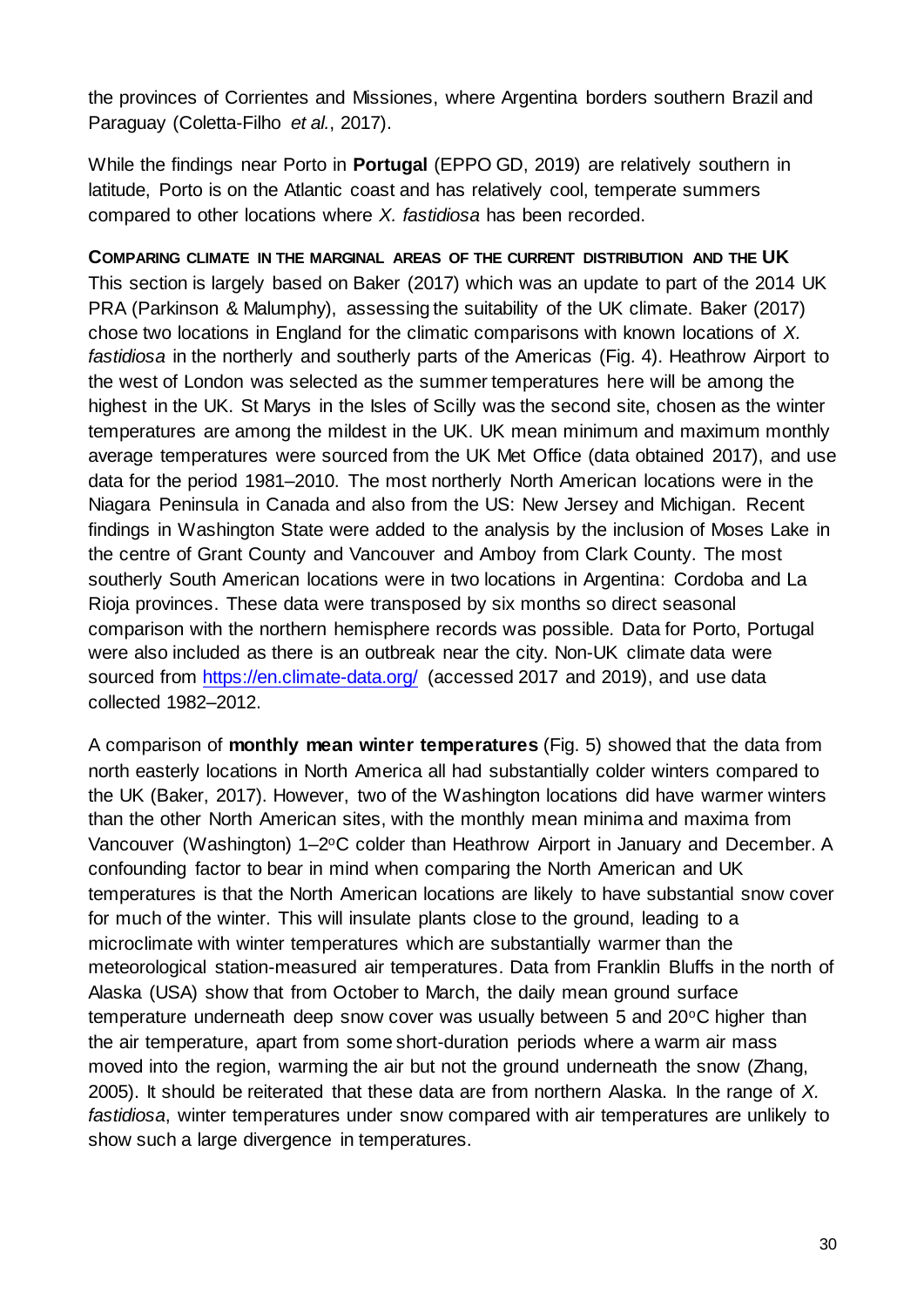The Argentinian minimum winter temperatures are around the same as those in Heathrow, but the winter monthly mean maximum temperatures are much higher, i.e. the diurnal range in temperatures is much greater than at Heathrow (Baker, 2017). The monthly mean winter temperatures in Porto are warmer than Heathrow airport, but 1–2°C colder than St Mary's on the Isles of Scilly. However, the monthly mean maximum temperatures in Porto are higher than both UK locations.

**Minimum winter temperatures** have been used in the USA as a predictor of whether Pierce's disease of grapevine (caused by *X. fastidiosa* subsp. *fastidiosa*) is likely to survive. Temperature thresholds of either ≤ -12.2°C for 2–3 days, or ≤ -9.4°C for 4–5 days are considered to delimit areas where *X. fastidiosa* subsp. *fastidiosa* could establish (Engle & Margarey 2008). Baker (2017) used daily data from [www.ecad.eu](http://www.ecad.eu/) (Jan 1960–Aug 2017) for Heathrow Airport and found that such conditions are exceptional, and since 1990 an average of less than one day per winter has temperatures below either threshold (Baker, 2017).

Testing the shoots of American sycamore (or American plane) (*Platanus occidentalis*) suggested that temperatures of -5oC reduced the viable populations of *X. fastidiosa* in the shoots (Henneberger *et al.*, 2004). Cumulative hours below -5<sup>o</sup>C were more closely correlated with bacterial populations than the mean hours below such temperatures (Henneberger *et al.*, 2004). While air temperatures of -5oC are experienced in the UK, they typically only occur for a short time, and thus the accumulation of hours below this temperature in nearly all parts of the UK will be slow and therefore *X. fastidiosa* might remain at relatively high levels when protected in tree shoots over winter.



**Figure 4**. Location of sites where used for investigating temperature comparisons: marginal records of Xylella fastidiosa and two sites in the UK.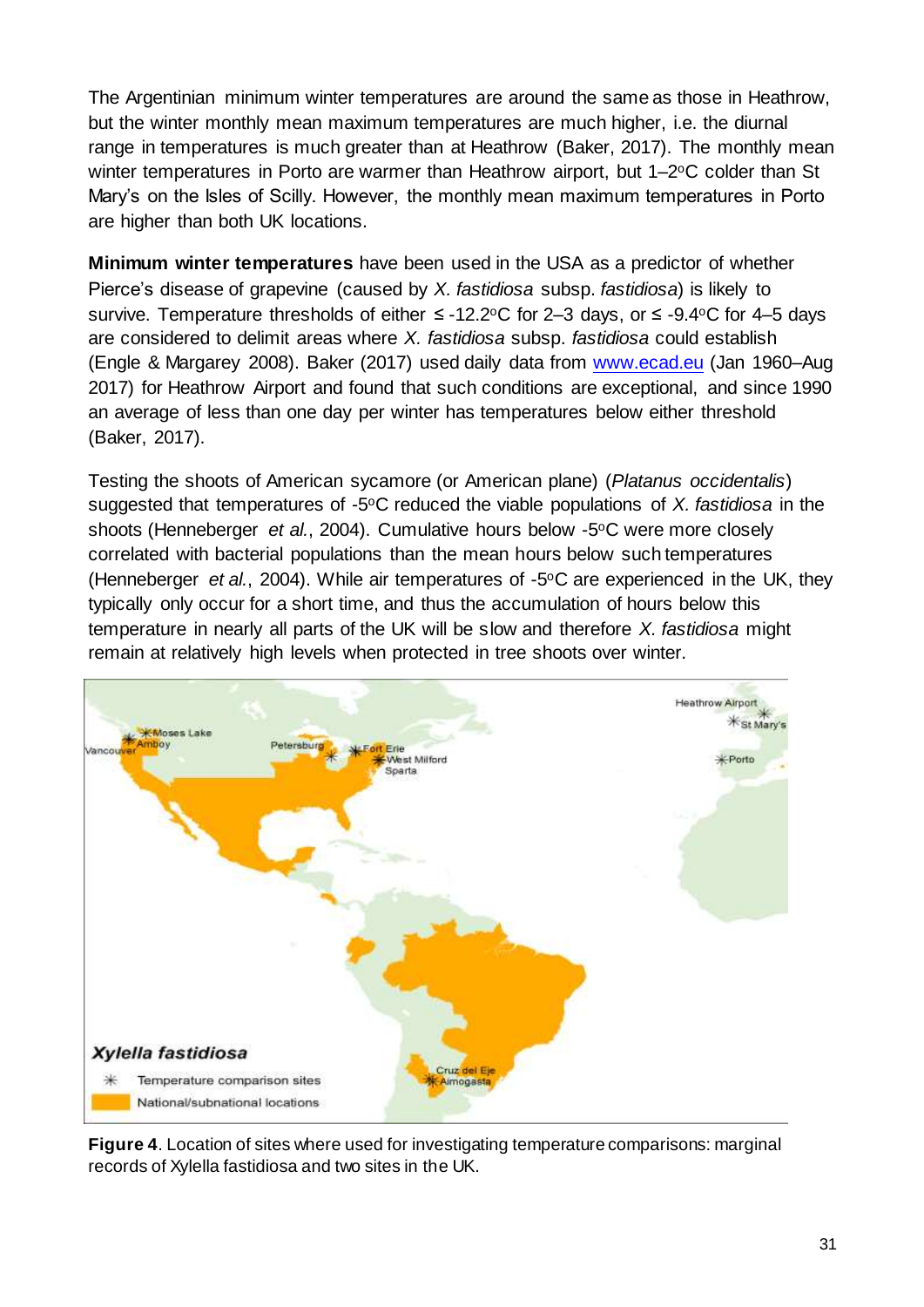

**Figure 5**. Mean monthly temperatures: minimum (left) and maximum (right). Data from selected weather stations near the records of *Xylella fastidiosa* from marginal locations in eastern North America (green), western North America (yellow-brown), South America (blue, data shifted by six months for direct comparison with the Northern hemisphere) and coastal Portugal (purple). These are compared with two warm sites in the UK (dashed black/grey). American data 1982-2012; UK data 1981-2010.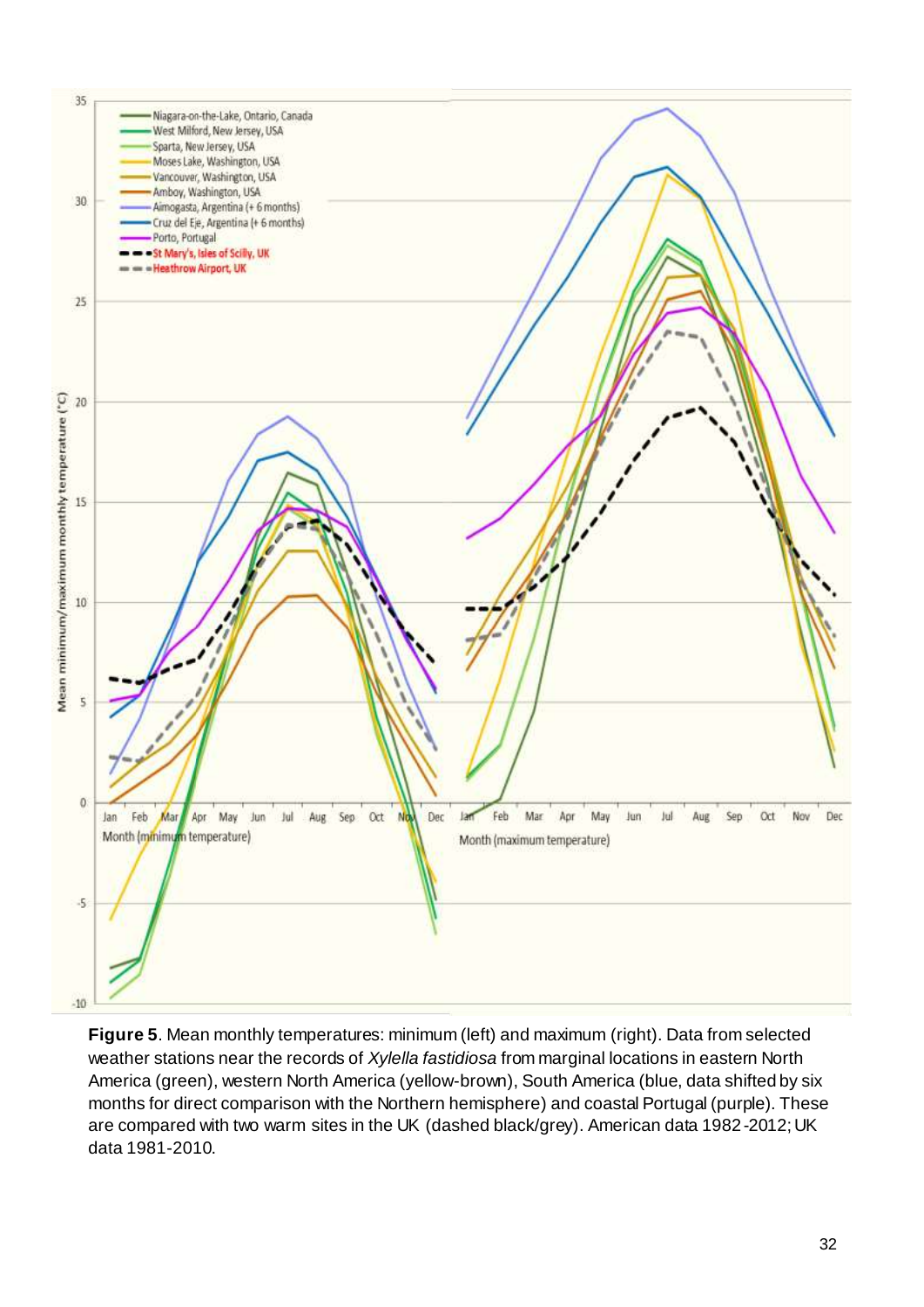**January isotherms** were used by Purcell & Feil (2001) to predict the severity of impacts of Pierce's disease (caused by *X. fastidiosa* subsp. *fastidiosa* on *Vitis*). Using Met Office mean monthly January temperature and maps from the UK Met Office (data 1981–2010), only very small areas of Scotland, in the Highlands and Grampians, have mean January temperatures < -1oC, thus falling into the "rare" category for impacts according to Purcell & Feil (2001). The rest of the UK has mean January temperatures which suggest impacts would be more common. Therefore, January temperatures in the UK are not considered a barrier to the establishment of *X. fastidiosa* subsp. *fastidiosa* according to the models used to predict impacts in the USA.

**Plant hardiness zones** are based on the average extreme minimum temperature over the year. Adams *et al.* (2005) used 2006 plant hardiness zones to classify locations where *X. fastidiosa* had been detected. The area with the lowest extreme minimum temperature was in Wisconsin, classified as zone 5, which equates to extreme minimum temperatures of -23 to -29°C, but the infected sample only consisted of two trees. Other northerly records of *X. fastidiosa*, such as the southern part of Michigan were in zone 6 (-18 to -23oC) (Adams *et al*., 2005). USA-wide maps of plant hardiness are available for the time period 1976–200516. The eastern counties in Washington where *X. fastidiosa* has been detected contain zones 6a, 6b and 7a (range of -23.3 to -15°C). Clark county in southern Washington has plant hardiness zones from 8a to 8b (range from -12.2 to -6.7<sup>o</sup>C). The other northerly locations in North America have hardiness zones of 8 or 9  $(-12.2$  to  $-1.1$ <sup>o</sup>C), while the southerly locations in South America are in plant hardiness zone 10 (-1.1 to +4.4oC). The UK has comparatively mild winters, with most of lowland UK in zones 8–9 and much of the rest of the country in zone 7, within the range of plant hardiness zones where *X. fastidiosa* is found in the Americas.

**Summer temperatures** are higher in most of the North and South American weather stations analysed when compared to the UK sites (Fig 5). The North American mean monthly maximum summer temperatures (including all three Washington locations) were higher than the UK mean monthly maxima (Fig. 5, right). The mean monthly minimum summer temperatures (Fig. 5, left) were more similar between the two continents. Two sites in the south of Washington State had lower mean minimum temperatures than Heathrow and St Mary's all year round, including the summer months. The South American summer was much hotter than either UK location, both for maximum and minimum mean monthly temperatures. Porto in Portugal, due to the Atlantic Ocean influence, had the lowest mean monthly maximum summer temperatures, but these were still around 1-2°C higher than the equivalent temperatures in Heathrow.

The warmer summer temperatures contribute to the fact that **growing degree days** (using a threshold temperature of  $10^{\circ}$ C) are considerably higher in the sites chosen in the Americas for comparison with the UK (Baker, 2017), even in the northern and southern sites chosen here as the limits of the known distribution of *X. fastidiosa*.

1

<sup>&</sup>lt;sup>16</sup> [https://planthardiness.ars.usda.gov](https://planthardiness.ars.usda.gov/) (accessed 6 August 2019)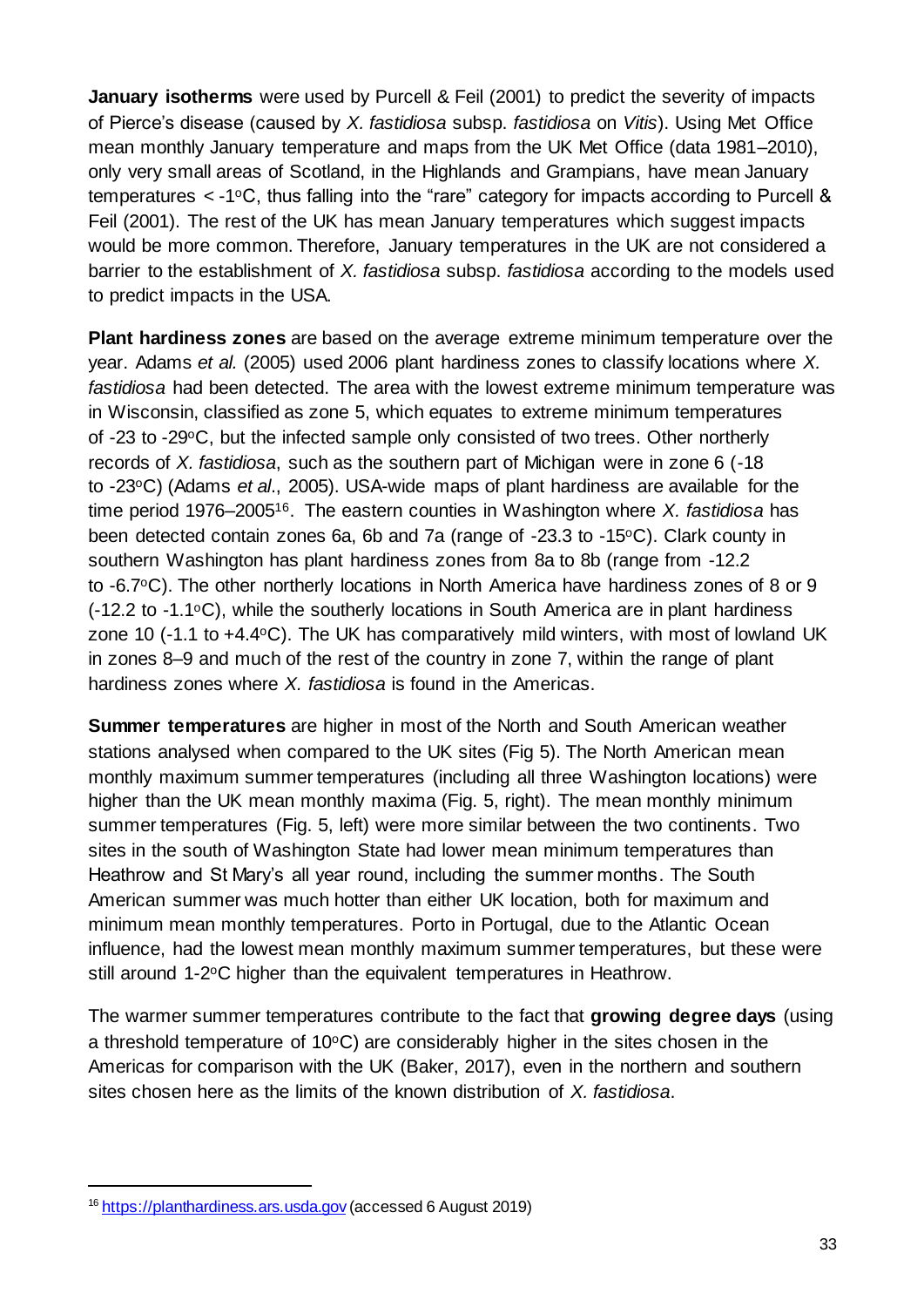#### **MODELS – ASSUMPTIONS, LIMITATIONS AND SUMMARIES OF PUBLISHED WORK**

Since *X. fastidiosa* was detected in Europe, there has been a great deal of interest in modelling its potential distribution, within a country, region or globally. The difficulty with all the models is the high level of uncertainty. Broadly, the models are based on the existing distribution records of *X. fastidiosa*, either in the invasive range, the native range, or both. The climate around the known distribution is analysed, and then regions in the target area which have similar climatic parameters are identified as potentially suitable. Three main sources of uncertainty have been identified which apply to most of the modelling reported on here, and which should be taken into account when considering the results of each summarised study:

- 1. Distribution in the native range, which may be under-recorded. This is exacerbated by the symptoms of *X. fastidiosa* not being especially distinctive, and in regions which are less suitable, there is a possibility of mild symptoms not being detected. Asymptomatic infections are also very unlikely to be detected without a systematic survey. In terms of modelling the potential distribution, the distribution records at the limits of the distribution (i.e. those least likely to be accurately recorded) have a large influence on the predicted suitable area. Many models require records of absence or pseudoabsence, which are always difficult to verify.
- 2. Distribution in the introduced range. Here, distribution records are of most use for climatic modelling if the pest has stopped spreading and has reached its maximum extent, constrained by climate. For *X. fastidiosa* in Europe, this is not the case.
- 3. Many models use older climate data, e.g. 30-year averages from 1970-2000, as more recent data climate data are much less available. These older data do not take account of recent climate change. However, if the same data are used worldwide, the influence of this factor is reduced. Many of the distribution points of *X. fastidiosa* used in the modelling will have been collected in the recent past, and so will be outside the period covered by the climate dataset.

Further limitations apply to the various modelling reports. The statements which follow may be obvious, but are still worth noting. The choice of model(s) and the constraints upon the model used (such as climatic variables included or excluded) have a very large impact on the predictions made. Much of the available work is to some extent contradictory, especially when fine details are compared. All models are an approximation of real life, and no model output will ever be wholly accurate in all respects (though some models will more closely approximate the actual world than others).

The text which follows is a summary of the inputs and predictions from various models attempting to predict the distribution of *X. fastidiosa*, and the work is presented in date order. The non-inclusion of any similar piece of work means either that it was not considered to add anything to the studies already presented, or, more simply, that the literature searches for this PRA did not locate it. More emphasis is given to papers which include the potential suitability of the UK, simply because this PRA is UK-based.

 Hoddle (2004) used CLIMEX to model the strain of *X. fastidiosa* which causes Pierce's disease of grapevine in California (which is likely to be the subspecies *fastidiosa*), both in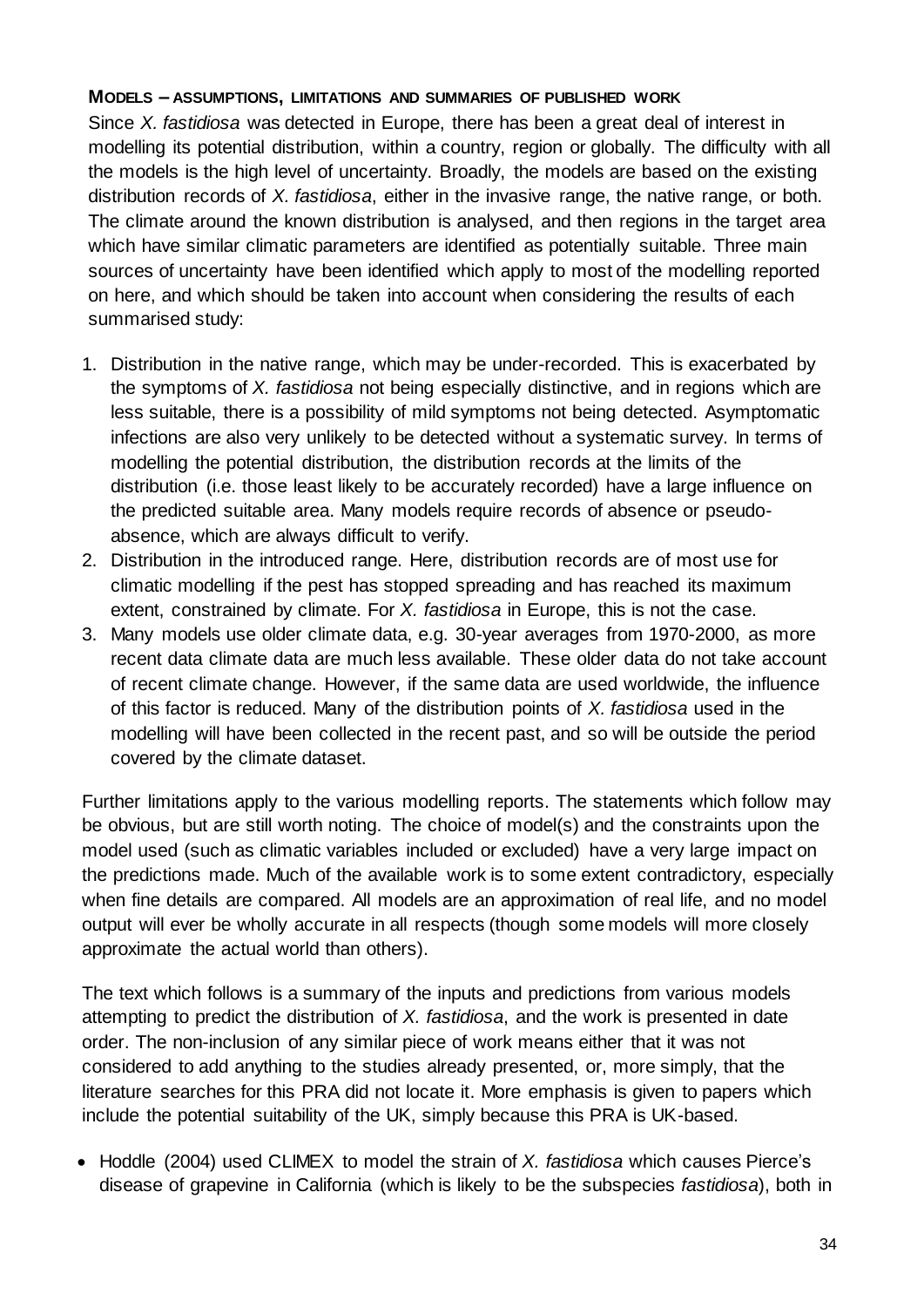the US and worldwide. Published data on *X. fastidiosa* temperature responses were used to set the appropriate CLIMEX parameters. The output was verified with the compare locations CLIMEX tool and a USA map of severity of Pierce's disease. The date range of the climate data was not explicitly specified, but CLIMEX has a default climatological dataset for the years 1961-1990. Extrapolating the model globally, the model suggests that the land around the Mediterranean would be suitable for the Pierce's diseasecausing strain of *X. fastidiosa*, including parts of Italy and parts of Spain. No part of the UK was modelled as suitable, and all of France was also considered unsuitable by the model.

- Bosso *et al.* (2016a, 2016b) used the Maxent model to investigate potential distribution in Italy and around the Mediterranean. The distribution dataset used was only that of the Apulia region in Italy, and of that dataset, only records on olive trees from 2014-2015. The time period for climatic data collection was not explicitly stated in either paper. This modelling suggested that the farthest north *X. fastidiosa* would reach in Europe was northern Portugal and Galicia in north-western Spain. In Italy, the prediction was that the southern part of Italy, a thin strip along much of the western coast, Sicily and Sardinia would all be suitable.
- Hafi *et al.* (2017) used three models to examine the suitability of Australia for *X. fastidiosa*. Two complex models (CLIMEX and CLIMATCH) were run, but produced results which did not entirely agree. The Australian work was considering potential impacts on the grape and wine industry, and winter temperatures are considered to affect the severity of Pierce's disease of grapevines (caused by *X. fastidiosa* subsp. *fastidiosa*) in the USA. Therefore, a much simpler minimum winter temperature model was used for the modelling, using data collected between 1981 and 2010. This classified Australia into unsuitable (average minimum winter temperature below 1.7°C), partially suitable (1.7–  $4.5^{\circ}$ C) or highly suitable (average minimum winter temperatures above  $4.5^{\circ}$ C) when estimating the severity of impacts of *X. fastidiosa* affecting *Vitis*.
- Hernández & García (2018) used Maxent to predict the suitability of the Balearic Islands and the Iberian Peninsula. Distribution records were taken from the Balearic Islands. The date range for climate data was not explicitly stated. Bioclimatic variables were plotted in a dendrogram and only one variable per cluster (i.e., uncorrelated variables) were used for the model. Three models were produced: one calibrated with the Balearic Islands; the second calibrated using both the Balearics and the Iberian Peninsula and the third combining the outputs of the first two using a fuzzy sum function. The three models differ very markedly in their outputs, ranging from the majority of Spain and the southern half of Portugal being at least partially suitable, to only extreme southern coastal margins of mainland Spain and the Balearic Islands predicted to be suitable.
- Hernández & García (2019) used an ensemble of the ecological niche models Maxent and multivariate adaptive regression splines (MARS) to model the suitability of the world, with a focus on the Iberian Peninsula. Global distribution data were used. The climatic data did not have the date range used explicitly stated. The 19 Worldclim bioclimatic variables were transformed using Principal Component Analysis, and the first five principal components were selected for modelling. The results of the global predictions suggested that the south-east of the UK was moderately suitable using this model, while much of the rest of the UK was marginally suitable to unsuitable.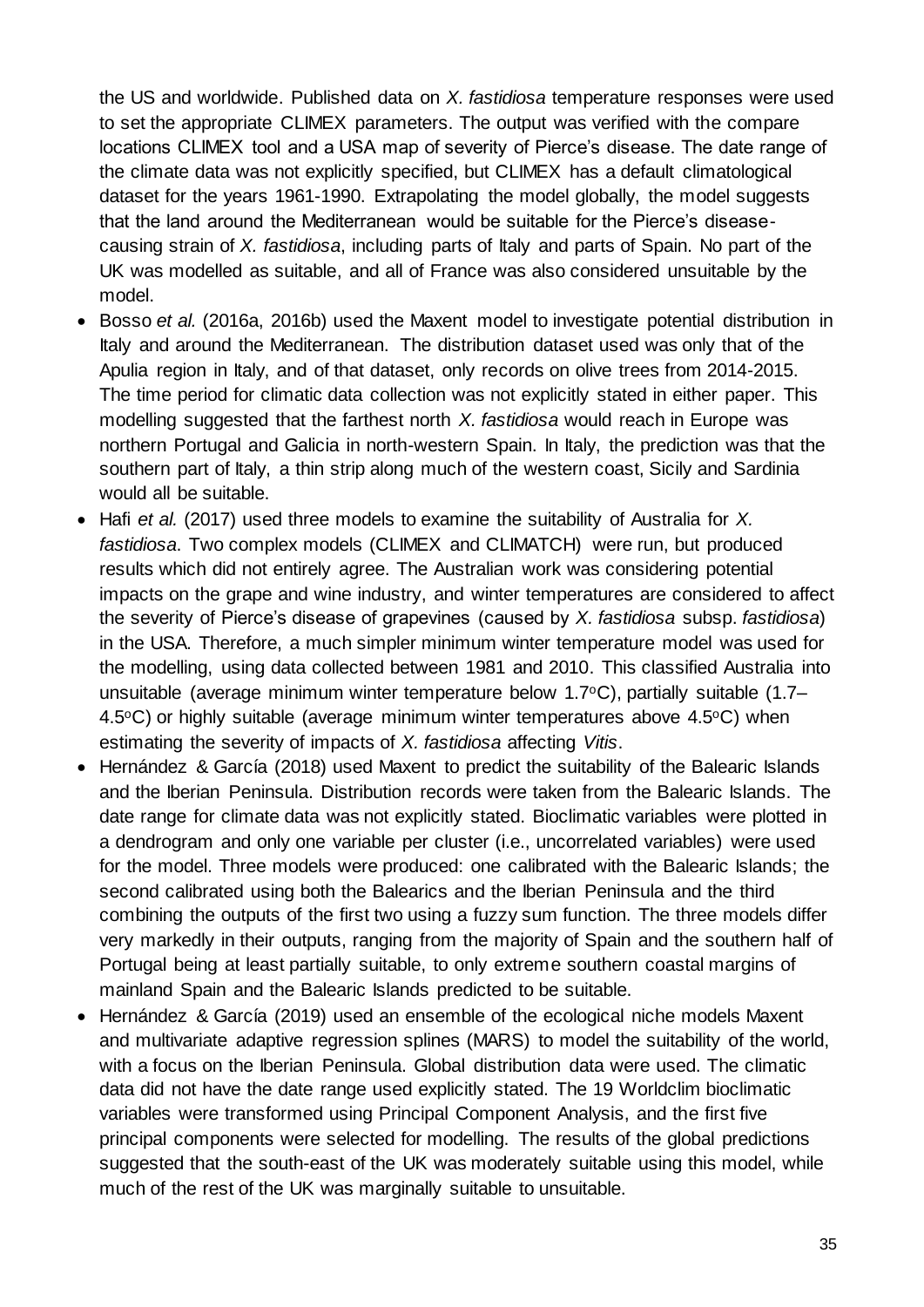- EFSA (2019a) examined both the Köppen-Geiger climate classification and ensemble species distribution modelling (SDM) using ten different models (specified in the paper). While useful for a broad overview, Köppen-Geiger classifications are quite broad and take account of rainfall volumes and rainfall pattern across the year as well as temperature. At a level of north-western Europe, they do not provide sufficient discrimination between climatic regions for the analysis to be of much use in predicting whether any part of the UK might be susceptible to *X. fastidiosa*. Additionally, there is little evidence to suggest that rainfall volume and pattern are likely to be determinants of *X. fastidiosa* distribution, although the symptoms of *X. fastidiosa* may be more pronounced following drought. Therefore, only the EFSA SDM models will be discussed here. Global pathogen distribution data were used, and climate data was for the period 1979–2013. Highly correlated bioclimatic variables were removed from the analysis.
	- o For *X. fastidiosa* as a whole, the modelling done by EFSA (2019a) showed only Cornwall as partially suitable, and the rest of the UK as essentially unsuitable. Highlighting Cornwall as a location with greater suitability for *X. fastidiosa* than the rest of the UK is likely to be a result of its milder winters. The overall importance of winter temperature in determining the potential distribution of *X. fastidiosa* in the UK is doubtful given that UK winters are much milder than those experienced in some of the North American locations from where *X. fastidiosa* has been reported.
	- o For *X. fastidiosa* **subsp.** *fastidiosa*, the area around the south coasts of England and Wales were partially suitable, while the rest of the UK was essentially unsuitable.
	- o For *X. fastidiosa* **subsp.** *multiplex*, the south-western tip of Cornwall was moderately suitable. Quite a few areas of the UK were modelled as partially suitable: the rest of the south coast of England, lowland areas of Wales and north-western England, East Anglia, Northern Ireland, coastal areas of Dumfries and Galloway, and, perhaps surprisingly, Caithness and eastern Aberdeenshire.
	- o For *X. fastidiosa* **subsp.** *pauca*, small areas around the English south coast, especially around Southampton, were partially suitable, while the rest of the UK was unsuitable.

Modelling by sequence types (STs) (a further division of *X. fastidiosa* subspecies) was also carried out. While EFSA (2019a) do provide maps and analysis for each of the STs which are widespread in Europe, the number of samples are low, and the authors state there is considerable uncertainty as a result. These ST results are not summarised here, except to comment that the maps for each ST in the UK has substantial differences from the map calculated for its parent subspecies.

 Godefroid *et al.* (2019) used four different models (artificial neural network, Bioclim, generalised linear model and Maxent) in an ensemble approach to model the suitability of Europe. Occurrences of *X. fastidiosa* subspecies *fastidiosa, multiplex* and *pauca* in the native and invasive ranges were used and climate data was from the period 1970-2000. Each model was tested by fitting it to records in the native areas, and examining the predictions with the records in the invasive areas. Two to four climatic descriptors were used to prevent the models being over-fitted, in seven different datasets, each of which was tested against the four models. A small number of climate/model combinations were discarded for each subspecies, as they did not produce results over set thresholds of significance. The results from Godefroid *et al.* (2019) suggest that: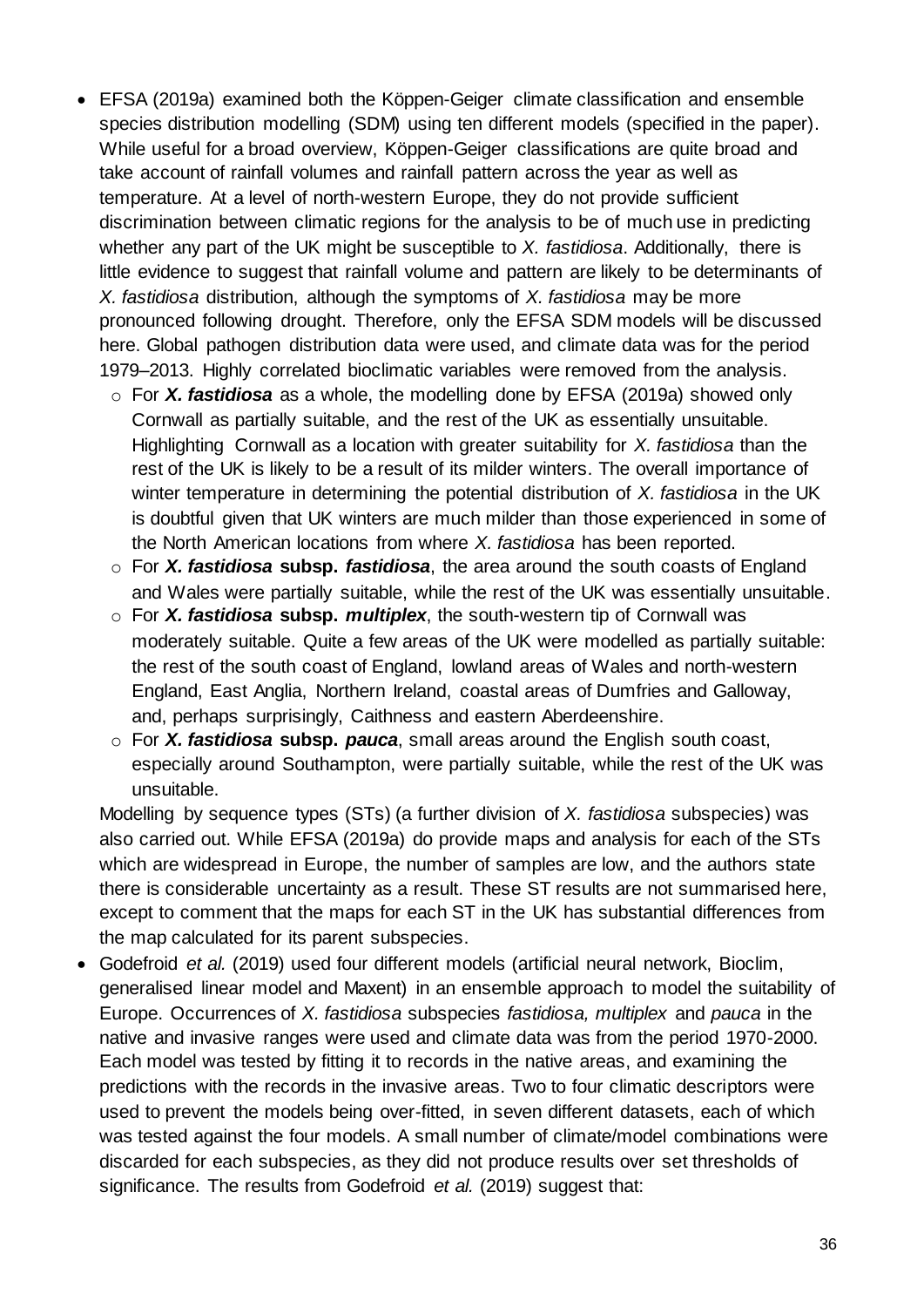- o For *X. fastidiosa* **subsp.** *fastidiosa*, around half of the retained model combinations predict that much of England and Northern Ireland would be suitable for establishment, with much of Wales, most of Scotland and the north-west of England predicted as unsuitable by around 75% of the models.
- o *Xylella fastidiosa* **subsp.** *multiplex* was modelled as having the greatest potential to establish in the UK. The London area was predicted to be suitable by almost all the retained models. The remainder of England, almost all of Wales, Northern Ireland and lowland and western Scotland were predicted as suitable by around 75% of the models. The Highlands of Scotland were shown to be suitable by around half of the models.
- o For *X. fastidiosa* **subsp.** *pauca*, only Cornwall and Devon were predicted to be even partially suitable, and that was by less than half of the retained models. The rest of the UK was not suitable for this subspecies according to all the models tested by Godefroid *et al.* (2019).

**OTHER FACTORS OF RELEVANCE WHEN ASSESSING THE POTENTIAL FOR ESTABLISHMENT Cold curing** has been used as a means of eliminating *X. fastidiosa* from *Vitis vinifera* (grapevine) (Purcell, 1977), *Prunus dulcis* (almond) and *P. webbii* (a wild almond) (Ledbetter *et al.*, 2009). At least twelve weeks after inoculation, *V. vinifera* plants were subjected to cold treatments using combinations of different times and temperatures where the minimum was -12°C, and exposure could be a single period or multiple (Purcell, 1977). Though a lot of plants were killed by the treatment, some did show recovery from the disease and thus, presumably, the infection. Experimenting on *Prunus* spp., Ledbetter *et al.* (2009) maintained plants in a temperature controlled glasshouse over the summer, then took them outside and exposed them to normal winter temperatures in the Californian San Joaquin Valley. Again, some tree death was seen, but of the survivors, after two winters, some plants were cured (tested by PCR) (Ledbetter *et al.*, 2009). While these studies show that low temperatures can eliminate *X. fastidiosa* (likely to be subspecies *fastidiosa*) from a plant, the presence of *X. fastidiosa* in northern parts of the USA and southern Canada where temperatures are below freezing for long periods each year indicates that cold treatment is only applicable to certain subspecies and/or pathogen-host interactions. Also, only a proportion of plants are cold-cured, and in terms of establishment, it would be possible for the infection to spread from plants where cold-curing had failed. Therefore, though cold-curing does exist, it remains unknown whether it would reduce the risk of establishment of *X. fastidiosa* in the UK.

**Different vector lifecycles** in North America and Europe are considered unlikely to affect the chances of establishment. In North America, adults of a major US vector, *Homalodisca vitripennis* (Cicadellidae), were trapped throughout the year in southern California, and eggs hatch within 1-2 weeks (Blua *et al.,* 1999). Again in California, *Graphocephala atropunctata* (Cicadellidae) overwinters as an adult, transmitting infection to vines in spring (Cornara *et al.* 2019). Most work with proven vector species and their overwintering lifecycle has been done with *Vitis* and *Citrus* hosts (Cornara *et al.*, 2019) which are grown commercially in more southerly locations of the USA. Further north, xylem-feeding insects have been identified from New Jersey *Quercus* trees and *X. fastidiosa* has been detected in many of them (Zhang *et al.*, 2011), though only three species are proven vectors (i.e.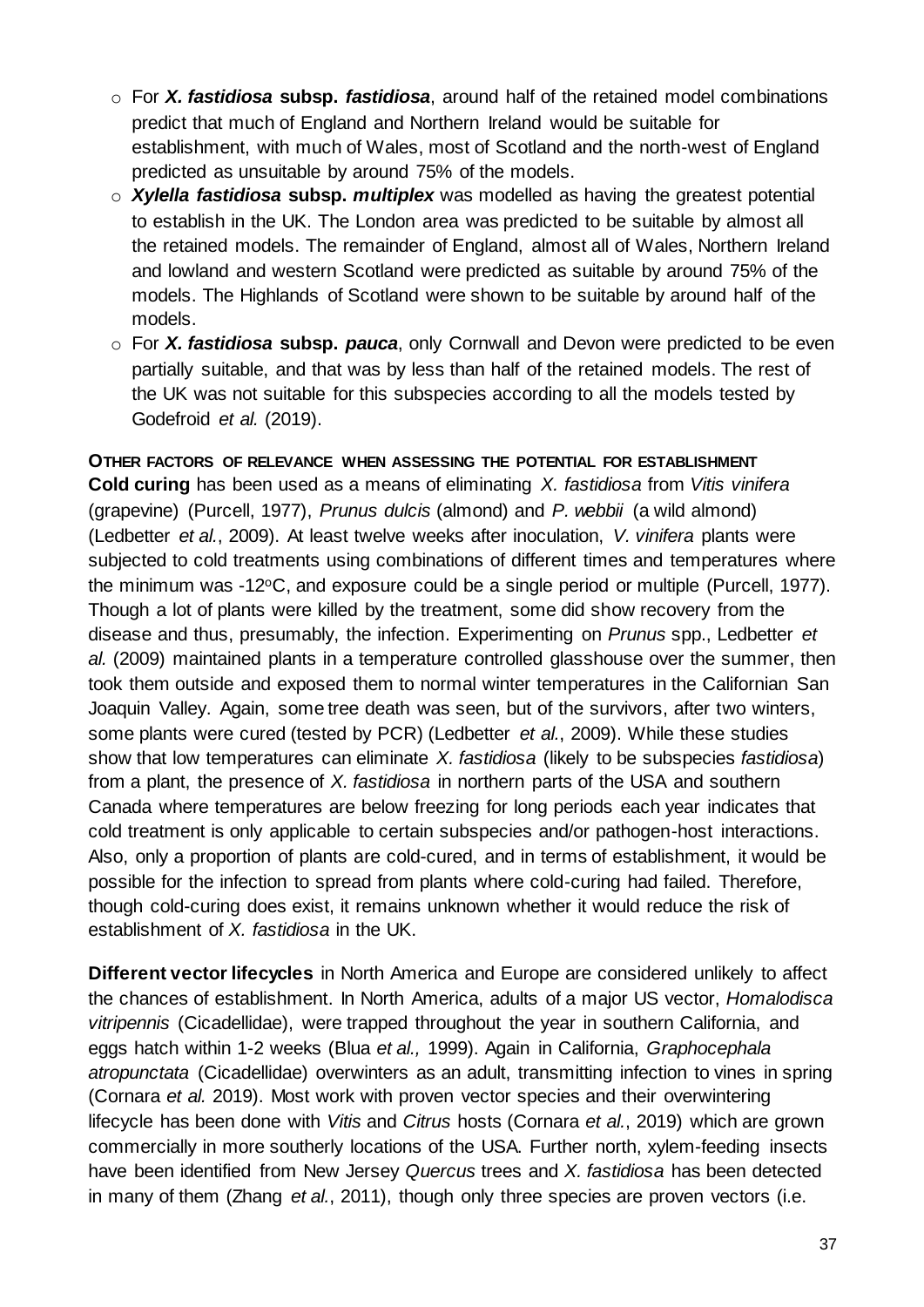infectious insects have transmitted the bacterium to a clean plant). At least one of these, *Graphocephala versuta* (Cicadellidae), is stated to overwinter as an adult<sup>17</sup>, which is assumed to apply to the northern parts of its range as well as warmer southern states. Another proven vector identified by Zhang *et al.* (2011) is *P. spumarius*, which is also widely distributed in Europe and is the main vector of *X. fastidiosa* in this continent. *Philaenus spumarius* overwinters as an egg (Cornara *et al.*, 2018). As *X. fastidiosa* is not transmitted from adult insect to egg (EFSA, 2018a), this means the overwintering life stage of *P. spumarius* will not have *X. fastidiosa*. There are, however, some reports of *P. spumarius* adults in winter, though it is unclear how significant these are: occasionally adults are found during the winter in the UK (pers. comm. C. Malumphy to R. Baker, September 2017). Climate will also affect vector multiplication rates, their mobility, and other factors leading to different potential infection pressures.

#### **CONCLUSIONS ON POTENTIAL FOR ESTABLISHMENT OUTDOORS IN THE UK**

All conclusions at the current time on the potential distribution of *X. fastidiosa* are subject to very high levels of uncertainty, despite the abundance of data presented in this section of the PRA.

Based on comparing temperatures between the UK and locations where *X. fastidiosa* has been recorded, the UK has a mild temperate oceanic climate with relatively warm winters and cool summers. This precise combination is not found in any part of the current known range of *X. fastidiosa*. Winter temperatures in the UK are unlikely to prevent establishment as winters, at least in the marginal areas of the native range, can be much colder. Even if snow cover provides some insulation in North America, the bacterium will still experience temperatures below freezing for extended periods of time. The cooler UK summer temperatures may be more limiting for establishment and vector multiplication, or could reduce the severity of the damage by *X. fastidiosa*. Based on air temperatures in some of the current marginal locations, it seems probable that *X. fastidiosa* is capable of being found in at least warmer parts of the UK. It is unclear if it will be able to establish (persisting for the foreseeable future) or if any populations would be more transient. However, this is entirely unknown and a major source of uncertainty.

Based on published models (which assume that climate is limiting), the UK appears to be on the margins of the area considered suitable for *X. fastidiosa*. Different models can vary quite a lot in their predictions, probably because a small change in initial parameter(s) may have a large impact on predictions for such marginal areas. Some of the information gathered in this section suggests that *X. fastidiosa* subsp. *multiplex* would appear to be most likely to establish in the UK, and/or have the greatest potential distribution. *Xylella fastidiosa* subsp. *pauca* is modelled as being least likely to establish and/or being most restricted in the areas of the UK which would be suitable. This PRA considers the situation over a 5-10 year period assuming no significant and persistent change to climatic conditions in the UK during that period. The assessment of establishment would clearly change in the event of a warming climate.

1

<sup>&</sup>lt;sup>17</sup> <https://bugguide.net/node/view/10022> (accessed 8 August 2019)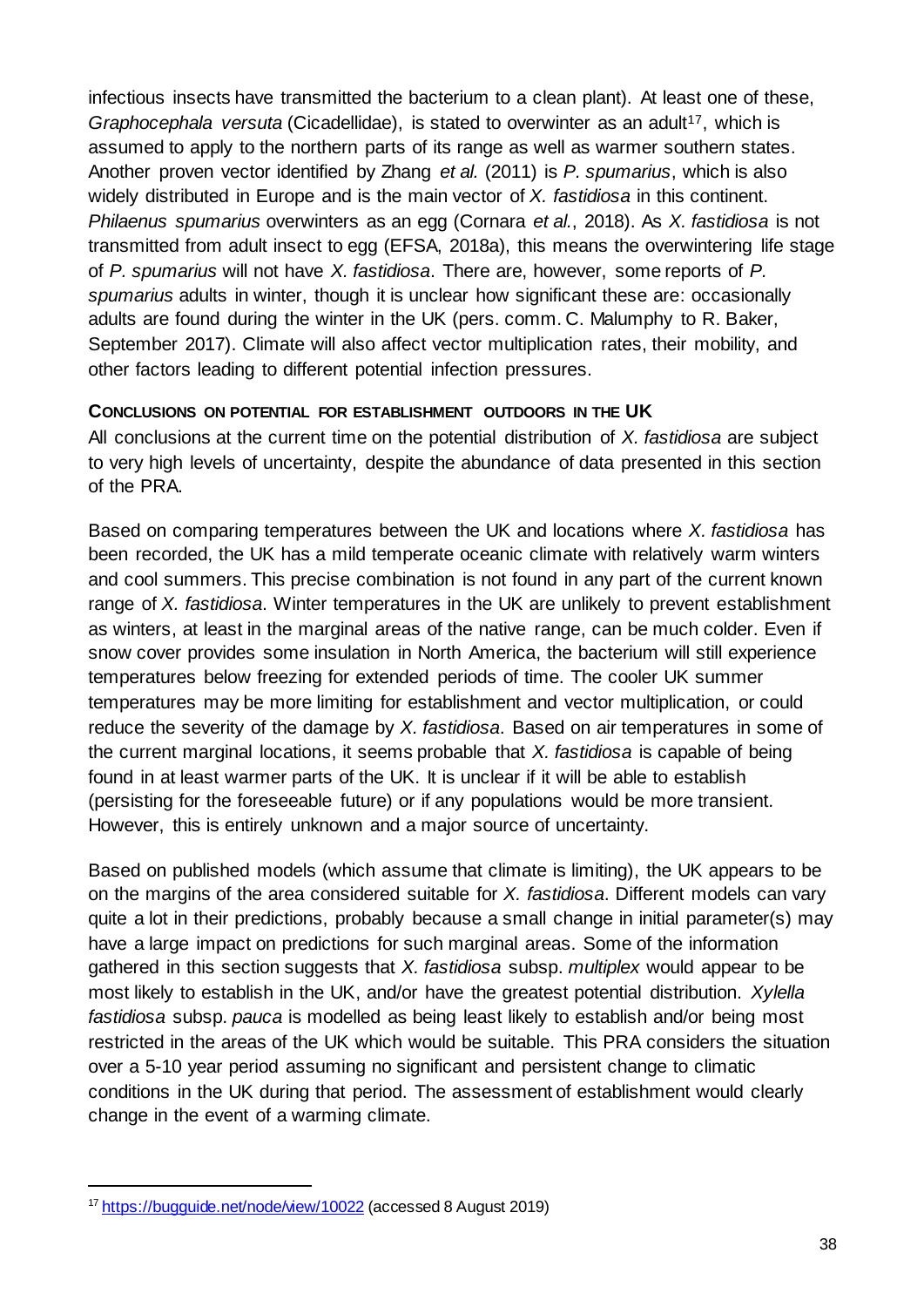Overall, the risk of *X. fastidiosa* establishing outdoors in the UK is **likely** but with **low confidence** due to the very many uncertainties remaining including the precise global distribution, how closely the published models approximate reality, and which model best represents the risk to the UK of establishment of *X. fastidiosa* and whether temperatures are, in fact the major limiting factor on the distribution. Establishment may also be related to the host it enters the country with (assuming it arrives on planting material). The intended use of different hosts will affect where and how the plants are kept, and this could influence the exposure of the hosts (and hence *X. fastidiosa*) to suitable vectors, appropriate temperatures, etc.

| Outdoors:<br>Xylella<br>fastidiosa | Very<br>unlikely | <b>Unlikely</b>                                       | Moderately<br>likely $\Box$ | Likely $ \mathcal{V} $ | Very $\Box$ |
|------------------------------------|------------------|-------------------------------------------------------|-----------------------------|------------------------|-------------|
| Confidence                         |                  | Edition Medium<br>Confidence Confidence<br>Confidence | Low $\sqrt{ }$              |                        |             |

#### **Establishment under protection**

Very few reports of *X. fastidiosa* in protected cultivation could be found from its native range, other than where it was deliberately maintained in glasshouse plants for experimental purposes. In the Americas, it is unclear if it occurs in glasshouses, etc. but causes relatively few problems compared to woody hosts grown outdoors, or if it is seldom detected in glasshouses. It is possible that the lack of reports in protected cultivation are more to do with the exclusion or control of vector species rather than the suitability (or otherwise) of such sites for the bacterium. Alternatively, the lack of reports may be due to *X. fastidiosa* symptoms being expressed when the plants are stressed, e.g. by drought, and such conditions are less likely to occur in protected cultivation.

There have been isolated reports of *X. fastidiosa* infections on plants under protection in Europe. In Germany, a single host (*Nerium oleander*) was brought under cover to overwinter but it had previously been outside (EPPO GD, 2019). In Almeria, Spain, *X. fastidiosa* was detected on *Polygala myrtifolia* plants in a glasshouse which had physical protection against vector insects. Only three of the plants tested in the lot were positive, and the symptoms observed were general chlorosis (EUROPHYT outbreaks database November 2018, unpublished data). In Italy, there has been a recent report on *Vinca major* (greater periwinkle) in physically closed glasshouse near Rome, Italy. The plants showed no symptoms, but a small number tested positive for *X. fastidiosa* prior to being sold (EUROPHYT outbreaks database November 2019, unpublished data). However, these reports do not help in assessing whether *X. fastidiosa* is able to persist in protected environments, or if infections are transient due to the lack of vectors or other reasons.

It is likely that the temperatures in protected cultivation will be suitable for *X. fastidiosa*, particularly higher summer temperatures compared to outdoor environments in the UK. On the other hand, the vector population may be lower (or completely absent) compared to that which is seen in the field. This would be due to pest control strategies such as general pesticides routinely used against other insects also controlling the vectors. If a glasshouse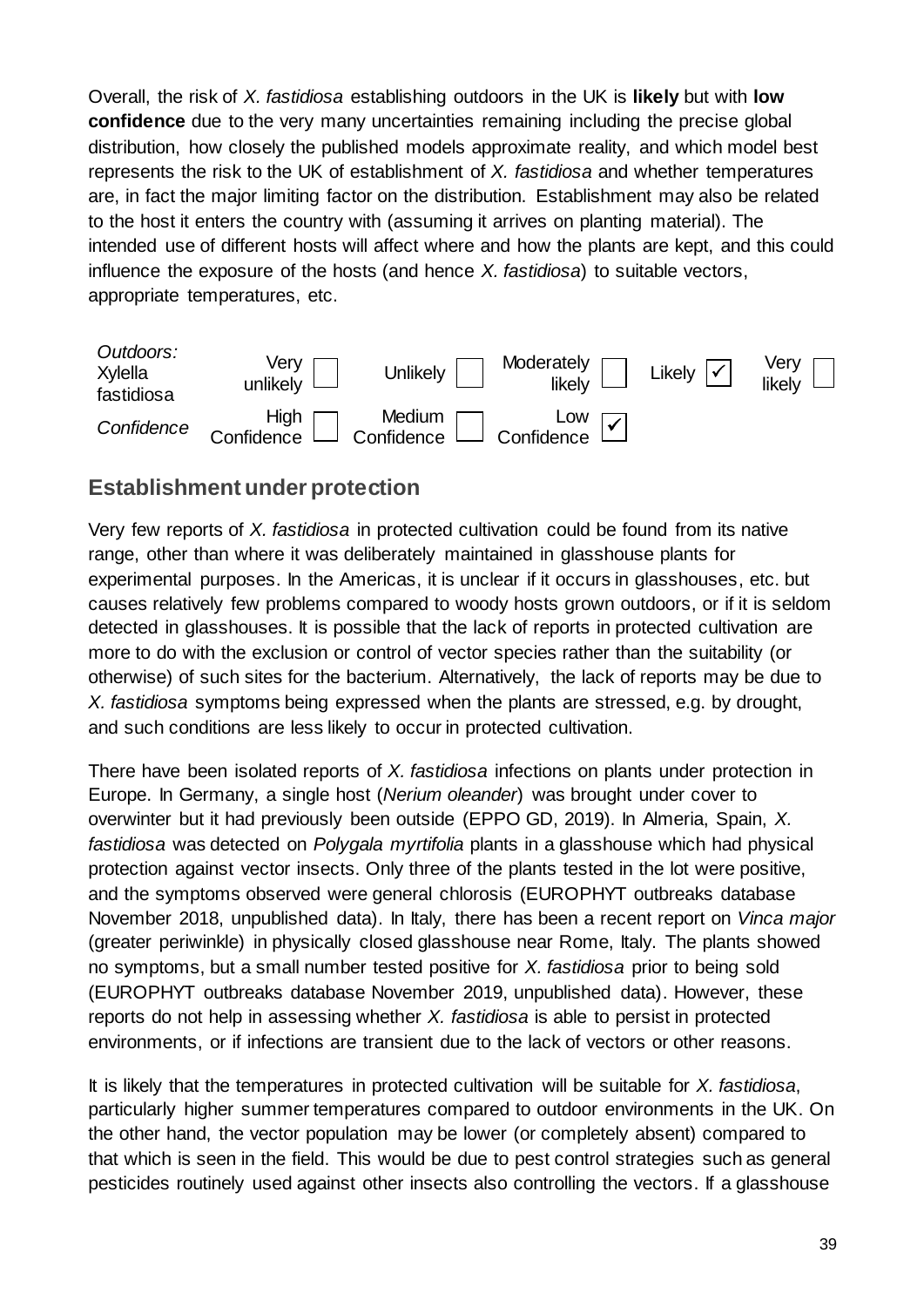or polytunnel was screened to exclude insects, this would help to control movement of vectors between the protected environment and outdoors, but such screens are expensive and aren't necessarily used in normal crop production in the UK. It is also possible that symptoms in plants grown in such environments may be noticed more quickly than those in the wider environment, as the plants grown under protection are often of relatively high value and their condition will be monitored closely. A counter argument is that plants grown under protection will usually be grown in good conditions unlikely to cause stress, and thriving plants are likely to show fewer symptoms.

Theoretically, an outbreak in protected cultivation has more chance of successful eradication. This would apply only if there was early detection (which is only likely for particularly vulnerable hosts which express symptoms rapidly) and if vectors have been prevented from moving freely between the protected environment and outdoors.

Overall, **establishment under protection** is considered **likely**. This assessment is made with **medium confidence**, as temperatures will be higher compared to outdoor locations, and there is evidence of findings in such environments in other parts of Europe. The confidence level is not high, as there are uncertainties over whether *X. fastidiosa* would be able to persist in the longer term.

| Under<br>protection<br>(all)<br>subspecies) | Very<br>unlikely   | <b>Unlikely</b>                                                                                                                                                                                                                                                                                                                                                    | Moderately<br>likely L | Likely $ \mathbf{v} $ | Very<br>likely |
|---------------------------------------------|--------------------|--------------------------------------------------------------------------------------------------------------------------------------------------------------------------------------------------------------------------------------------------------------------------------------------------------------------------------------------------------------------|------------------------|-----------------------|----------------|
| Confidence                                  | High<br>Confidence | $\begin{tabular}{c} \begin{tabular}{c} \rule{0.2cm}{1.2cm} \rule{0.2cm}{1.2cm} \rule{0.2cm}{1.2cm} \rule{0.2cm}{1.2cm} \rule{0.2cm}{0.2cm} \rule{0.2cm}{0.2cm} \rule{0.2cm}{0.2cm} \rule{0.2cm}{0.2cm} \rule{0.2cm}{0.2cm} \rule{0.2cm}{0.2cm} \rule{0.2cm}{0.2cm} \rule{0.2cm}{0.2cm} \rule{0.2cm}{0.2cm} \rule{0.2cm}{0.2cm} \rule{0.2cm}{0.2cm} \rule{0.2cm}{0$ |                        |                       |                |

# **12. How quickly could the pest spread in the UK/PRA area?**

### **Natural spread**

The rate of natural spread of *X. fastidiosa* is dependent on the rate of spread of infectious vectors. In Europe, the main vector identified to date is *P. spumarius*, the meadow spittlebug, and this insect is widely distributed in the UK and highly polyphagous. However, vector efficiency (both uptake and transmission) is likely to depend on specific host/vector species interactions which are probably highly variable. The rate of spread may be slower in the UK compared to Europe as, while the vector *P. spumarius* is widespread in the UK, unpublished data suggest that it is less abundant in the UK compared to locations in southern Europe. If vectors are less abundant, spread is likely to be slower.

Nymphs of *P. spumarius* are able to move short distances, e.g. from one plant to another (Cornara *et al.*, 2018), but this is unlikely to contribute substantially to even local spread as the distance is very small. Adults are very mobile, walking, jumping and flying, of which the last is the mechanism which is most likely to lead to significant local dispersal distances. Published data suggest that a single natural flight of *P. spumarius* can be as much as 30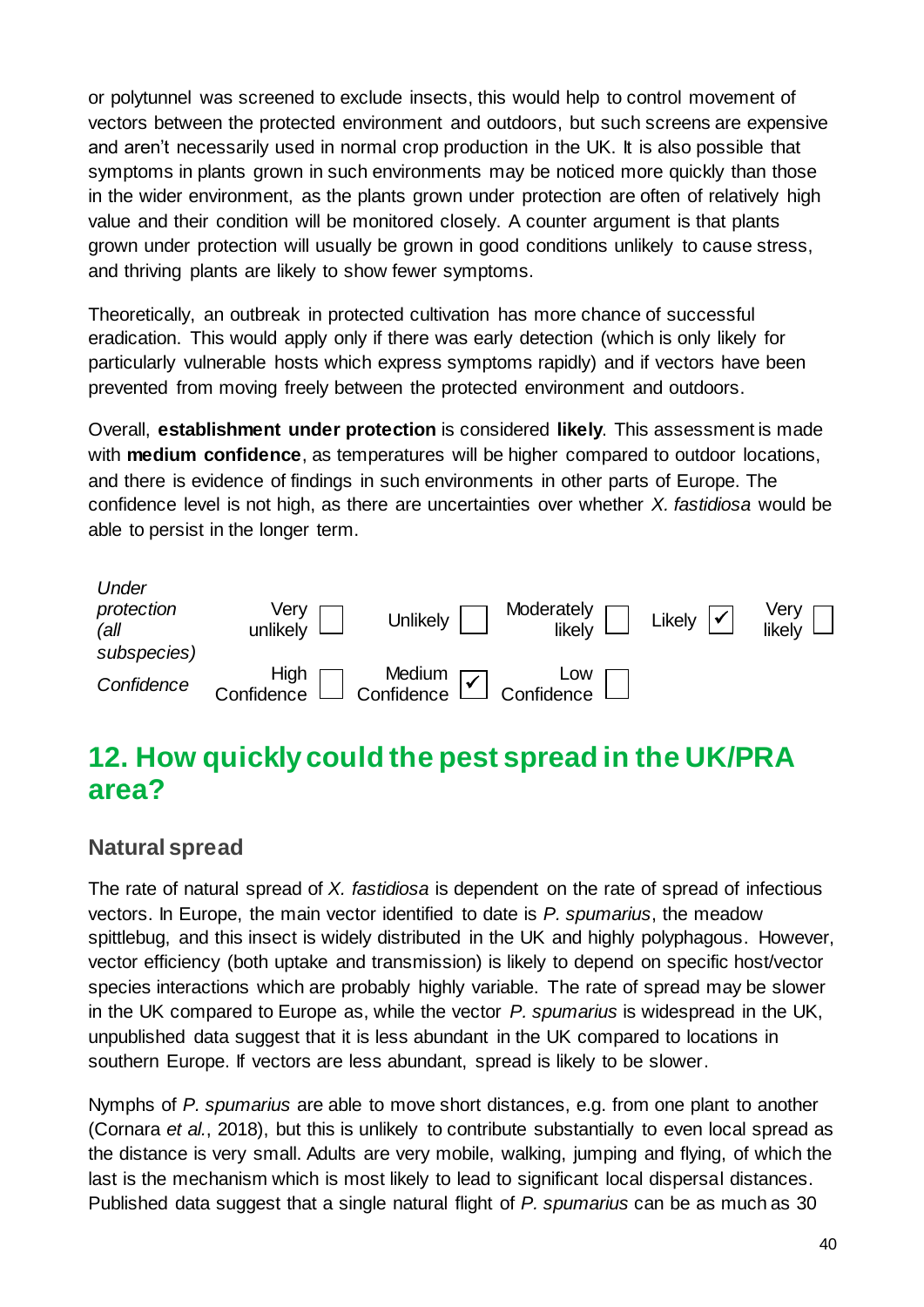m (cited in Cornara *et al.*, 2018). Plazio *et al.* (2017) used mark-release-recapture methods to estimate spread in Italian olive orchards. Adult *P. spumarius* were released at a point location, and subsequent sweep-netting took place along 8 transects radiating from the release point, up to 200 m away. In Piedmont in north-western Italy, marked adults were detected a maximum of 60 m away from the release point up to 15 days postrelease. In south-eastern Apulia, the maximum distance from the release point a marked individual was caught was 100 m up to 30 days post-release (Plazio *et al.*, 2017). Again using capture-mark-recapture studies in Italy, Simonetto *et al.* (2019) used experimental data to inform modelling of dispersal and estimated the daily median dispersal distance as between 19 and 51 m. Flight mill data suggest that a single flight of *P. spumarius* could cover almost 2 km in 1 hour 40 minutes (Lago e*t al.*, 2019). However, data from flight mill experiments are known to over-estimate distances insects travel naturally, as in a flight mill an insect must keep on flying while in nature it is very likely to land and is unlikely to fly for the same length of time.

It is possible that individuals in the UK might move shorter distances than these data suggest, as temperatures will be cooler and the insects less active, but this is uncertain. As summers are cooler and damper in the UK, there is also a wide variety of herbaceous hosts available all year round, and so less reason for the vectors to move long distances to locate new hosts. This contrasts with Apulia in Italy, where the herbaceous plants mostly desiccate in summer and the insects typically move up into trees to feed. Data or estimates of the potential total distances an insect may disperse over its whole adult lifespan do not seem to be available.

While most flights of *P. spumarius* take place close to the ground, Reynolds *et al.* (2017) report data from trapping done over northern England in the mid-1930s, when a specimen of *P. spumarius* was trapped between 54 and 84 m above the ground. If even a small number of individuals of *P. spumarius* are regularly to be found at this height, then it is possible that longer-distance flight with the aid of wind currents may enable dispersal over much longer distances than those reported by other studies.

Overall the natural rate of spread is assessed as **slowly**, but with **low confidence** due to the uncertainty around adult vector lifetime dispersal distances in the UK and/or the possibility of flights by the vector aided by the wind at height.



### **Spread with trade**

Spread with trade is likely to be much faster. As a proven vector is already present and widespread in the UK, only the bacterium needs to be moved in trade. There are several factors which make detection difficult, including:

**-** A number of hosts can have asymptomatic infections.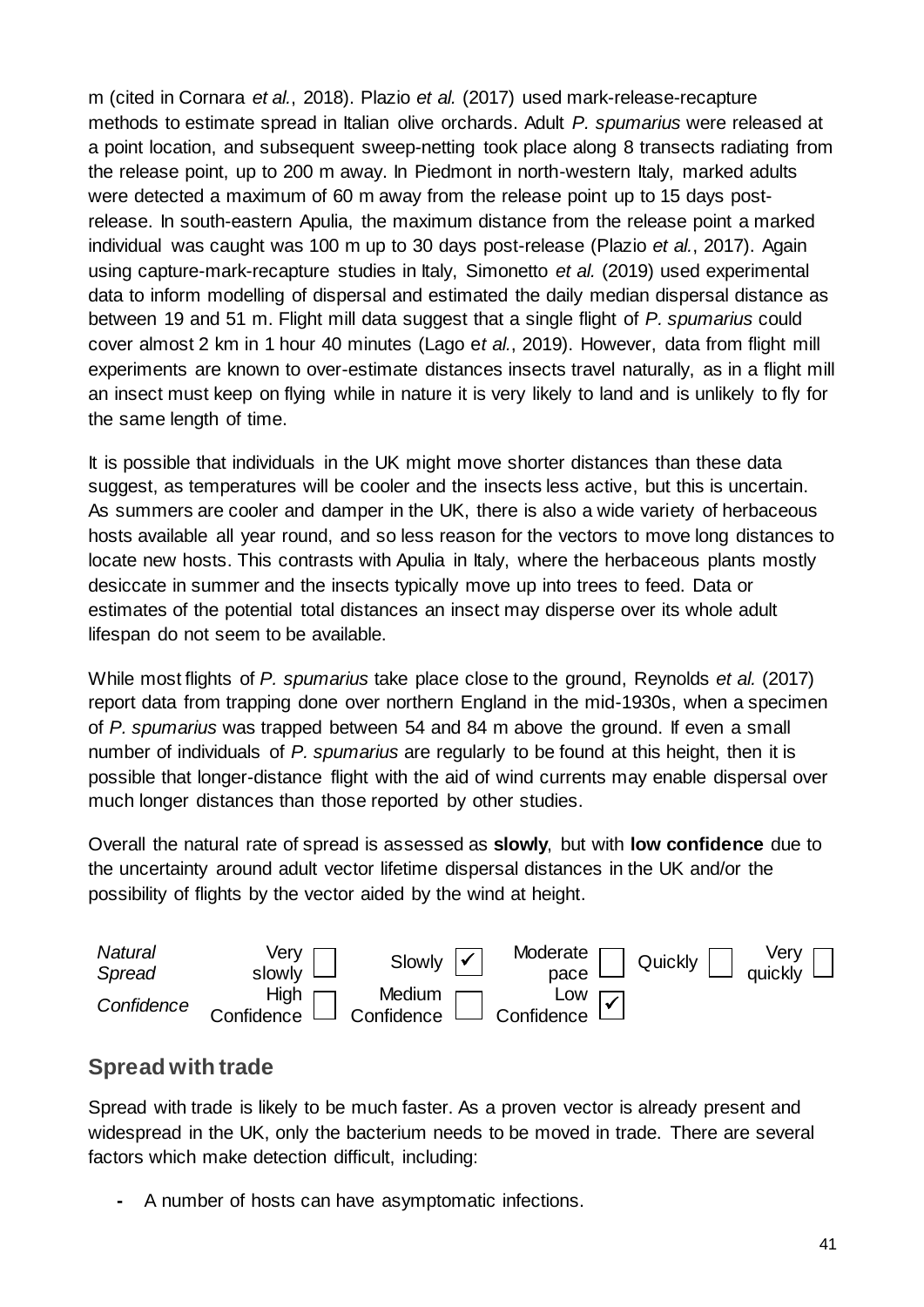- **-** Infections (particularly of woody hosts) can have long latent periods (EFSA, 2019a).
- **-** Visual symptoms (if present at all), are rather generalised and similar to many other causes, including physiological stresses.
- **-** Infections can be localised in a small part of a plant, therefore even a symptomatic plant may test negative for *X. fastidiosa* if an uninfected plant part is tested.
- **-** Even in symptomatic hosts, there is a delay between infection and detection of symptoms. This allows the infected plant to have been moved and/or for the infection to have spread undetected to its neighbours which are then moved.

All of these factors mean that it is possible to move infected plants in trade, despite precautions. There have been several findings of *X. fastidiosa* in plants moved in trade, both within Europe (e.g. Switzerland) and in plants traded from the native range of the pathogen (e.g. UK and other European countries on imported *Coffea* plants from Central America, or Belgium on *Olea* trees). Several of these findings on traded material have occurred since regulations were introduced to reduce this likelihood. Epidemiological models by Soubeyrand *et al.* (2018) suggest that *X. fastidiosa* may have been present in Corsica for 15-20 years or more before it was detected. Even if the delay before detection was shorter in the UK, there is still the potential for infected plants to be dispersed widely in trade. There is a latent period in symptomatic hosts, which can be many months for regularly traded hosts such as *Olea europaea* (olive) (EFSA, 2019a), and many hosts are asymptomatic. This means that by the time *X. fastidiosa* is detected, the infected plant(s) may already have been moved. This factor is especially relevant given that symptom expression in the UK is likely to be slow due to the cooler summer temperatures reducing bacterial population build up.

Spread could also occur via the movement of infectious vectors hitchhiking on vehicles, non-host commodities or uninfected plants. Expert elicitation in the spread section of the EFSA Opinion (2019) considered that hitchhiking of vectors had a low efficiency. It is difficult to apply the EFSA spread modelling in general to the potential situation in the UK, as EFSA recognise they were basing their data on the situation in southern Italy.

In mitigation against the spread of *X. fastidiosa*, Defra has a contingency plan (Eyre & Parkinson, 2019) which contains measures that England would take in the event of an outbreak to limit the spread. (The other three countries in the UK have agreed to use Defra's contingency plan as a basis for any action in response to findings on their territories.) Many of the measures in the Defra contingency plan are enshrined in legislation. *Xylella fastidiosa* is a priority pest in the legislation and thus there are requirements for annual surveys to detect if it is present or not. There is also a great deal of awareness of *X. fastidiosa* in the UK horticultural trade.

The rate of spread in trade is assessed as **very quickly** with **high confidence** due to the many difficulties of early detection of infections in traded plant material.

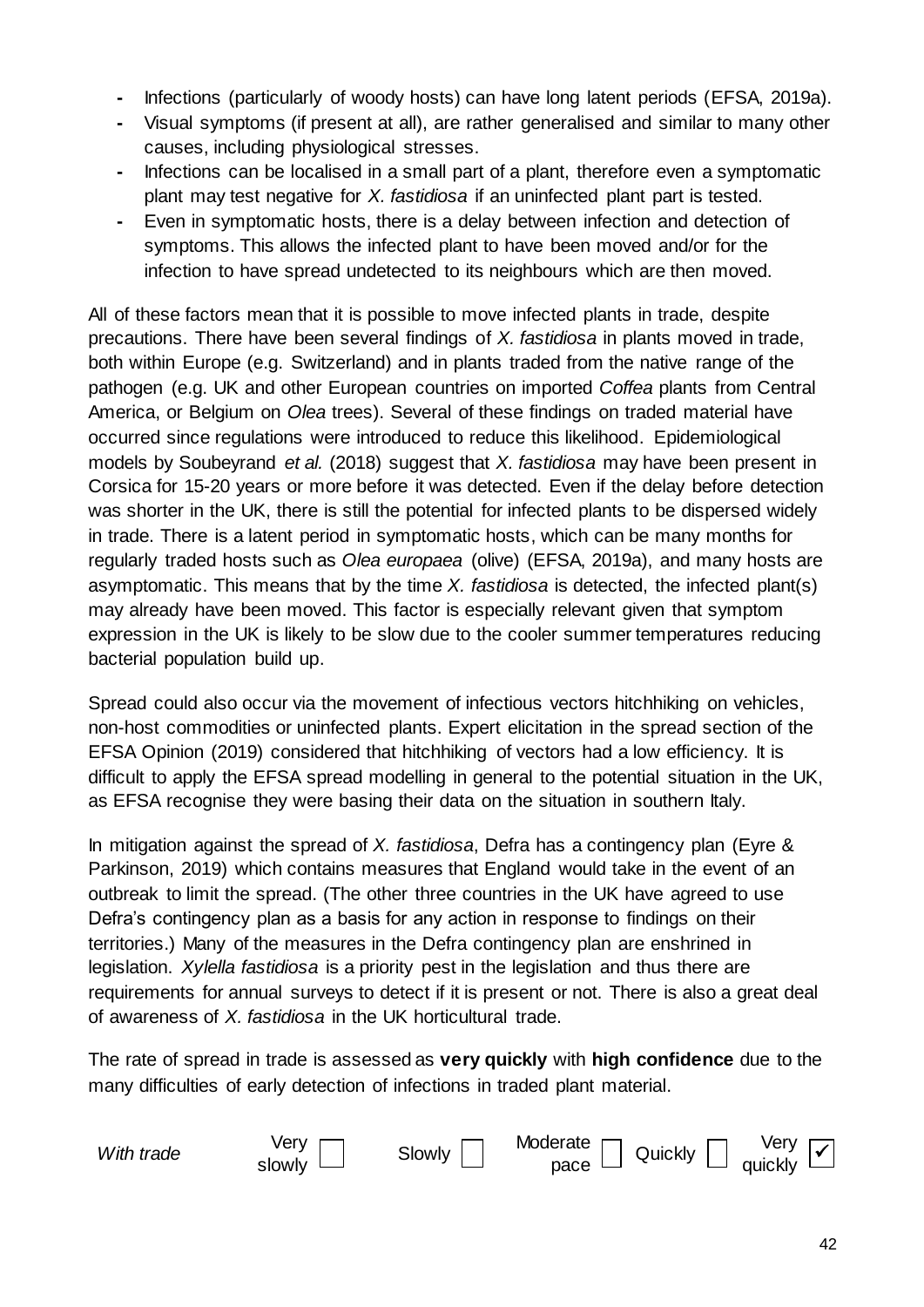*Confidence* **High**  $\begin{array}{c} \mathsf{High} \\ \mathsf{Confidence} \end{array}$ Medium **Confidence** Low **Confidence** 

## **13. What is the pest's economic, environmental and social impact within its existing distribution?**

Many hosts affected are subtropical species, and the impacts on these is well documented to be high. Due to the vast number of hosts which have been recorded and lower importance of some of these hosts to the UK the details that follow have focused on hosts on which the comparison with the UK is useful to this risk assessment.

For details of impacts on hosts grown in warmer countries, EFSA (2018a) or EFSA (2015) give short summaries of damage on *Citrus* in Brazil, *Olea* (olive) in southern Italy, and *Nerium oleander* in California. Impacts on *Coffea* in Brazil are covered by de Lima *et al.* (1998).

Many hosts grown for fruit or nut production in warmer countries are grown as ornamentals in the UK, e.g. *Citrus, Olea* or *Prunus dulcis* (almond). While yield loss in such hosts will be of less importance in this country, dieback of branches or even leaves will reduce the value of these ornamentals. Understandably, the impact data on these hosts from the current range of *X. fastidiosa* focuses on yield loss and data could not be found on the aesthetic impact of infections in the current range of *X. fastidiosa*.

Hosts of greater importance to the UK include plum, though the data found were on *Prunus salicina* (Japanese plum), which is less commonly grown in the UK. Kleina *et al.* (2018) investigated the effect of *X. fastidiosa* on *P. salicina* fruit yield in Brazil. Fruit from symptomatic plants generally weighed less, were smaller and less firm, and were more susceptible to brown rot (Kleina *et al.*, 2018).

*Vaccinium* (blueberry) is an increasingly important host in the UK, and while data could not be found for impact on the species commonly grown commercially in this country (*V. corymbosum*), data are available for impacts on *V. virgatum*. From Louisiana in the southern USA, mean yields of naturally infected plants were 55 and 62% lower than plants which tested negative for *X. fastidiosa* (Ferguson *et al.*, 2017). After three years, 4/9 positive plants appeared to be dead, with no leaves present, though it was noted that they had, by this time, undergone extensive sampling which may have contributed to their lack of foliage. Other symptoms in *V. virgatum* which were suspected to be associated with *X. fastidiosa* infection were: shoot dieback, leaf reddening and marginal necrosis, and defoliation combined with yellow stems (Ferguson *et al.*, 2017). However, the infection did not appear to spread rapidly within the crop.

Pierce's disease caused by *X. fastidiosa* can have high impacts on *Vitis* (grapevine). Pierce's disease was historically considered to be a chronic problem in locations such as California, USA, with some years worse for the disease than others and grapevines usually dying 1–5 years after infection (Tumber *et al.*, 2014). However, Pierce's disease has increased in importance in California following the introduction of a highly efficient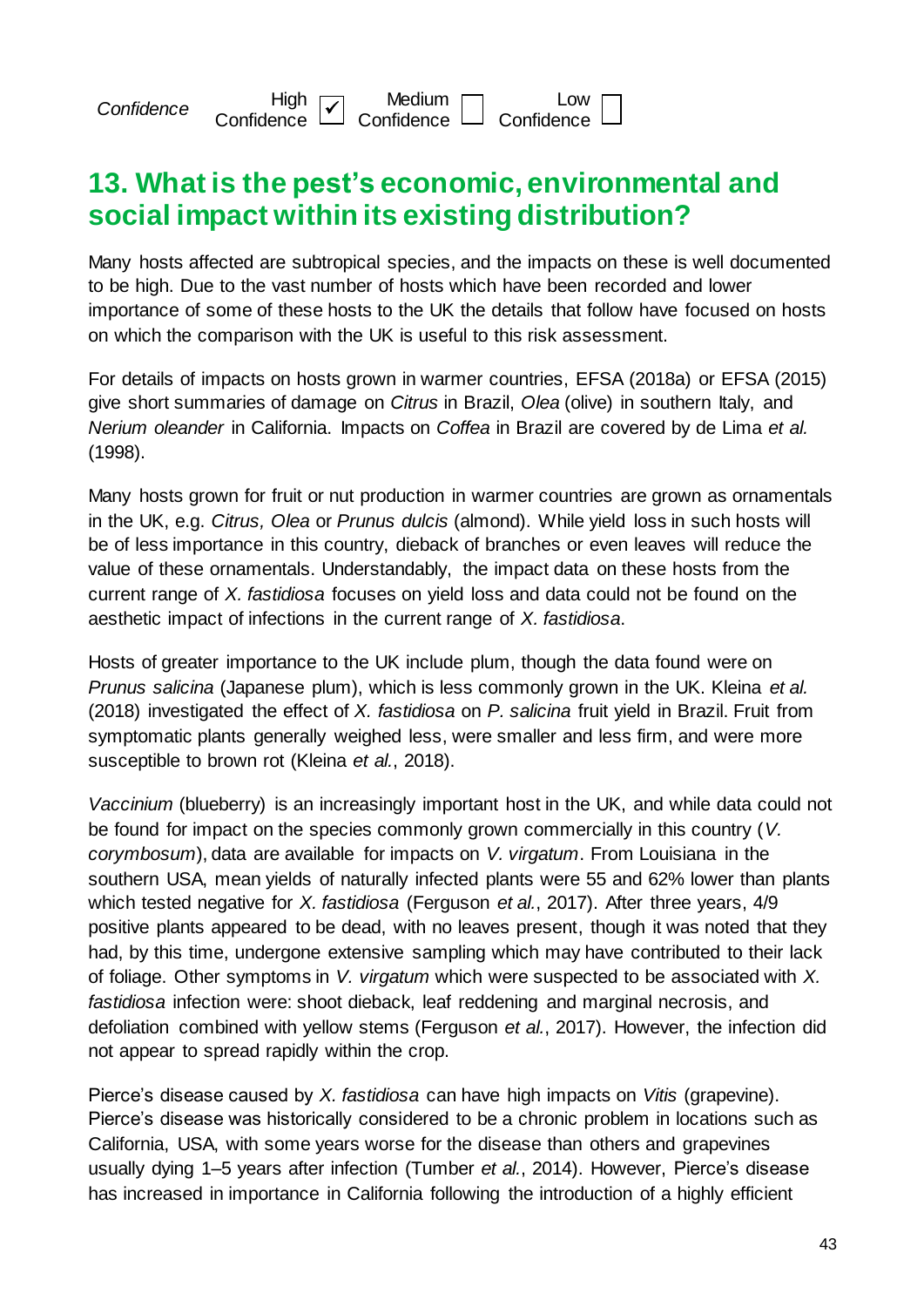vector, *Homalodisca vitripennis* (glassy-winged sharpshooter) in the late 1980s (Jetter *et al.*, 2014). Accordingly, much of the recent impact data for *X. fastidiosa* on *Vitis* comes from California. The Temecula valley in southern California had very high impacts in the late 1990s, with around 80 ha (approximately 10% of the total vineyard area) estimated to have been lost to Pierce's disease (Jetter *et al.*, 2014). In 2007, the incidence of Pierce's disease in the Temecula valley was estimated to be 2–3% (Jetter *et al.*, 2014). In northern California, only "minor instances" of Pierce's disease have been recorded, and the winters are considered too cold for *H. vitripennis* to establish (Tumber *et al.*, 2014). Estimates were made of the average annual losses in all *Vitis* (wine, raisin and table grapes) in different parts of California by Tumber *et al.* (2014), and selected parts of these data are summarised in Table 4.

| Table 4. Estimated average annual losses in Californian Vitis from Xylella fastidiosa for<br>selected regions in the state for 2010 (data source: Tumber et al., 2014*). |      |         |       |  |  |  |
|--------------------------------------------------------------------------------------------------------------------------------------------------------------------------|------|---------|-------|--|--|--|
| Average annual cost of Vitis lost<br>Total area of<br>Approximate cost<br>Region<br>due to Pierce's disease (\$ million)<br>Vitis (ha)<br>per hectare                    |      |         |       |  |  |  |
| Northern California                                                                                                                                                      | 0.2  | 5,380   | \$37  |  |  |  |
| Southern California                                                                                                                                                      | 3.0  | 3,680   | \$815 |  |  |  |
| <b>Total California</b>                                                                                                                                                  | 56.1 | 300,000 | \$188 |  |  |  |

\*Data extracted from Tumber *et al.* (2014) [their Table 3] for districts 9, 10 (northern) and 16 (southern). Areas converted from acres to ha and rounded. It should be noted that these figures are from the most likely estimates and the range of potential losses is very large.

The initial symptoms of *X. fastidiosa* infections in many tree species are leaf scorches. In trees in the north eastern USA, the growing season is shortened as the affected leaf area is reduced by necrosis in late summer and decline and dieback of trees can occur in infections in later years (Henneberger *et al.*, 2004). Tree species can vary in their susceptibility to *X. fastidiosa*, but prolonged infection over a period of time can lead to tree death (Gould & Lashomb, 2005). Infected trees of many species are often more susceptible to other pests, and, as the infection progresses, trees may require removal on safety grounds due to the risk posed by dead branches (Gould & Lashomb, 2005). Not all leaf scorch symptoms in North America are due to *X. fastidiosa*, however. In southern Ontario (Canada), 114 samples of leaves showing scorch were taken, but only three (all *Ulmus americana*, American elm) were positive for *X. fastidiosa* (Goodwin & Zhang, 1997). In the District of Columbia, 96 out of 169 samples of symptomatic foliage from symptomatic trees were positive in 2011, and 130/186 in 2012 (Harris *et al.*, 2014). Positive samples came from eleven different tree species in 2011 and ten in 2012 with the most commonly infected being *Platanus occidentalis* (American sycamore)*, Quercus palustris* (pin oak)*, Q. rubra* (red oak) and *Ulmus americana* (Harris *et al.*, 2014). In addition to trees showing scorch symptoms, *X. fastidiosa* was also detected in asymptomatic trees and trees showing other symptoms including stunted or chlorotic foliage (Harris *et al.*, 2014). Gould & Lashomb (2005) estimate that in specific areas of Washington D.C., 30% of *U. americana* were "affected" by *X. fastidiosa*, though it is not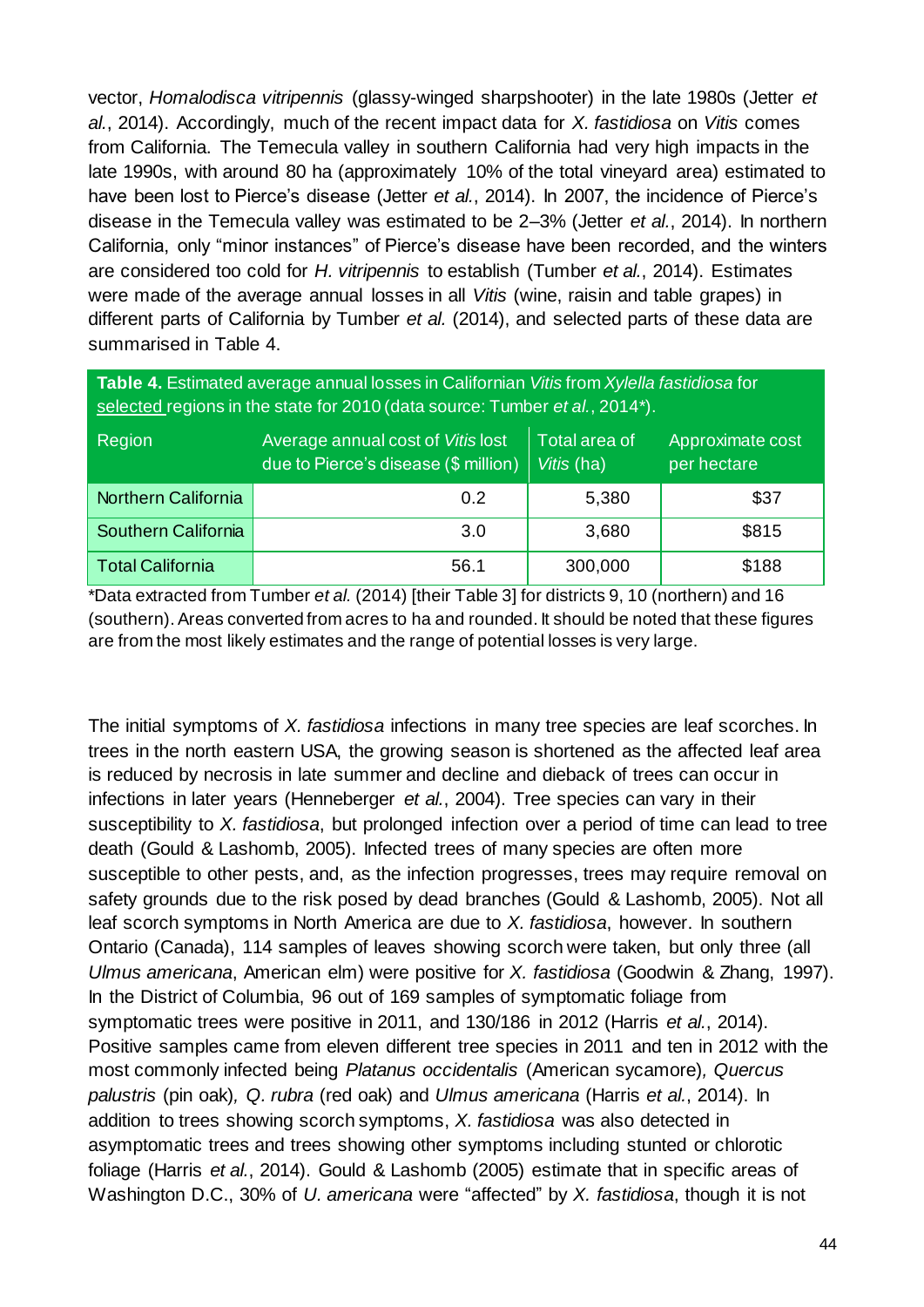known what level of that damage that implies. Similarly, 80% of *P. occidentalis* trees "were affected by the disease" in Washington D.C., while in some parts of New Jersey, up to 35% of *Quercus* street trees were affected (Gould & Lashomb, 2005). *Xylella fastidiosa* infections in trees in the "North Central and Plains States" of the USA appear to cause symptoms which are apparently not severe (Adams *et al.,* 2013).

Data on impacts on trees in the northern part of the range in North America are comparatively scarce. Many reports of damage are from street trees which are often stressed, and therefore impacts by *X. fastidiosa* may be increased as the trees are more susceptible to any pathogen or pest. The findings in Washington State in north-western USA were as part of a survey for nursery certification, but no further details (e.g. if the hosts were symptomatic) were found (Buckley & Laus, 2018). The Portuguese detection near Porto was part of an official survey. The affected *Lavandula dentata* plants were around 6 years old and asymptomatic (EPPO RS, 2019). Though it is not known when the plants became infected, *L. dentata* is one of the hosts considered to be highly susceptible to *X. fastidiosa* according to the EU Emergency measures 2015/789.

Impacts on **hosts highly susceptible to the bacterium in areas with hot summers** (e.g. Brazil, California or southern Europe) are assessed as **very large** with **high confidence** as there is a great deal of evidence on the devastating impacts *X. fastidiosa* can have on highly susceptible hosts in warmer parts of the world, e.g. on the olive groves around Lecce in southern Italy.

Impacts on **tree hosts in temperate areas** such as north-eastern USA are assessed as **medium**. This judgement is made with **low confidence** as quantified data on impacts from these areas tends to be comparatively scarce. The data which are available often focus on the number of trees found to be infected, rather than trees with evidence of impacts. Data on non-tree hosts from more temperate areas could not be found in the time available.

**The overall impact of** *X. fastidiosa* **in its current range is assessed as large with medium confidence.** The medium confidence reflects the wide range in variation in impacts across the range (both host and geographic) of *X. fastidiosa*.

| <i>Impacts on</i><br>vulnerable<br>hosts in<br>warm<br>areas | Very<br>small                      | Small                | Medium            | Large | Very<br>large |
|--------------------------------------------------------------|------------------------------------|----------------------|-------------------|-------|---------------|
| Confidence                                                   | High<br>$\checkmark$<br>Confidence | Medium<br>Confidence | Low<br>Confidence |       |               |
| <i>Impacts on</i><br>tree hosts<br>in<br>temperate<br>areas  | Very<br>small                      | Small                | Medium            | Large | Very<br>large |
| Confidence                                                   | High<br>Confidence                 | Medium<br>Confidence | Low<br>Confidence |       |               |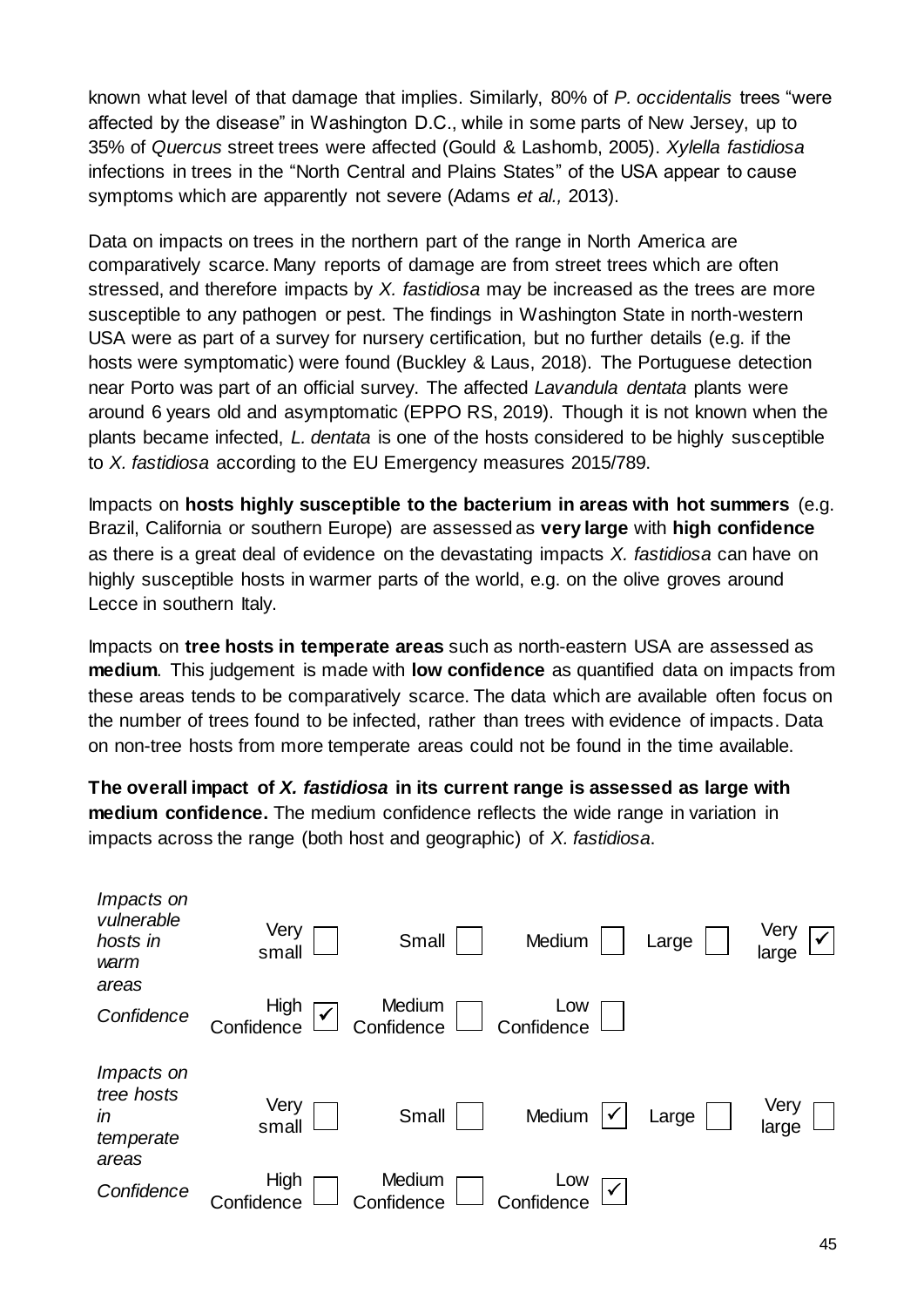| <b>Overall</b><br><i>impact in</i><br>current | Very<br>small                                             | Small | Medium $\vert \ \vert$ Large $\vert \checkmark \vert$ |  |
|-----------------------------------------------|-----------------------------------------------------------|-------|-------------------------------------------------------|--|
| range                                         |                                                           |       |                                                       |  |
| <b>Confidence</b>                             | High   Medium   Low<br>Confidence   Confidence Monfidence |       |                                                       |  |

### **14. What is the pest's potentialto cause economic, environmental and social impacts in the UK/PRA area?**

There are significant uncertainties about the potential impacts of *X. fastidiosa* in the UK. The evidence suggests that at least some subspecies of *X. fastidiosa* would be likely to be able to establish in the UK, but there is high uncertainty over potential impacts. It is unclear what conditions the pest requires in order to cause damage to hosts, and how susceptible different hosts in the UK might be to infection.

Winters in the UK are unlikely to be limiting for establishment, but the UK may not have warm enough summers for high impacts to occur. To briefly recap some data presented in the establishment section:

Experimentally, the optimum growth rate in liquid media for *X. fastidiosa* was 28°C for all three subspecies tested (*X. fastidiosa* subspp. *fastidiosa, multiplex* and *sandyi*), and no growth was seen at or below 12°C (Feil & Purcell, 2001).

Mean monthly maximum summer temperature data comparisons (Fig. 5) between one of the warmest sites in the UK (Heathrow) and locations in North America:

- **-** The mean monthly maximum summer temperature for July is 23.5oC, at one of the warmest locations in the UK, Heathrow Airport.
- **-** The marginal North American sites (where impacts have not been recorded but *X.*  fastidiosa has) have mean monthly maximum temperatures between 25.5°C (Clark County, Washington) and 31.3oC (Grant County, Washington).
- **-** In large parts of the USA, mean maximum temperatures for June, July and August combined are usually between 25 and 35oC in states where *X. fastidiosa* has been recorded, often with impacts (data analysed but not presented in this PRA).

This PRA considers the situation over a 5-10 year period assuming no significant and persistent change to climatic conditions in the UK during that period. Clearly, the potential impacts could be different in the event of a warmer climate in the UK.

### **Economic impacts**

#### **ECONOMIC IMPACTS ON HOSTS**

It is unclear what the direct effect of *X. fastidiosa* infection on UK plants might be. As demonstrated in Figs. 4 and 5, even in the warmest south-eastern part of the country, UK summers are cooler than parts of the world where *X. fastidiosa* is known to be present and causing impacts. Details of any impacts are lacking from the findings associated with records from locations such as Clark Country, Washington State, USA where the summer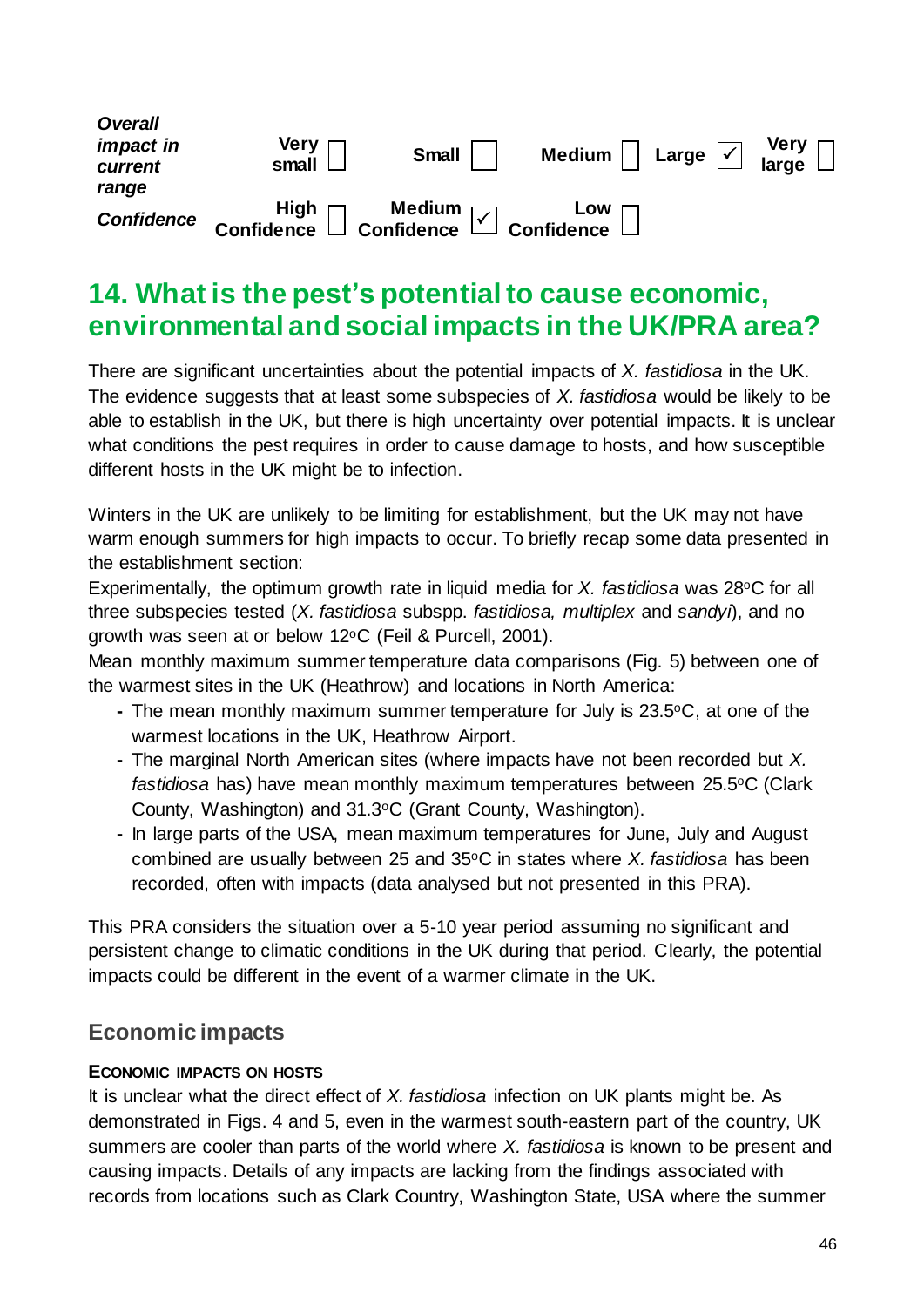temperatures are relatively low and more comparable to those in warmer parts of the UK. The infected *Lavandula dentata* plants detected near Porto, Portugal (another location with relatively low summer temperatures) were asymptomatic (EPPO GD, 2019). Many of the hosts on which *X. fastidiosa* has caused damage in its current range are, with the exception of some niche growers, only grown as ornamentals in the UK, e.g. olives and citrus. Data on aesthetic impacts on olive, citrus and almond trees in the current range could not be found: understandably, the data available focus on fruit/nut yield losses which are not relevant for the UK uses of these species.

**Olive** (*Olea*) and **almond** (*Prunus dulcis*) trees are commonly grown as ornamental species in the UK. EFSA (2019a) used expert elicitation to model the impact of *X. fastidiosa* in Europe. The data on *Olea*, *Prunus dulcis* and *Citrus* spp. were not considered to be relevant to the UK as the assessment of impacts was for yield losses in the fruit crops. While trees of at least *P. dulcis* and *Olea* are imported (Table 5), only a small number of *P. dulcis* are notified, though the number of *Olea* trees is much higher. Equivalent data are not available for *Citrus*. All are primarily imported for ornamental purposes with little or no commercial fruit production. While olive fruit and almond nut crops may become more important to the UK in the distant future (e.g. as part of agroforestry), this PRA is based on the situation in the next 5–10 years. Protecting potential UK crops further into the future may need to be considered in other ways.

| Table 5. Imports of <i>Prunus dulcis</i> and <i>Olea</i> spp. to England and Wales between January 2016<br>and December 2019. Data from the tree pre-notification scheme, which may be incomplete.<br>Numbers in brackets indicate data are only for part of the year. |                                 |                   |      |         |         |
|------------------------------------------------------------------------------------------------------------------------------------------------------------------------------------------------------------------------------------------------------------------------|---------------------------------|-------------------|------|---------|---------|
| <b>Host</b>                                                                                                                                                                                                                                                            |                                 | 2016              | 2017 | 2018    | 2019    |
| Prunus dulcis<br>(almond)                                                                                                                                                                                                                                              | Number of notified consignments | 24                | 17   | 23      | 22      |
|                                                                                                                                                                                                                                                                        | Number of plants                | 325<br>256        |      | 326     | 372     |
| Olea spp.                                                                                                                                                                                                                                                              | Number of notified consignments | Scheme introduced |      | (42)    | 1380    |
| (olive)                                                                                                                                                                                                                                                                | Number of plants                | November 2018     |      | (2,979) | 100,127 |

**Table 5.** Imports of *Prunus dulcis* and *Olea* spp. to England and Wales between January 2016

The main risk to *Olea* ornamental trees is that they could suffer disfiguring leaf symptoms, dieback, or be killed, but these impacts are uncertain. No data on impacts could be found from parts of the existing range with summers which are relatively cool and comparable to the UK, on *Olea* or any other host. The main risk to the UK is from *Olea* as a source of infection. *Olea* is recognised as a highly susceptible host for *X. fastidiosa* in the emergency measures. This host also has the potential for a long latent period of infection. For these reasons, *Olea* is included in the pre-notification scheme for import of selected trees in the UK.

**Grapevine** was the only host EFSA (2019a) considered which has fruit harvests of high commercial significance to the UK. In the UK, there were over 500 registered vineyards in 2017 (Food Standards Agency (FSA) Vineyard Register), with a total area of well over 2,000 ha in 2018 (englishwine.com). Vineyards are a rapidly growing industry in the UK,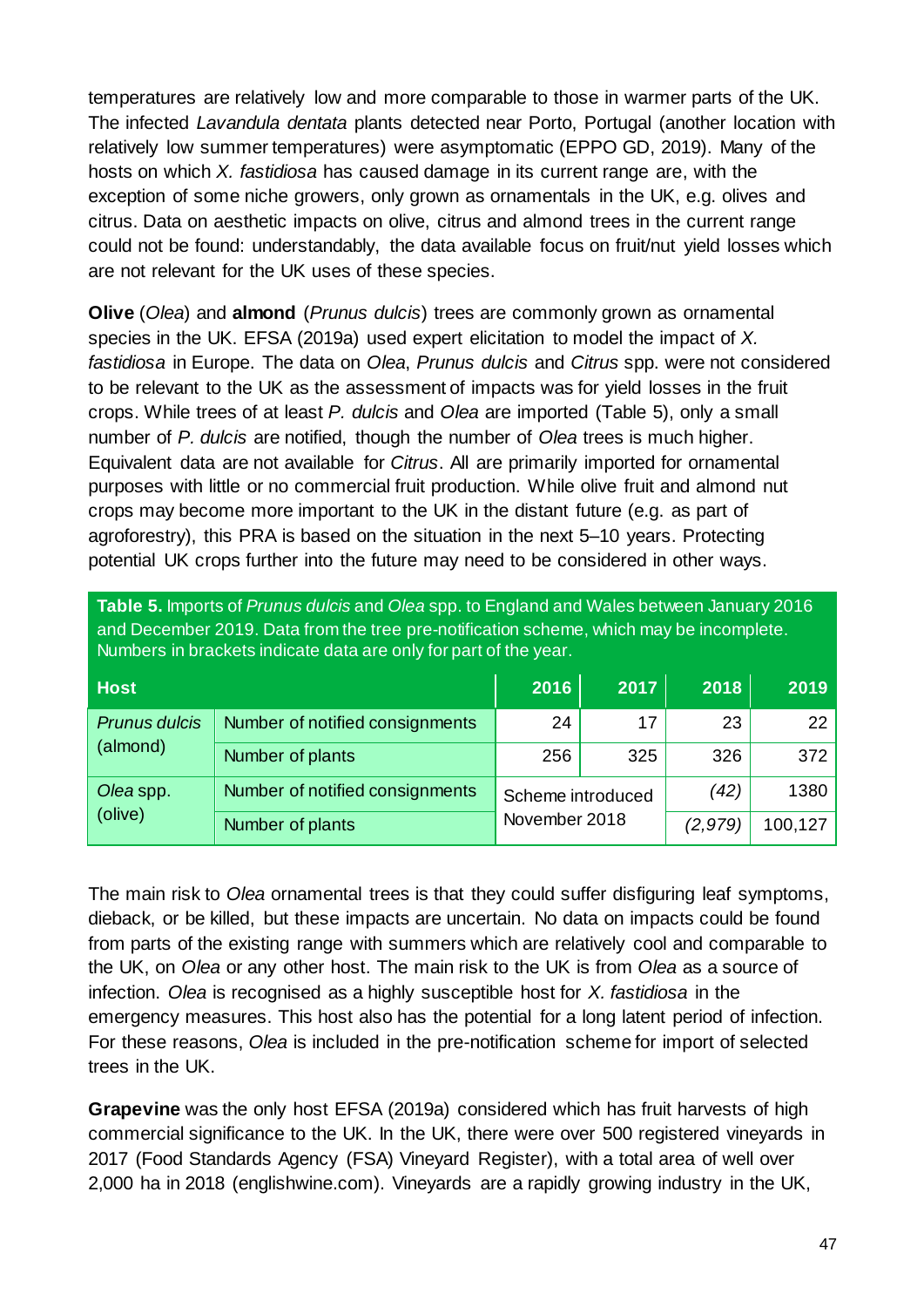especially in the south-east of England where there is a high concentration of winegrowers. EFSA provided two assessments for grapevine in the EU, one for the south, and one for central areas (where freezing temperatures are expected in winter and some recovery from infection was considered to occur). The central European model is considered here, as most parts of the UK have at least some frost in winter. According to EFSA's model, the impact on wine grapes is assessed as less than 2% at the 99th percentile (i.e. 99% of the time, modelled impacts will be  $<$  2%); impacts at the 90<sup>th</sup> percentile are 1.1% while impacts at the 50th percentile (i.e. those which would be expected in around half of infections) are 0.5% (EFSA, 2019a). It is worth re-stating that UK summers will be cooler than those in central Europe, and it is unclear what level of impacts might actually be seen in UK vineyards. That said, many UK vineyards are small businesses (with a significant number of hobby vineyards), and any finding of *X. fastidiosa* on a production site could affect a very large proportion of that businesses' plants.

**Stone fruit** (*Prunus* spp.) are an important fruit crop in the UK. However, most of the literature on impacts of *X. fastidiosa* on *Prunus* involve hosts such as peach and almond, which are not grown commercially as fruit crops in the UK, though both are reasonably common garden ornamentals.

There have been some fruit impacts recorded on *P. salicina* (Japanese plum) fruit (Kleina *et al.*, 2018), a species not widely grown in the UK. Impacts on the plum species commonly grown in the UK, *P. domestica*, could be similar but no data could be found on impacts of *X. fastidiosa* on this host and, again, it is uncertain how suitable the relatively cool UK summer temperatures would be for the development of damaging populations of the pest.

Cherries are another rapidly expanding crop in the UK, often grown under semi-protected cultivation. This entails growing dwarfed rootstock under polytunnel covers, open at the sides. Such sites may be more likely to have impacts, as summer temperatures will be higher which is likely to promote bacterial growth and hence increase the chances of impacts. Additionally, there is no barrier to vectors moving on and off the trees from the wider environment so *X. fastidiosa* would be able to spread within and between each polytunnel.

#### **OTHER ECONOMIC IMPACTS**

The major source of economic impacts to the UK are not thought to be the direct impact of the bacterium itself on plants. Instead, the majority of the expected UK impacts are considered likely to arise from the indirect impacts associated with measures to maintain freedom from the pathogen.

If the UK were to have an outbreak of *X. fastidiosa*, it is likely that the export of plants to many other countries, currently free of the pathogen, will be seriously affected. *Xylella fastidiosa* is a high profile and/or quarantine pest in many parts of the world, and a large number of countries are likely to impose significant restrictions on UK material entering their territories after a positive finding of *X. fastidiosa* in this country. EPPO GD (2019) lists 15 countries where *X. fastidiosa* is a quarantine pest, though EPPO stress that this information is incomplete and it may perhaps be best regarded as a minimum. Horticultural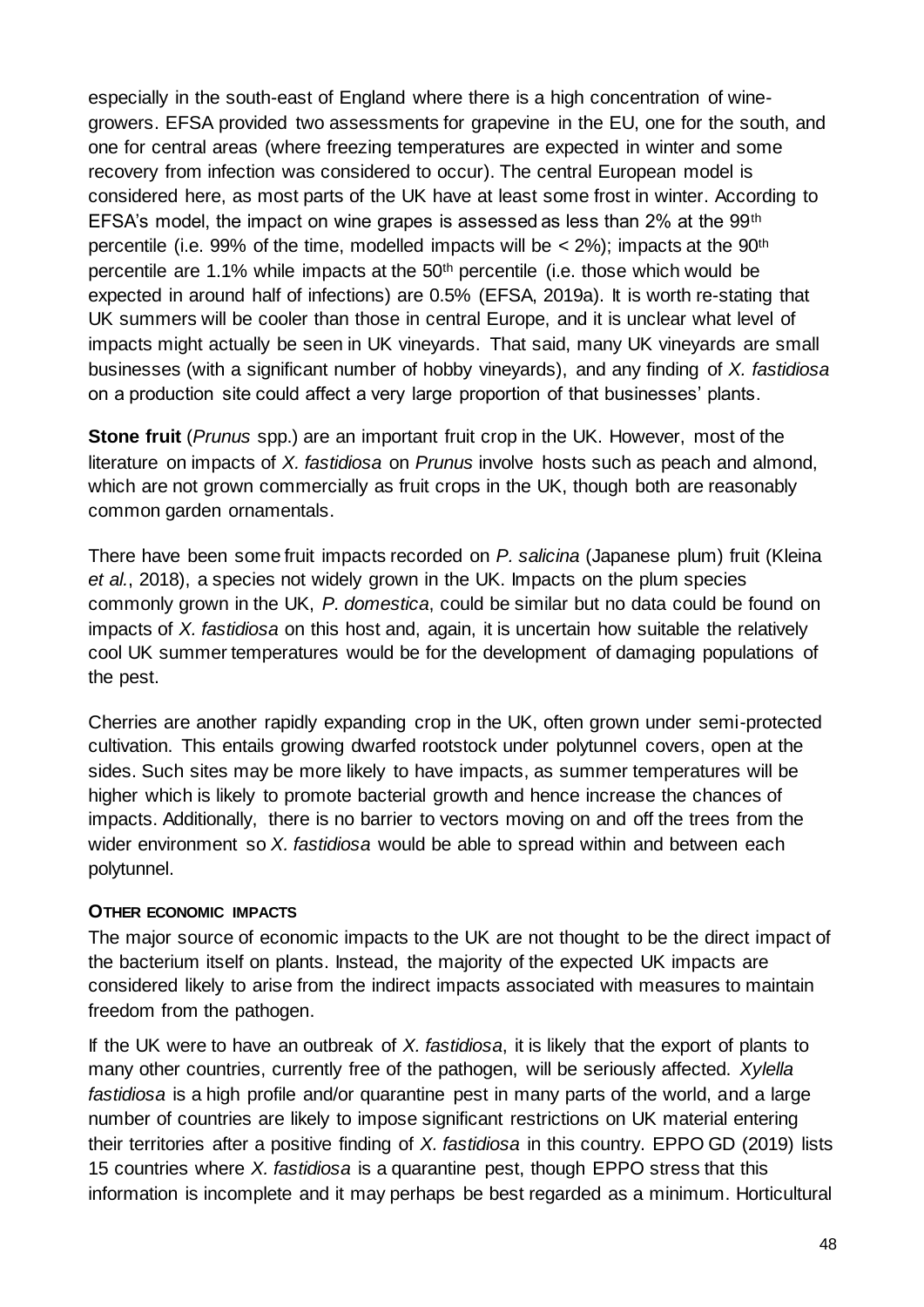Statistics (2019) data suggest that the value of UK exports in the ornamental horticulture sector (excluding bulbs, cut flowers, foliage and mycelium) was £33.08 million in 2017, with a provisional figure of £29.39 million in 2018. An anecdotal report suggested some destinations outside Europe already regard the UK as infested due to the known outbreaks in the EU, but this could not be verified in the time available.

*Xylella fastidiosa* is a high profile pest in much of Europe and other countries beyond, e.g. Australia. If the UK were to have an outbreak, there is likely to be a loss of confidence in the UK plant industry, and even biosecurity (at least as it applies to plants). There is also the risk of reputational damage as, despite all the legislation and measures in place, the UK did not succeed in keeping *X. fastidiosa* out of its territory.

Another source of indirect impacts would be the measures taken to prevent *X. fastidiosa* establishing or containing the outbreak. There is a legal obligation to take action on any finding of *X. fastidiosa* in the UK (and the wider EU), and, as mentioned previously, the need to take action to prevent potentially worse future impacts which could occur if *X. fastidiosa* were to spread or become established. The actions which would be taken are outlined in detail in the Defra contingency plan (Eyre & Parkinson, 2019). A very brief summary of the action which must be taken in response to a finding of *X. fastidiosa* (of any subspecies) in the wider environment as of December 2019 is included here.

Establishment of a **demarcated area** which consists of:

- Infested zone, 100 m radius. All infected plants, symptomatic plants and host plants within a 100 m radius of the finding would be removed and destroyed. Since the host range is so wide (especially for some subspecies), this could represent a significant economic loss depending on the subspecies identified.
- Minimum buffer zone, 5 km radius. Surveys based on 100 m squares between 100 m and 1 km; surveys by 1 km squares from 1–5 km.
	- o (If no evidence of spread, buffer zone may be reduced to 1 km radius).
- Demarcated area may only be lifted 5 years after the last detection of *X. fastidiosa*
	- $\circ$  (If no evidence of spread and a 1 km buffer, demarcated area can be removed after 12 months, but intensive sampling must continue).
- Nurseries within the demarcated area cannot move stock unless very stringent requirements are met. This restriction applies for the length of time the demarcated area exists.

Depending on the region of the country where an outbreak occurs, the 5 km demarcated area could include a relatively large number of nurseries or garden centres, especially when outlets such as supermarkets or discount stores which sell growing plants are included. Recent data are not available, but in 2004 a total of 9,464 ha of Hardy Ornamental Nursery Stock (HONS) were grown outdoors in the UK and 273.7 ha of container grown nursery stock (Horticultural Statistics, 2019). It is likely that much of this stock will be sold in UK outlets, with additional material imported. If there was a delay in detection of *X. fastidiosa* (which is very likely to be the case if asymptomatic hosts or hosts with a long latent period were involved), or a delay in reporting the outbreak, and *X. fastidiosa* has spread, the demarcated area would be larger and thus the resultant impacts would also increase. It should be noted that the emergency measures are currently under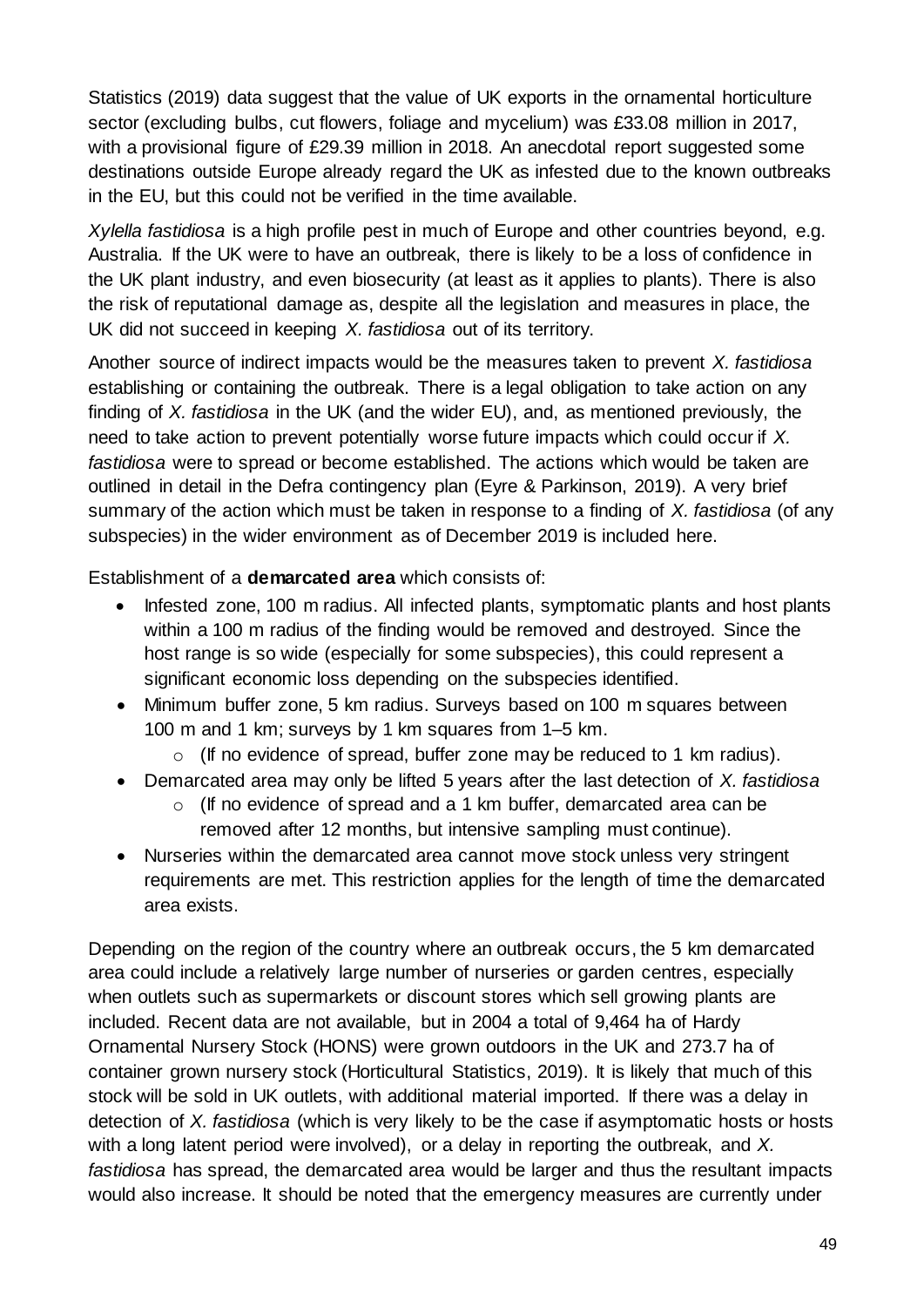review, and it is possible that in future the required measures may affect smaller zones, and thus have less impact. Taking account of existing knowledge and the current scenario, it is more cost effective to continue to exclude *X. fastidiosa* from the UK in the short term than it would be to eradicate it or mitigate its impacts in the longer term.

#### **SUMMARY OF ECONOMIC IMPACTS**

Overall, the expected economic impacts of *X. fastidiosa* as a plant pathogen in even the warmer parts of the UK are assessed as small, but with low confidence, as there are very many uncertainties over whether the pest could establish, and what the potential impacts might be. Vineyards might be most at risk of economic impacts, but EFSA modelling suggests that even here, losses are expected to be 1-2% at worst. While other hosts such as *Olea* or *Citrus* are commonly grown in the UK as ornamentals, and there will be some economic impacts from any loss or damage of such trees, the majority of impacts on these hosts in the UK are considered to be social and as such are assessed there.

However, the **economic impact overall**, including possible export restrictions on UK plants, the reputational damage associated with the UK failing to prevent *X. fastidiosa* entering the UK and the legally required responses to any outbreak, is assessed as **medium** with **low confidence** due to the potential for changes in the legislation.

### **Environmental impacts**

It is unclear what the environmental impacts will be. From the evidence from the northern parts of the USA, the hosts most at risk in the UK are likely to be street or amenity trees. Infections of trees may take a long time to have serious impacts, especially given the UK's relatively cool summers meaning that *X. fastidiosa* may not find optimal conditions for its development, but this is uncertain, especially given the warming climate. If vectors are capable of travelling long distances at relatively high altitudes then the impact could increase as the disease could be spread over a relatively wide area, and potentially to a number of hosts. Combined with an assumed long latent period of infection in the cooler summers of the UK, a comparatively large number of hosts could be affected before the outbreak was detected, which would lead to control measures being applied over a wider area.

If an infection was found in the wider environment, then the mandatory destruction of all hosts within a 100 m radius of every infected plant will have severe impacts, but only in a very localised area. Overall, potential **environmental impacts** in the UK are assessed as **small**, but with **low confidence** due to the many uncertainties and lack of data.

### **Social impacts**

Direct social impacts due to *X. fastidiosa* would arise from the visible damage to street or amenity trees. Leaf scorch symptoms are highly visible, and are likely to cause local concern. As is the case in North America, as branches die back, it is likely that costs will be incurred from pruning or even felling the affected trees for safety reasons, as well as replacing affected trees with new plantings.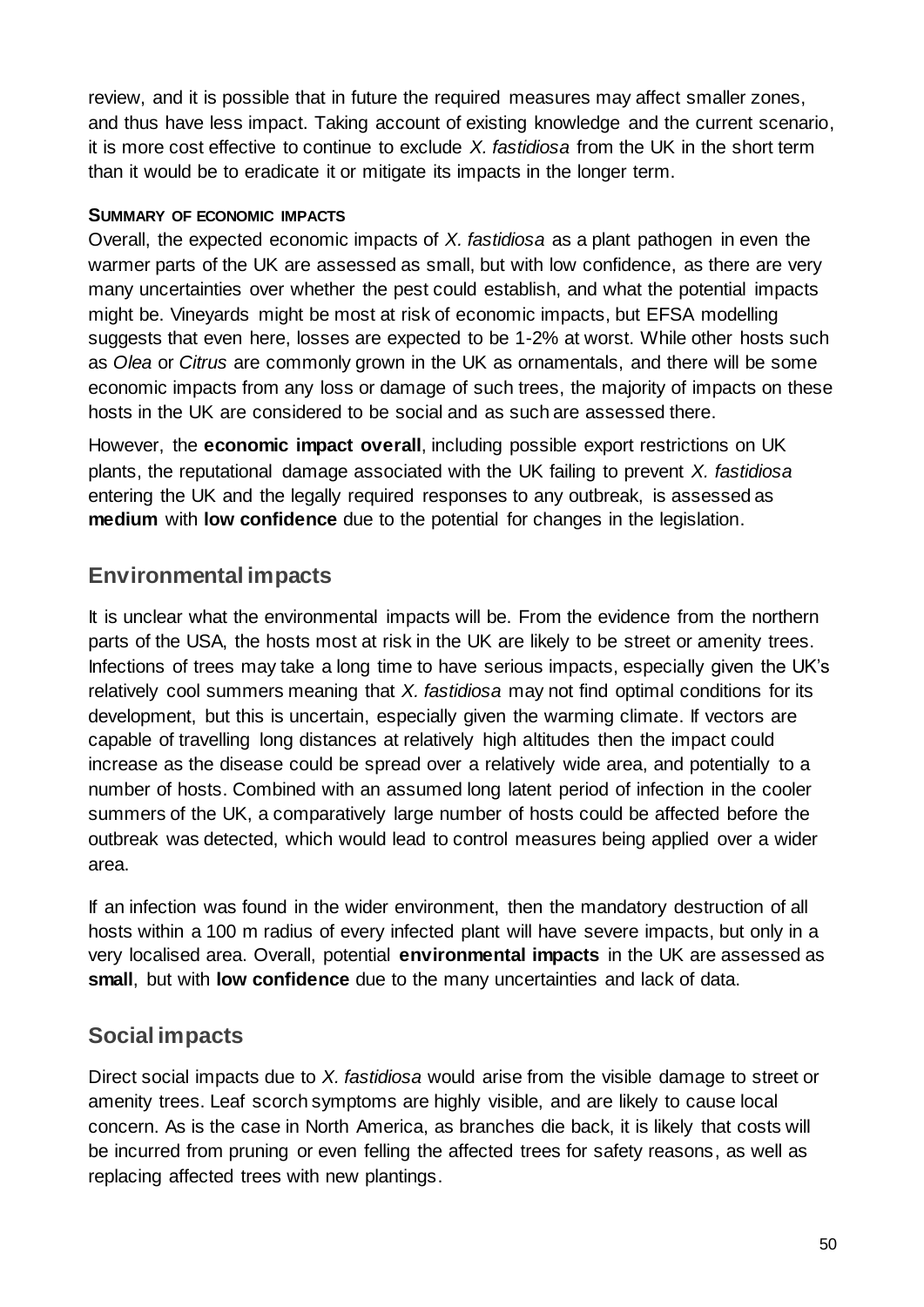Indirect social impacts are also likely. As detailed under economic impacts, there are legal requirements for action following a finding of *X. fastidiosa*, including clearing all hosts within a 100 m radius and long-lasting and stringent restrictions on the movement of host plants within a 5 km radius. The clearance of plants is likely to be highly visible and cause local concern, particularly if private gardens or amenity areas such as parks are within the area for host clearance. This would be dependent on the subspecies of *X. fastidiosa* detected, as some subspecies have longer lists of hosts which must be removed than others. Plant nurseries within the demarcated 5 km zone will be severely affected, and it is possible that jobs will be lost and/or some local businesses could suffer significant financial losses and potentially be forced to close due to the restrictions on plant movements. Though these impacts would be very severe, they would be reasonably localised as long as *X. fastidiosa* remained limited to a small area.

Other indirect social impacts would arise from the fact that *X. fastidiosa* is already a very high-profile pest in the UK. There have been numerous publicity campaigns by a variety of organisations in the UK including the Animal and Plant Health Agency, Defra, the Horticultural Trades Association, the Royal Horticultural Society, the Scottish Government and others, all with the intention of educating the public not to bring back plant material from abroad because of the risk it poses. If *X. fastidiosa* were to be detected in the UK, there is likely to be a significant public backlash at the failure to keep the UK free of this pest, especially as *X. fastidiosa* has a very high profile within the UK plant and tree sector compared to other plant pests. Many people nationwide are likely to be highly concerned about the finding (especially those connected with horticulture, arboriculture, or who are keen gardeners or environmentalists), and it is possible that it could be picked up by the mainstream media, such as happened with Chalara ash dieback. It is also possible that national concern may be caused by inaccurate or sensationalist media reporting. The overall **social impacts** to the UK are considered to be **large**, though social impacts in the immediate area around a finding of *X. fastidiosa* could be higher. This judgement is made with **medium** confidence.

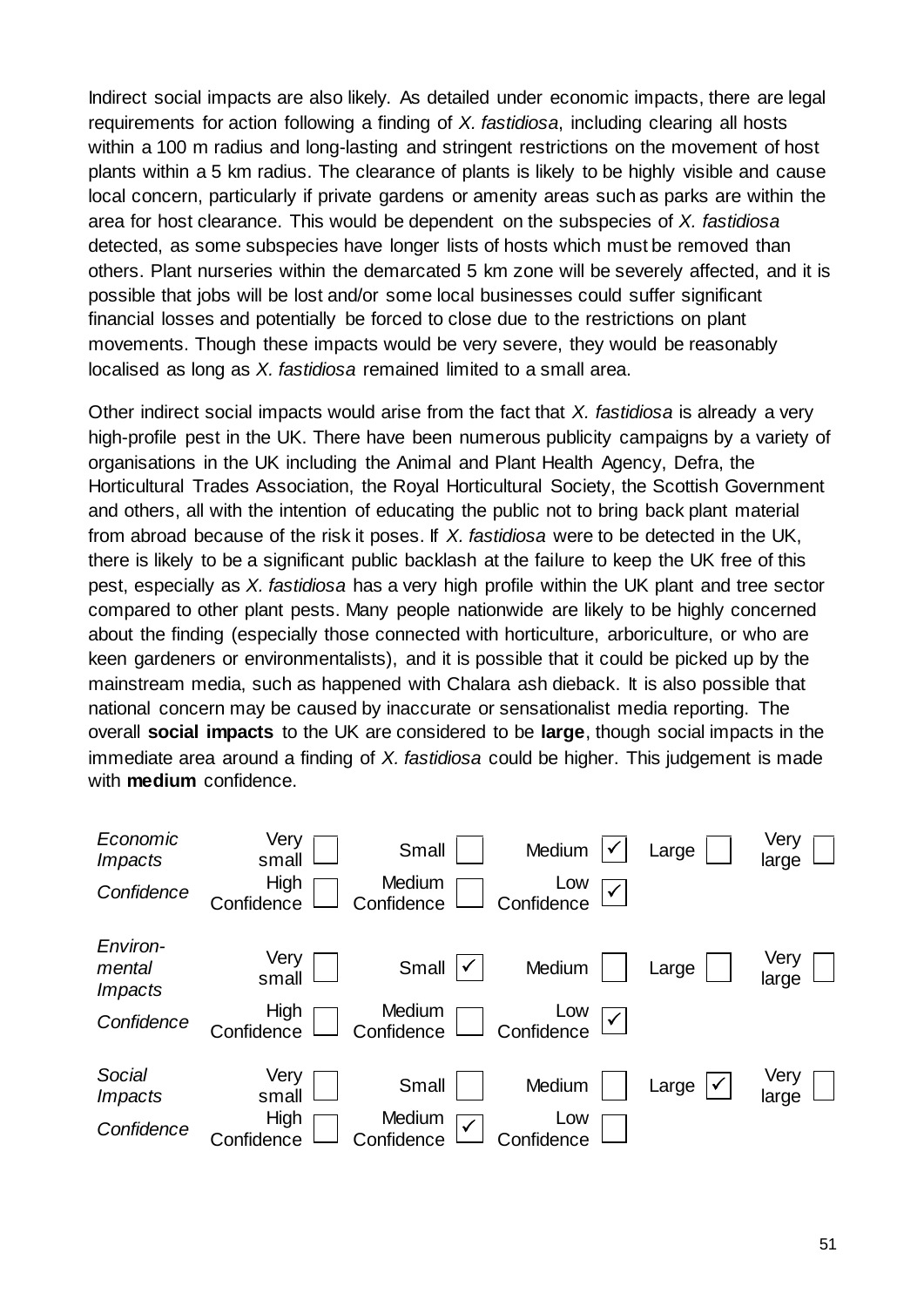# **15. What is the pest's potential as a vector of plant pathogens?**

Not applicable. *Xylella fastidiosa* is a plant pathogen and does not vector other organisms.

### **16. What is the area endangered by the pest?**

For an area to be considered "endangered", the pest must be able to establish and be capable of causing economically important loss (ISPM 05, ISPM 11).There are so many uncertainties remaining about the potential for establishment and impacts in the UK that it is has not been possible to identify particular areas of the UK which might suffer important economic losses. Therefore, identifying specific areas in the UK which are considered endangered has not been possible due to this uncertainty. This does not mean that the UK is not at risk of impacts from *X. fastidiosa*, rather it is a reflection of the high levels of uncertainty surrounding key aspects of the PRA. The whole of the UK could be considered at risk from the impacts of reputational damage, export restrictions and public concern.

Assuming warmer summer temperatures are required for higher impact, then plants and trees in the urban heat island around London and the south coast of England might be most at risk of developing symptoms. Vineyards, especially those in the south of England, may be at risk of *X. fastidiosa* subsp. *fastidiosa* (Pierce's disease). However, the levels of damage which might be expected are uncertain, in these warmer areas or any other part of the UK. It is possible that none of the UK would be endangered by *X. fastidiosa* subsp. *pauca*, while *X. fastidiosa* subsp. *multiplex* appears most likely to have the largest endangered area of the three subspecies. These statements are based on published models, but it is worth restating that there is uncertainty over whether different subspecies have different impacts, and if so, whether the difference is due to differing temperature requirements between the subspecies or differing host ranges.

In summary, the uncertainties mean that definitively identifying if a particular endangered area exists in the UK and if so, what extent it might have, has not been possible.

# **Stage 3: Pest Risk Management**

## **17. What are the risk management options forthe UK/PRA area?**

Defra has published a detailed contingency plan on *X. fastidiosa* for England, and the plant health Devolved Authorities in the other countries in the UK have agreed that the English plan would be used as a basis for actions in Wales, Scotland and Northern Ireland. Therefore, the information in the contingency plan is applicable to the whole UK. The most recent version (Eyre & Parkinson, 2019) is available via links on the UK Plant Health Portal:<https://planthealthportal.defra.gov.uk/pests-and-diseases/contingency-planning/>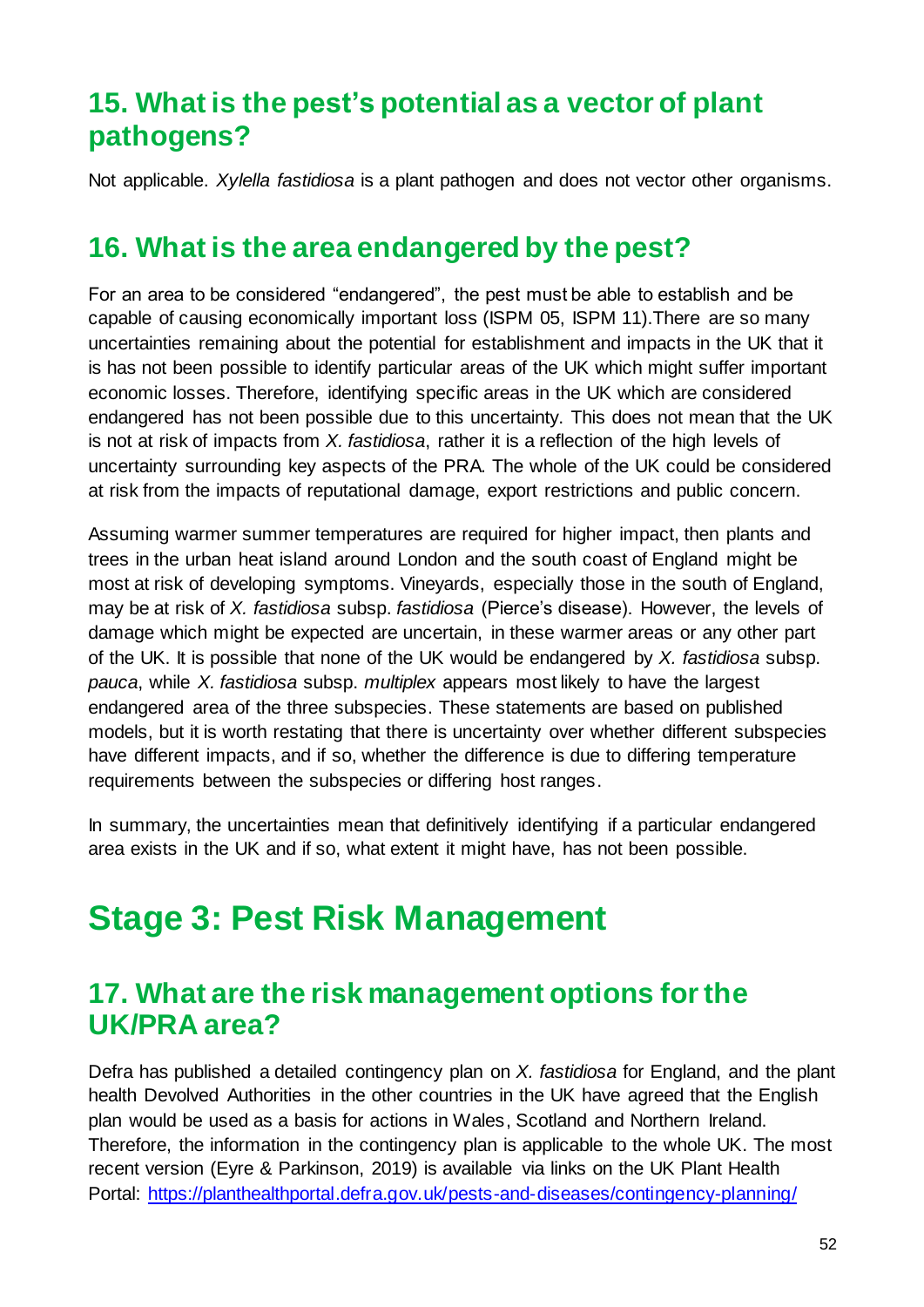and this document (or any succeeding versions thereof) should be consulted for details of actual (exclusion) and proposed (eradication/containment) responses to *X. fastidiosa*.

### **Exclusion**

Current UK actions and legislation against *X. fastidiosa* are aimed at continued exclusion of this pest from the UK, which remains the preferred option. The legislation is continually under review in light of new information, and additional measures have previously been added to the legislation as deemed necessary to further mitigate the risk of introducing *X. fastidiosa* to the UK with imported planting material. There have been further developments since such legislation (including new EFSA information and further interceptions and outbreaks of *Xylella fastidiosa* in Europe) and it is expected that this process of reviewing the existing legislation in response to any new evidence will continue in the future.

The Defra contingency plan outlines current actions to exclude *X. fastidiosa* in **section 4** (pages 5-8) (Eyre & Parkinson, 2019).

### **Eradication and/or containment**

If *X. fastidiosa* were to be detected in the UK, measures would be taken to eradicate the outbreak. Proposed responses to findings of *X. fastidiosa* are covered in section 5 (pages 8-21) of the Defra contingency plan by Eyre & Parkinson (2019). As a priority pest in the legislation, annual surveys are required to monitor for the presence of *X. fastidiosa* in the UK. A further factor influencing the potential success of eradication is the latent period in symptomatic hosts and the existence of asymptomatic hosts. This means that by the time *X. fastidiosa* is found in the wider environment, it may have already spread a significant distance beyond the original infected plant(s), complicating eradication efforts. On the other hand, the finding on imported trees in Belgium in a nursery wholesaler does not appear to have spread, emphasising the importance of early detection and prompt action. If the outbreak was in protected cultivation, there is a better chance it will be more localised. Experiences elsewhere in Europe support this: the findings in protected cultivation in Italy and Spain do not seem to have spread. Speed of detection is especially relevant given that symptom expression in the UK is likely to be slow due to the cooler summer temperatures reducing bacterial population build up.

### **Non-statutory controls**

As *X. fastidiosa* is a quarantine plant pest listed in Plant Health legislation, non-statutory controls are not appropriate. All findings or suspected findings must be reported to the appropriate UK Plant Health Authority. Good practice by individual nurseries and other businesses in sourcing stock will help to complement the statutory requirements. Similarly, good biosecurity practice by individual businesses will help to contain any outbreak, and would complement the statutory requirements by reducing the potential for the pest to spread.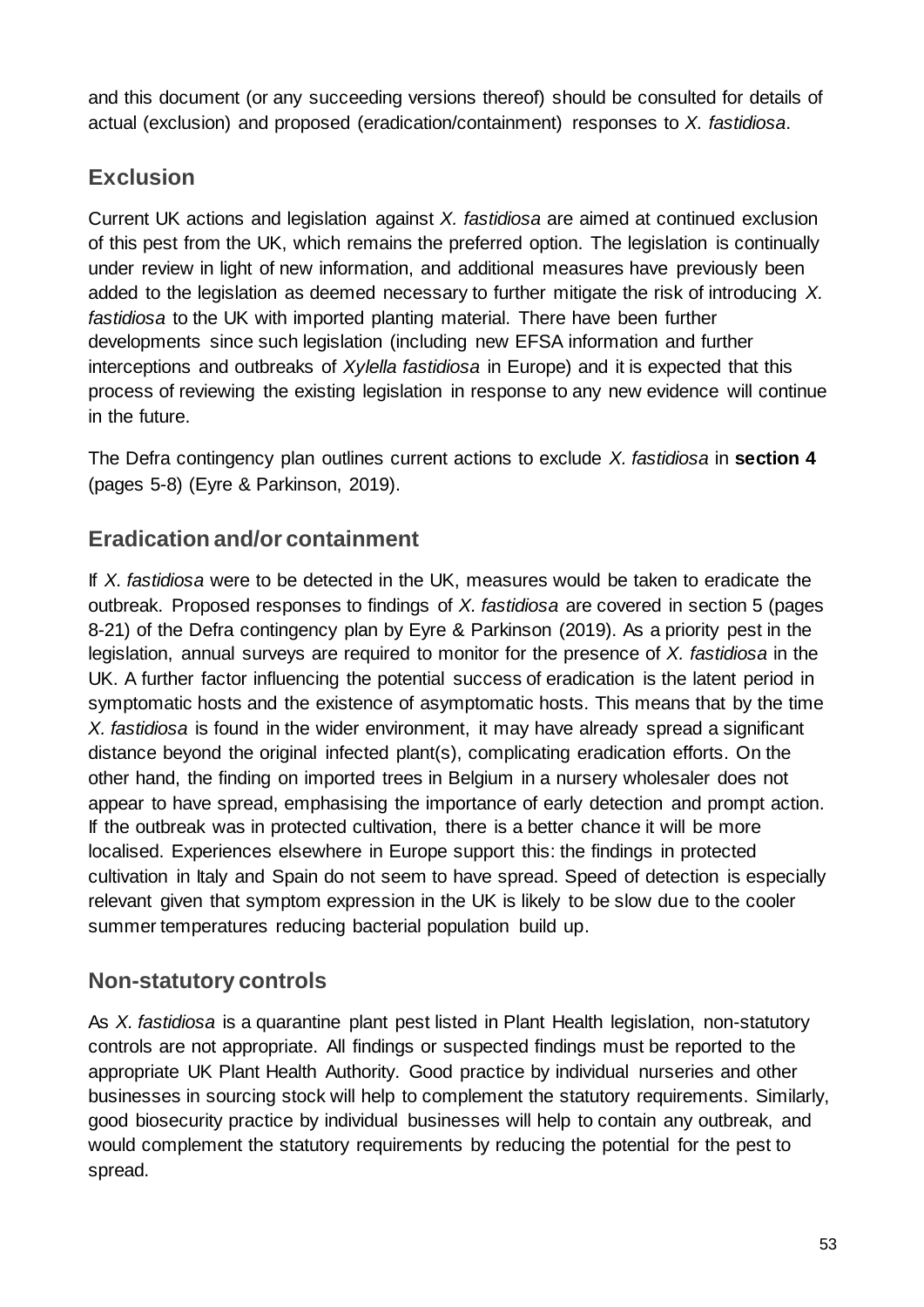# **18. References**

- Adams GC, Catall M, Walla J & Gould AB. 2013. *Bacterial leaf scorch distribution and isothermal lines (Project NC-EM-08-02)*. In: Potter KM, Conkling BL (eds). 2013. Forest health monitoring: national status, trends, and analysis. Asheville, NC: USDA-Forest Service, Southern Research Station. pp 133-142.
- Almeida RPP, Nascimento FE, Chau J, Prado SS, Tsai C-W, Lopes SA & Lopes JRS. 2008. Genetic structure and biology of *Xylella fastidiosa* strains causing disease in citrus and coffee in Brazil. *Applied Environmental Microbiology* **74**, 3690–3701.
- Almeida RPP. 2016. Xylella fastidiosa *vector transmission biology*. *Chapter 12 in:* Brown, JK (ed). *Vector-mediated transmission of plant pathogens*. The American Phytopathological Society, St Paul, Minnesota, USA. pp 165–173.
- Amanifar N, Taghavi M, Izadpanah K & Babaei G. 2014. Isolation and pathogenicity of *Xylella fastidiosa* from grapevine and almond in Iran. *Phytopathologia Mediterranea* **53**(1), 318–327.
- Baker R. 2017. Updating the UK Rapid Pest Risk Analysis for *Xylella fastidiosa*. Defra Plant Health Risk and Horizon Scanning, new appendix 5 to the 2014 UK PRA. 20 pp.
- Bergsma-Vlami M, van de Bilt JLJ, Tjou-Tam-Sin NNA, van de Vossenberg BTLH & Westenberg M. 2015. *Xylella fastidiosa* in *Coffea arabica* ornamental plants imported from Costa Rica and Honduras in the Netherlands. *Journal of Plant Pathology*, **97**(2), 395.
- Blua MJ, Phillips PA & Redak RA. A new sharpshooter threatens both crops and ornamentals. *California Agriculture*, **53**(2), 22–25.
- Bosso L, Di Febbraro M, Cristinzio G, Zoina A & Russo D. 2016a. Shedding light on the effects of climate change on the potential distribution of *Xylella fastidiosa* in the Mediterranean basin. *Biological Invasions,* **18**, 1759–1768.
- Bosso L, Russo D, Di Febbraro M, Cristinzio G & Zoina A. 2016b. Potential distribution of *Xylella fastidiosa* in Italy: a maximum entropy model. *Phytopathologia Mediterranea*, **55**(1), 62–72.
- Buckley KD & Klaus MW. 2018. 2017 Grape survey report. Washington State Department of Agriculture. Available online [https://cms.agr.wa.gov/getmedia/8b0e34e2-af94-432f](https://cms.agr.wa.gov/getmedia/8b0e34e2-af94-432f-a062-3fbaba703b89/2017GrapeCommoditySurvey.pdf)[a062-3fbaba703b89/2017GrapeCommoditySurvey.pdf](https://cms.agr.wa.gov/getmedia/8b0e34e2-af94-432f-a062-3fbaba703b89/2017GrapeCommoditySurvey.pdf) (accessed Jan 2020).
- CAPS Pest Tracker. 2019. Bacterial leaf scorch *Xylella fastidiosa*. Survey maps 2017 and 2018.<https://pest.ceris.purdue.edu/map.php?code=FBDWRLB> (last accessed 7 November 2019).
- Chuche J, Backus EA, Thiéry D & Sauvion N. 2017. First finding of a dual-meaning X wave for phloem and xylem fluid ingestion: characterization of *Saphoideus titanus* (Hemiptera: Cicadellidae) EPG waveforms. *Journal of Insect Physiology,* **102**, 50–61.
- Coletta-Filho HD, Francisco CS, Lopes JRS, Muller C & Almeida RPP. 2017. Homologous recombination and *Xylella fastidiosa* host-pathogen associations in South America. *Phytopathology*, **107**(3), 305–312.
- Cornara D, Bosco D & Fereres A. 2018. *Philaenus spumarius*: when an old acquaintance becomes a new threat to European agriculture. *Journal of Pest Science,* **91**, 957–972.
- Cornara D, Morente M, Markheiser A, Bodino N, Tsai CW, Fereres A, Redak RA, Perring T & Lopes JRS. 2019. An overview on the worldwide vectors of *Xylella fastidiosa*. *Entomologia Generalis*, accepted manuscript, DOI: 10.1127/entomologia/2019/0811
- Costa HS, Raetz E, Pinckard TR, Gispert C, Hernandez-Martinez R, Dumenyo CK & Cooksey DA. 2004. Plant hosts of *Xylella fastidiosa* in and near southern Californian vineyards. *Plant Disease* **88**, 1255–1261.
- Denancé N, Legendre B, Briand M, Olivier V, de Boisseson C, Poliakoff F & Jacques M-A. 2017. Several subspecies and sequence types are associated with the emergence of *Xylella fastidiosa* in natural settings in France. *Plant Pathology* **66**(7), 1054–1064.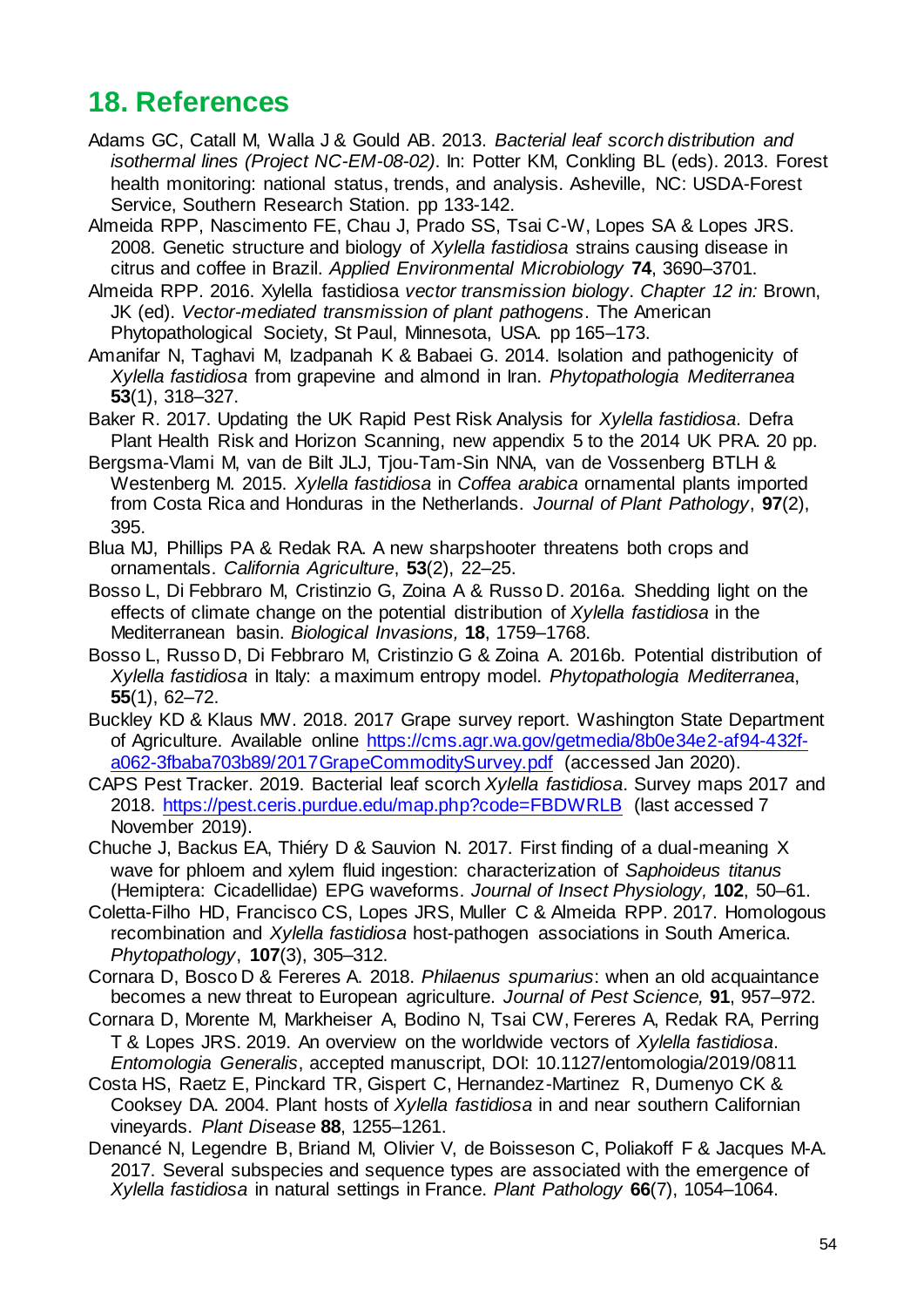- EFSA (European Food Safety Authority). 2013. Statement of EFSA on host plants, entry and spread pathways and risk reduction options for *Xylella fastidiosa* Wells et al. *EFSA Journal*, **11**(11), 3468. 50 pp.
- EFSA Panel on Plant Health. 2015. Scientific Opinion on the risks to plant health posed by *Xylella fastidiosa* in the EU territory, with the identification and evaluation of risk reduction options. *EFSA Journal*, **13**(1): 3989. 262 pp.
- EFSA Panel on Plant Health. 2018a. Scientific Opinion on the updated pest categorisation of *Xylella fastidiosa*. *EFSA Journal* **16**(7): 5357. 61 pp.
- EFSA (European Food Safety Authority). 2018b. Scientific report on the update of the *Xylella* spp. host plant database. *EFSA Journal* **16**(9): 5408. 87 pp.
- EFSA Panel on Plant Health (PLH). 2019a. Update of the Scientific Opinion on the risks to plant health posed by *Xylella fastidiosa* in the EU territory. *EFSA Journal*, **17**(5), 5665, 200 pp.
- EFSA Panel on Plant Health (PLH). 2019b. Scientific Opinion on the pest categorisation of non-EU Cicadomorpha vectors of *Xylella* spp. *EFSA Journal,* **17**(6), 5736, 53 pp.
- EPPO GD. 2019. EPPO Global Database. Available online [https://gd.eppo.int](https://gd.eppo.int/) (accessed June 2019)
- EPPO RS. 2019. First report of *Xylella fastidiosa* subsp. *multiplex* in Portugal. *EPPO Reporting Service* no. 1, article number 2019/017.
- EU Commission. 2019. List of demarcated areas established in the Union territory for the presence of *Xylella fastidiosa* as referred to in Article 4(1) of Decision (EU) 2015/789 (update 12). Available online

[https://ec.europa.eu/food/sites/food/files/plant/docs/ph\\_biosec\\_legis\\_list-demarcated](https://ec.europa.eu/food/sites/food/files/plant/docs/ph_biosec_legis_list-demarcated-union-territory_en.pdf)[union-territory\\_en.pdf](https://ec.europa.eu/food/sites/food/files/plant/docs/ph_biosec_legis_list-demarcated-union-territory_en.pdf) (accessed December 2019).

- Elbeaino T, Yaseen T, Valentini F, Ben Mousa IE, Mazzoni V & D'Onghia M. 2014. Identification of three potential insect vectors of *Xylella fastidiosa* in southern Italy. *Phytopathologica Mediterranea* **53**(2), 328–332.
- Engle JS & Magarey RD. 2008. *Brief weather based pest risk mapping project risk assessment:* Xylella fastidiosa *subsp.* pauca*, citrus variegated chlorosis*. United States Department of Agriculture, Animal and Plant Health Inspection Service, Plant Protection and Quarantine, Center for Plant Health Science and Technology, Plant Epidemiology and Risk Analysis Laboratory (PERAL), Raleigh.
- EU audit. 2018. *Final report of an audit carried out in the United States from 10 September 2018 to 21 September 2018 in order to evaluate the system of official controls for the export of plants for planting and seeds to the European Union.* Directorate-General for Health and Food Safety of the European Commission. DG(SANTE) 2018-6495.
- Eyre D & Parkinson N. 2019. Pest specific plant health response plan: *Xylella fastidiosa*. Defra Plant Health Risk and Horizon Scanning. 32 pp. Available online via <https://planthealthportal.defra.gov.uk/pests-and-diseases/contingency-planning/> (accessed June 2019).
- Feil H & Purcell AH. 2001. Temperature-dependent growth and survival of *Xylella fastidiosa* in vitro and in potted grapevines. *Plant Disease* **85**(12), 1230–1234.
- Ferguson MH, Clark CA & Smith BJ. 2017. Association of *Xylella fastidiosa* with yield loss and altered fruit quality in a naturally infected rabbiteye blueberry orchard. *HortScience* **52**(8), 1073–1079.
- Godefroid M, Cruaud A, Streito J-C, Rasplus J-Y & Rossi J-P. 2019. *Xylella fastidiosa*: climate suitability of European continent. *Scientific Reports*, **9:**8844, 10 pp.
- Goodwin PH & Zhang S. 2009. Distribution of *Xylella fastidiosa* in southern Ontario as determined by the polymerase chain reaction. *Canadian Journal of Plant Pathology* **19**(1), 13–18.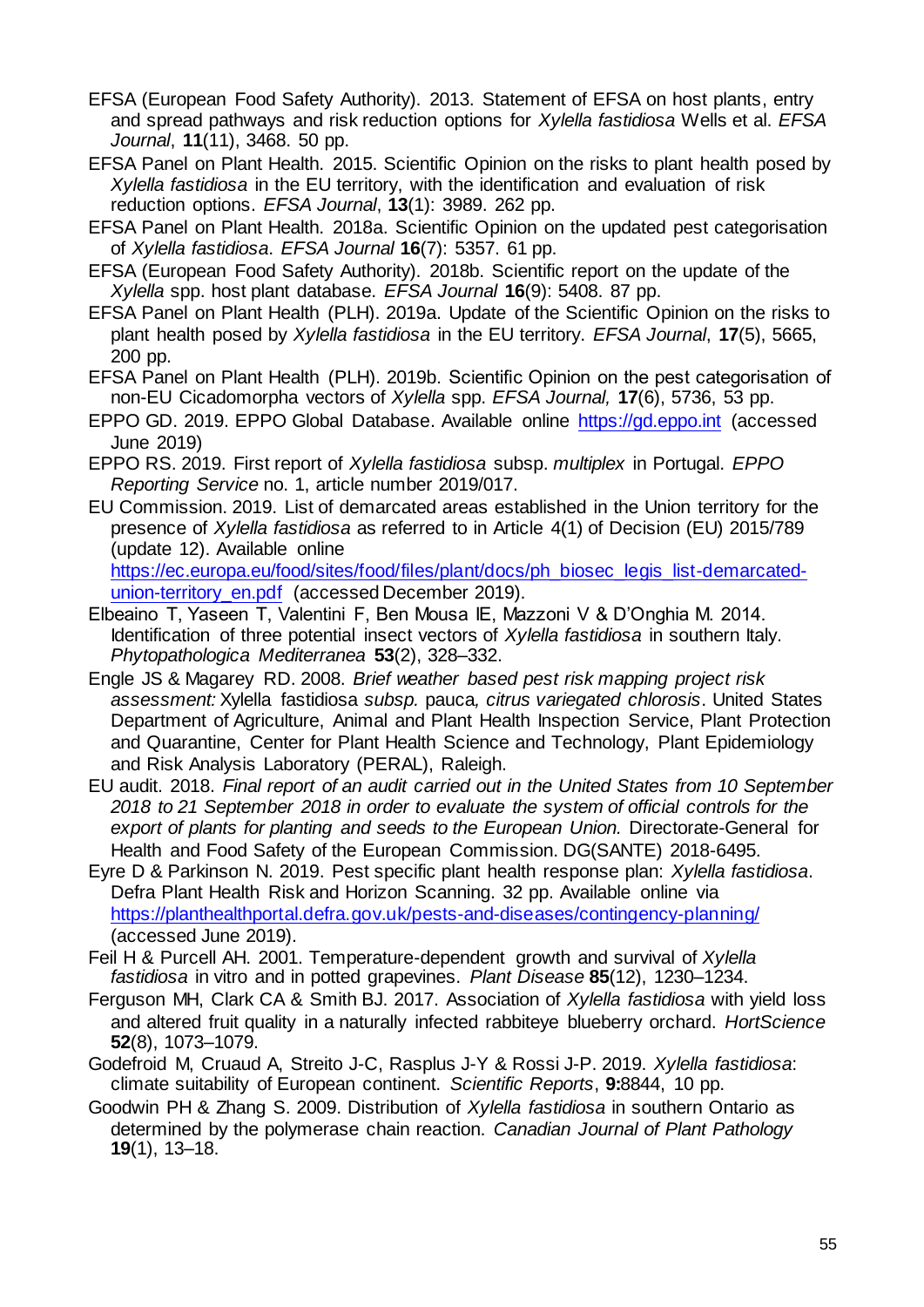- Gould AB & Lashomb JH. 2005. Bacterial Leaf scorch of shade trees. *APSnet Features.* [https://www.apsnet.org/edcenter/apsnetfeatures/Documents/2005/BacterialLeafScorch.](https://www.apsnet.org/edcenter/apsnetfeatures/Documents/2005/BacterialLeafScorch.pdf) [pdf](https://www.apsnet.org/edcenter/apsnetfeatures/Documents/2005/BacterialLeafScorch.pdf) (last accessed August 2019).
- Harris JL, di Bello PL, Lear M & Balci Y. 2014. Bacterial leaf scorch in the District of Colombia: distribution, host range and presence of *Xylella fastidiosa* among urban trees. *Plant Disease*, **98**, 1611–1618.
- Harris JL & Balci Y. 2015. Population structure of the bacterial pathogen *Xylella fastidiosa* among street trees in Washington D.C. *PLoS ONE*, **10**(3), e0121297.
- Haelterman RM, Tolocka PA, Roca ME, Guzman FA, Fernandez FD & Otero ML. 2015. First presumptive diagnosis of *Xylella fastidiosa* causing olive scorch in Argentina. *Journal of Plant Pathology*, **97**, 393.
- Hafi A, Randall L, Arthur T, Addai D, Tennant P & Gomboso J. 2017. *Economic impacts of* Xylella fastidiosa *on the Australian wine grape and wine-making industries*. ABARES report to client prepared for the Plant Biosecurity Division of the Department of Agriculture and Water Resources, Canberra. 51 pp.
- Henneberger TSM, Stevenson KL, Britton KO & Chang CJ. 2004. Distribution of *Xylella fastidiosa* in sycamore associated with low temperature and host resistance. *Plant Disease*, **88**(9), 951–958.
- Hernandez L & Ochoa Corona FM. 1997. Detección de *Xylella fastidiosa* Wells *et al.* Por ELISA-DAS en vid (*Vitis vinifera* L) y malezas en viñedos del Municipio Mara, estado Zulia, Venezuela. *Revista de la Facultad de Agronomia, Universidad del Zulia* **14**(3), 297–306.
- Hernández OG & García LV. 2018. Incidencia de *Xylella fastidiosa* en las Islas Baleares y distribución potential en la peninsula ibérica. *Investigaciones Geográficas*, **69**, 55–72.
- Hernández OG & García LV. 2019. La dimension geográfica de las invasions biológicas en el Antropoceno: el caso de *Xylella fastidiosa*. *Boletín de la Asociación de Geógrafos Españoles*, **80**, 1–32.
- Hoddle MS. 2004. The potential adventive geographic range of glassy-winged sharpshooter, *Homalodisca coagulate* and the grape pathogen *Xylella fastidiosa*: implications for California and other graph growing regions of the world. *Crop Protection*, **23**, 691–699.
- Holley JD. 1993. Disease diagnosed on alfalfa submitted to the Manitoba Agriculture crop diagnostic centre in 1992. *Canadian Plant Disease Survey*, **73**(1), p. 47.
- Horticultural Statistics. 2019. Annual statistics on the area, yield, production, trade and valuation of fruit and vegetable crops grown in the UK. <https://www.gov.uk/government/statistics/latest-horticulture-statistics> (accessed December 2019: page states the last update was 1 August 2019).
- ISPM (International Standards for Phytosanitary Measures). ISPM 05 Glossary of phytosanitary terms (as adopted by CPM-14). ISPM 11: Pest risk analysis for quarantine pests. Both available via [https://www.ippc.int/en/core-activities/standards-setting/ispms/#block](https://www.ippc.int/en/core-activities/standards-setting/ispms/#block-agenda-items-list)[agenda-items-list](https://www.ippc.int/en/core-activities/standards-setting/ispms/#block-agenda-items-list) (accessed December 2019).
- Jetter KM & Morse JG. 2014. The cost of the glassy-winged sharpshooter to California grape, citrus and nursery producers. *California Agriculture* **68**(4), 161–167.
- Kleina HT, Pádua T, Jacomino AP & de Mio LLM. 2018. Postharvest quality of plums in response to the occurrence of leaf scald disease. *Postharvest Biology and Technology*, **143**, 102–111.
- Lago C, Garzo E, Moreno A, Martí-Campoy A, Rodrígues-Ballester F & Fereres A. 2019. Flight behaviour of *Philaenus spumarius*, the main vector of *Xylella fastidiosa*. POnTE and XF-ACTORS, 3rd Joint Annual Meeting, Ajaccio (France), 28-30 October 2019. [Abstract available online].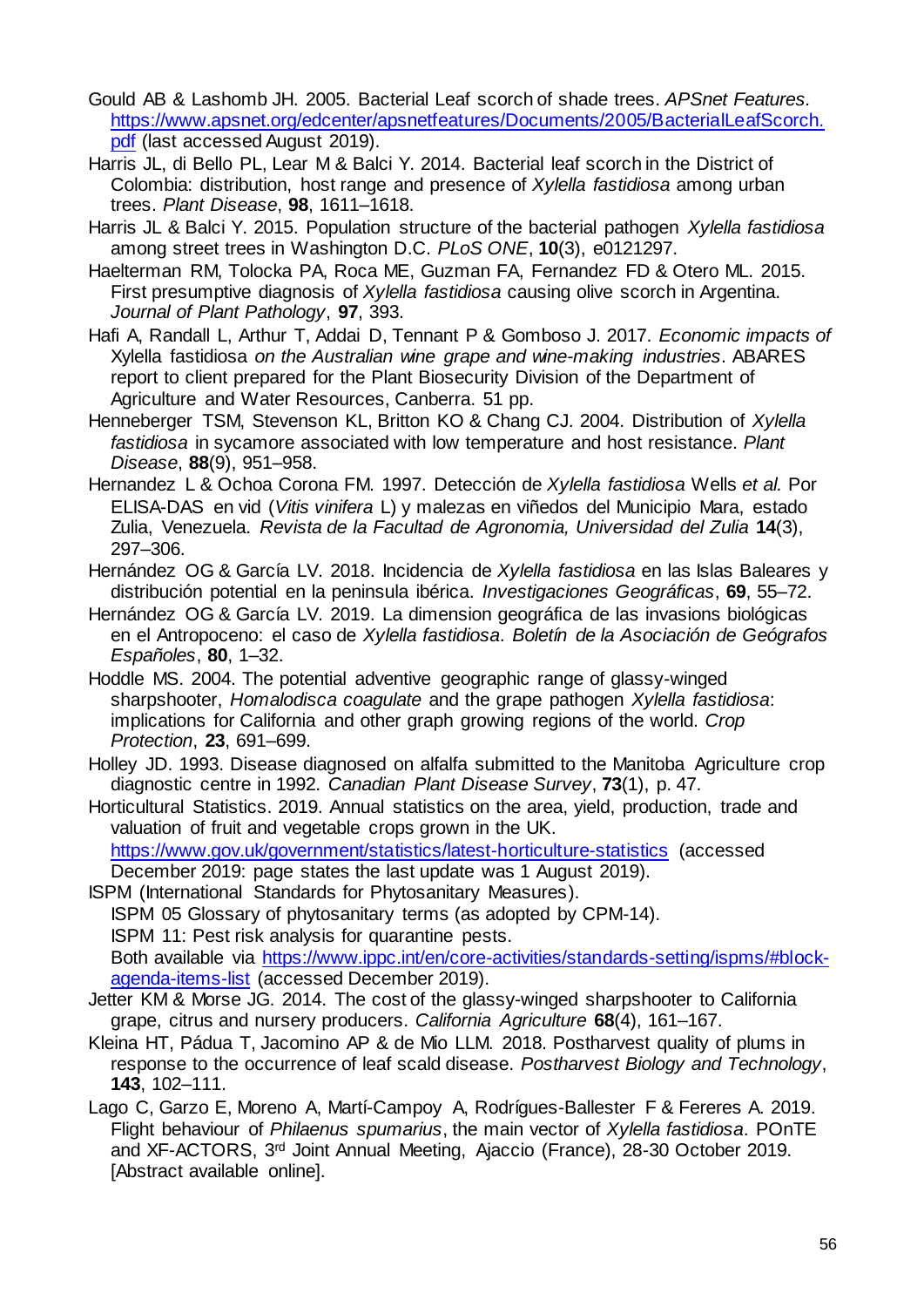- de Lima JEO, Miranda VS, Hartung JS, BRLansky RH, Coutinho A, Roberto SR & Carlos EF. 1998. Coffee leaf scorch bacterium: axenic culture, pathogenicity, and comparison with *Xylella fastidiosa* of citrus. *Plant Disease*, **82**(1), 94–97.
- Ledbetter CA, Chen J, Livingston S & Groves RL. 2009. Winter curing of *Prunus dulcis* cv 'Butte', *P. webbii* and their interspecific hybrid in response to *Xylella fastidiosa* infections. *Euphytica*, **169**, 113–122.
- Marcelletti S & Scortichini M. 2016. Genome-wide comparison and taxonomic relatedness of multiple *Xylella fastidiosa* strains reveal the occurrence of three subspecies and a new *Xylella* species. *Archives of Microbiology*, **198**(8), 803–812.
- Northover PR & Dokken-Bouchard F. 2012. Diseases diagnosed on crop samples submitted in 2011 to the Saskatchewan Ministry of Agriculture Crop Protection Laboratory. *Canada Plant Disease Survey*, **92**, 26–30.
- Nunney LR, Yuan X, Bromley RE & Stouthammer R. 2012. Detecting genetic introgression: high levels of intersubspecific recombination found in *Xylella fastidiosa* in Brazil. *Applied Environmental Microbiology*, **78**, 4702–4714.
- Nunney L, Schuenzel EL, Scally M, Bromley RE & Stouthammer R. 2014. Large-scale intersubspecific recombination in the plant-pathogenic bacterium *Xylella fastidiosa* is associated with the host shift to mulberry. *Applied and Environmental Microbiology* **80**, 3025–3033.
- Olmo D, Nieto A, Adrover F, Urbano A, Beidas O, Juan A, Marco-Noales E, López MM, Navarro I, Monterde A, Montes-Borrego M, Navas-Cortés JA & Landa BB. 2017. First detection of *Xylella fastidiosa* infecting cherry (*Prunus avium*) and *Polygala myrtifolia* plants in Mallorca Island, Spain. *Plant Disease*, **101**(10), 1820.
- Parkinson N & Malumphy C. 2014. Rapid Pest Risk Analysis for *Xylella fastidiosa*. Food and Environment Research Agency. 23 pp.
- Plazio E, Bodino N, Cavalieri V, Dongiovanni E, Fumarola G, Ciniero A, Galetto L, Saponari M & Bosco D. 2017. *Investigations on dispersal capability of* Philaenus spumarius *by mark-release-recapture method.* Proceedings of the European conference on *Xylella fastidiosa*: finding answers to a global problem. Palma de Mallorca, Spain, 13-15 November. Poster session, pp 56.
- Purcell AH> 1977. Cold therapy of Pierce's disease of grapevines. *Plant Disease Reporter*, **61**(6), 514–518.
- Purcell AH & Saunders SR. 1999. Fate of Pierce's disease strains of *Xylella fastidiosa* in common riparian plants in California. *Plant Disease* **83**, 825–830.
- Purcell A & Fiel H. 2001. Glassy-winged sharpshooter. *Pesticide Outlook*, **12**(5), 199–203.
- Randall JJ, Goldberg NP, Kemp JD, Radionenko M, French JM, Olsen MW & Hanson SF. 2009. Genetic analysis of a novel *Xylella fastidiosa* sub-species found in the southwestern United States. *Applied and Environmental Microbiology,* **75**, 5631–5638.
- Redak RA, Purcell AH, Lopes JRS, Blua MJ, Mizell RF & Andersen PC. 2004. The biology of xylem fluid-feeding insect vectors of *Xylella fastidiosa* and their relation to disease epidemiology. *Annual Review of Entomology* **49**, 243–270.
- Reynolds DR, Chapman JW & Stewart AJA. 2017. Windborne migration of Auchenorrhyncha (Hemiptera) over Britain. *European Journal of Entomology*, **114**, 554– 564.
- Saponari M, Boscia F, Nigro F & Martelli GP. 2013. Identification of DNA sequences related to *Xylella fastidiosa* in oleander, almond and olive trees exhibiting leaf scorch symptoms in Apulia (Southern Italy). *Journal of Plant Pathology*, **95**, 668.
- Schuenzel EL, Scally M, Stouthammer R & Nunney L. 2005. A multigene phylogenetic study of clonal diversity and divergence in North American strains of the plant pathogen *Xylella fastidiosa*. *Applied and Environmental Microbiology*, **71**, 3832–3839.
- Simonetto A, Plazio E, Dongiovanni C, Cavalieri V, Bodino N, Saladini M, Galetto L, Saponari M, Gilioli G & Bosco D. 2019. Mark-recapture experiments to estimate the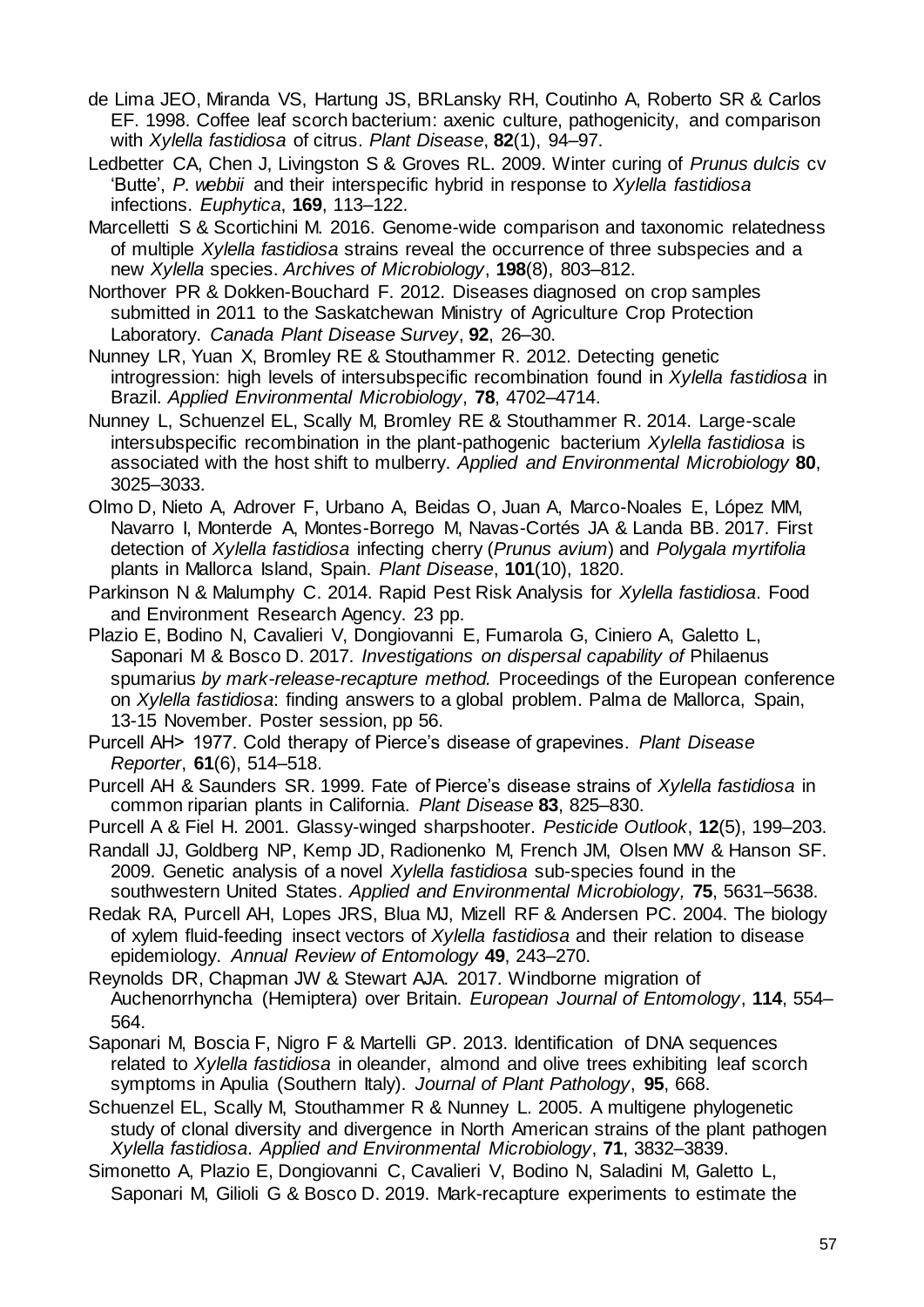dispersal capacity of *Philaenus spumarius*. POnTE and XF-ACTORS, 3rd Joint Annual Meeting, Ajaccio (France), 28-30 October 2019. [Abstract and presentation available online].

- Soubeyrand S, de Jerphanion P, Martin O, Saussac M, Manceau C, Hendrikx P & Lannou C. 2018. Inferring pathogen dynamics from temporal count data: the emergence of *Xylella fastidiosa* in France is probably not recent. *New Phytologist*, **219**, 824–836.
- Tolocka PA, Mattio MF, Paccioretti MA, Otero ML, Roca ME, Guzmán FA & Haelterman RM. 2017. *Xylella fastidiosa* subsp. *pauca* ST69 in olive in Argentina. *Journal of Plant Pathology*, **99**(3), 803.
- Tuan S-J, Hu F-T, Chang H-Y, Chang P-W, Chen Y-H & Huang T-P. 2016. *Xylella fastidiosa* transmission and life history of two Cicadellinae sharpshooters, *Kolla paulula* and *Bothrogonia ferruginea* (Hemiptera: Cicadellidae), in Taiwan. *Journal of Economic Entomology*, **109**(3), 1034–1040.
- Tumber KP, Alston JM & Fuller KB. 2014. Pierce's disease costs California \$104 million per year. *California Agriculture* **68**(1-2), 20–29.
- Turnquist R & Clarke D. 1992. *Forest insect and disease conditions Vancouver forest region 1992.* FIDS Report 93-6. Forestry Canada. pp 27–28. Available online: <http://cfs.nrcan.gc.ca/pubwarehouse/pdfs/3382.pdf> (accessed June 2019).
- UK Met Office. 1981-2010. Summary data for the UK for the most recent 30 year period, available via<https://www.metoffice.gov.uk/research/climate/maps-and-data> (data accessed summer 2017 and July-August 2019).
- Wistrom C & Purcell AH. 2005. The fate of *Xylella fastidiosa* in vineyard weeds and other alternate hosts in California. *Plant Disease* **88**, 994–999.
- Zhang J, Lashomb J, Gould A & Hamilton G. 2011. Cicadomorpha insects associated with bacterial leaf scorch infected oak in central New Jersey. *Environmental Entomology*, **40**(5), 1131–1143.
- Zhang T. 2005. Influence of the seasonal snow cover on the ground thermal regime: an overview. *Reviews of Geophysics*, **43**, RG 4002, 23 pp.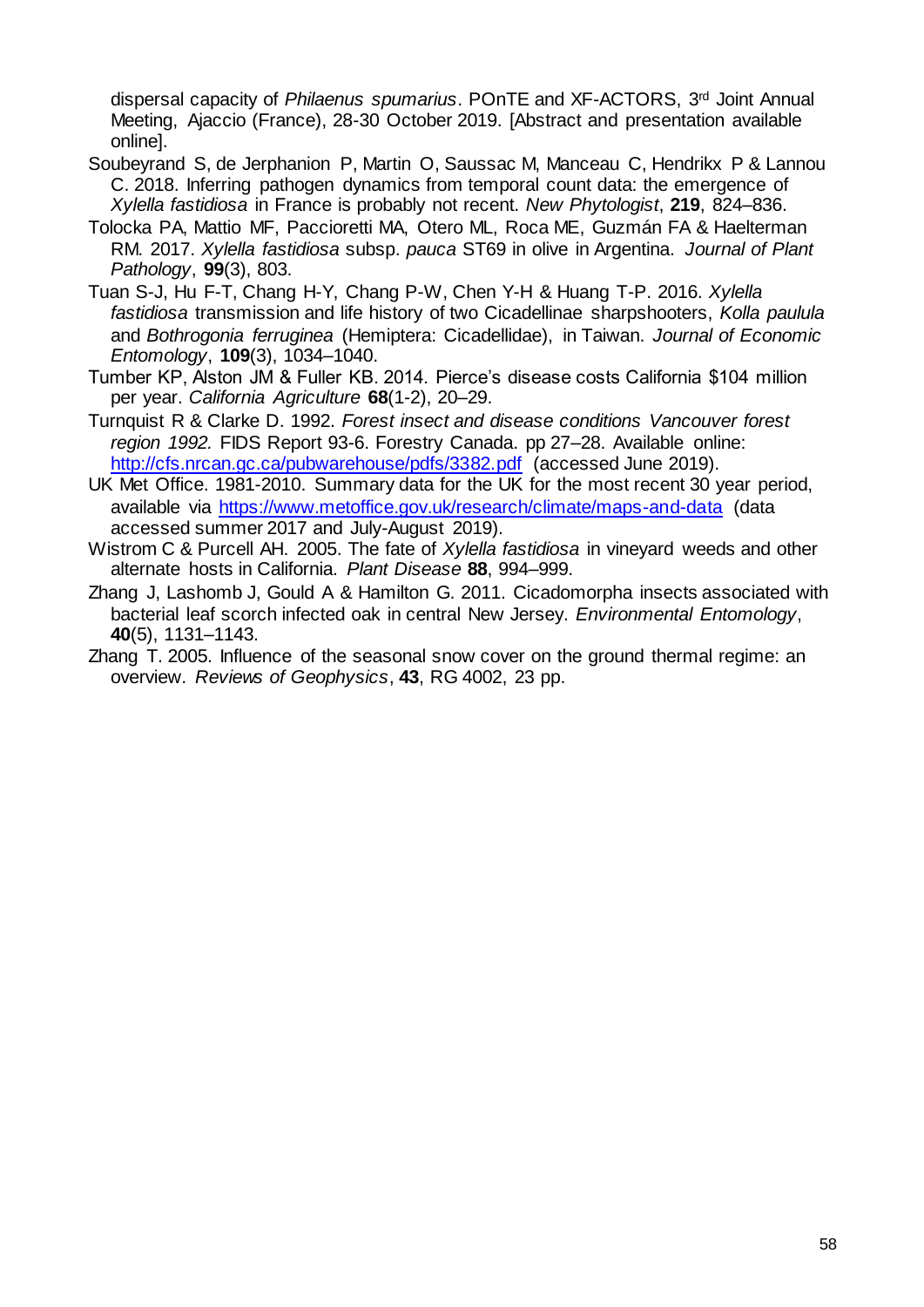# **Name of Pest Risk Analysts(s)**

Anastasia Korycinska (Defra) and John Elphinstone (formerly Fera).

Detailed reviews of earlier drafts of this document were undertaken by: Chris Malumphy (Fera), Dominic Eyre, Helen Anderson, Claire Gent, Simon Lloyd, Alan MacLeod and Richard McIntosh (Defra), Edward Birchall and Tom Robinson (APHA), Sundeep Kaur and Joan Webber (Forest Research) and relevant specialists from both the Scottish Government and the Plant Health Centre.

Parts of this PRA are based on data originally compiled by: Neil Parkinson and Chris Malumphy (2014 UK PRA) Richard Baker (2017: new appendix on climate added to the 2014 UK PRA)